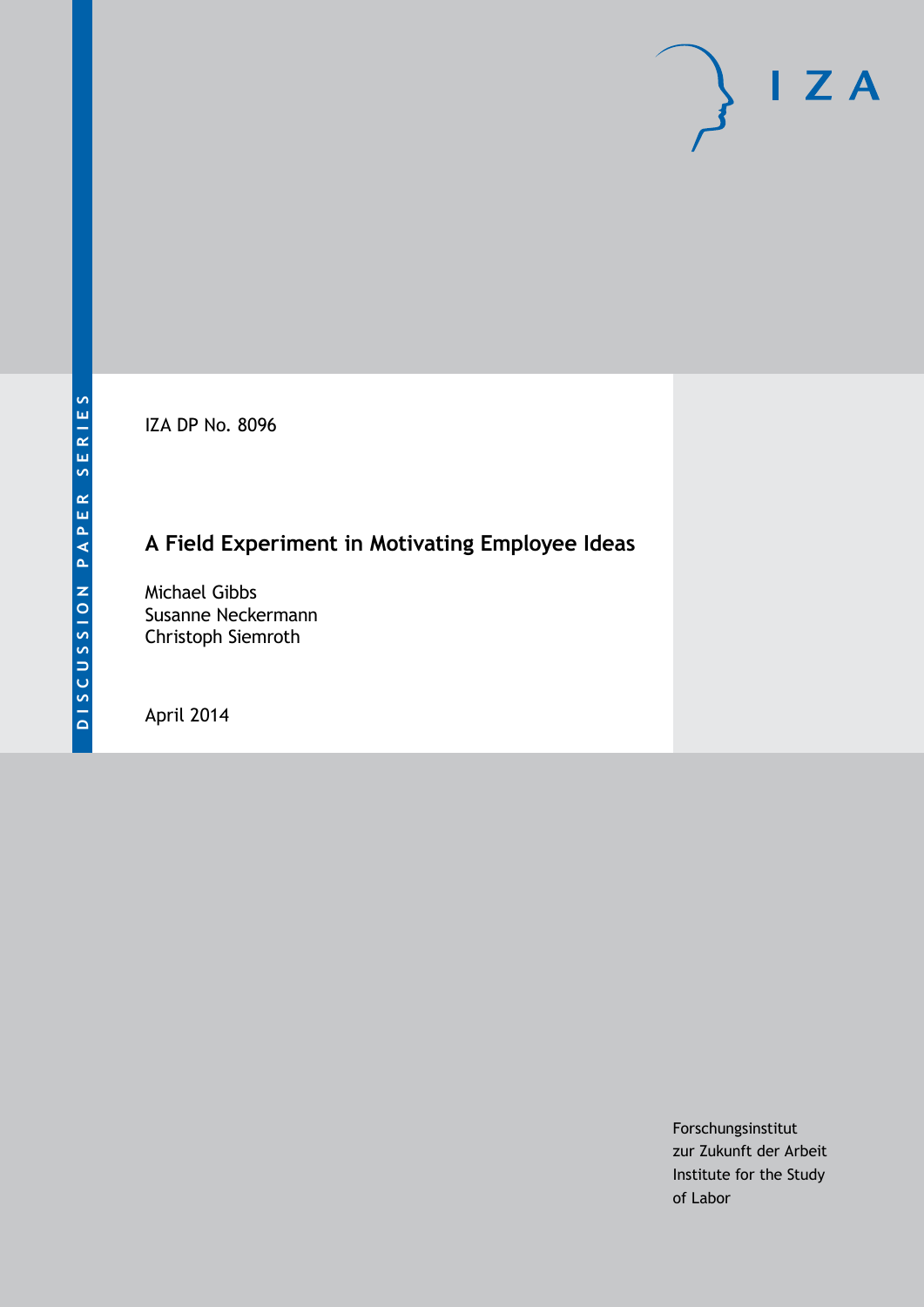# **A Field Experiment in Motivating Employee Ideas**

# **Michael Gibbs**

*University of Chicago and IZA*

### **Susanne Neckermann**

*Erasmus University Rotterdam, ZEW and Tinbergen Institute*

# **Christoph Siemroth**

*University of Mannheim*

Discussion Paper No. 8096 April 2014

IZA

P.O. Box 7240 53072 Bonn Germany

Phone: +49-228-3894-0 Fax: +49-228-3894-180 E-mail: [iza@iza.org](mailto:iza@iza.org)

Any opinions expressed here are those of the author(s) and not those of IZA. Research published in this series may include views on policy, but the institute itself takes no institutional policy positions. The IZA research network is committed to the IZA Guiding Principles of Research Integrity.

The Institute for the Study of Labor (IZA) in Bonn is a local and virtual international research center and a place of communication between science, politics and business. IZA is an independent nonprofit organization supported by Deutsche Post Foundation. The center is associated with the University of Bonn and offers a stimulating research environment through its international network, workshops and conferences, data service, project support, research visits and doctoral program. IZA engages in (i) original and internationally competitive research in all fields of labor economics, (ii) development of policy concepts, and (iii) dissemination of research results and concepts to the interested public.

<span id="page-1-0"></span>IZA Discussion Papers often represent preliminary work and are circulated to encourage discussion. Citation of such a paper should account for its provisional character. A revised version may be available directly from the author.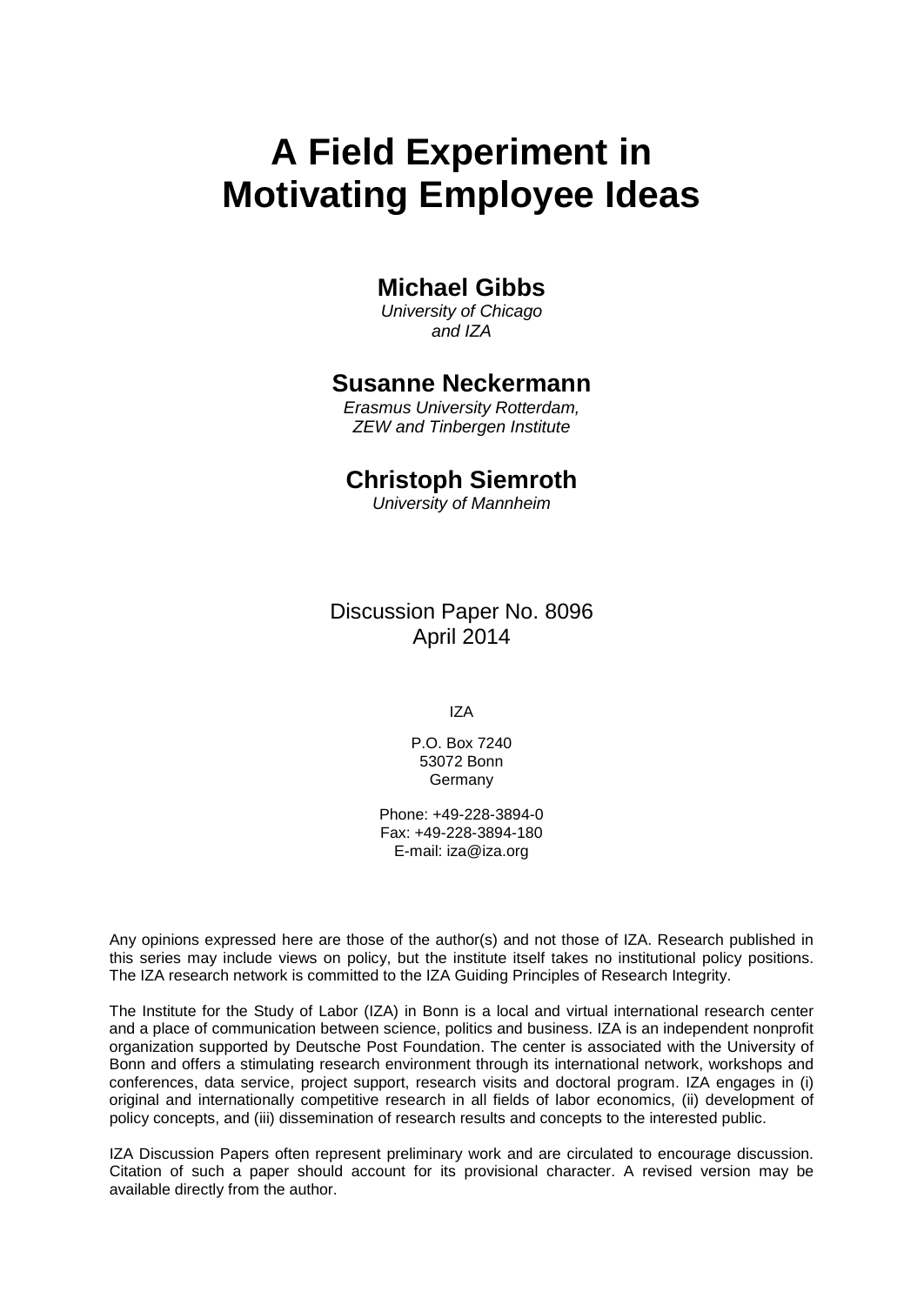IZA Discussion Paper No. 8096 April 2014

# **ABSTRACT**

# **A Field Experiment in Motivating Employee Ideas[\\*](#page-1-0)**

We study the effects of a field experiment designed to motivate employee ideas, at a large technology company. Employees were encouraged to submit ideas on process and product improvements via an online system. In the experiment, the company randomized 19 account teams into treatment and control groups. Employees in treatment teams received rewards if their ideas were approved. Nothing changed for employees in control teams. Our main finding is that rewards substantially increased the quality of ideas submitted. Further, rewards increased participation in the suggestion system, but decreased the number of ideas per participating employee, with zero net effect on the total quantity of ideas. The broader participation base persisted even after the reward was discontinued, suggesting habituation. We find no evidence for motivational crowding out. Our findings suggest that rewards can improve innovation and creativity, and that there may be a tradeoff between the quantity and quality of ideas.

JEL Classification: C93, J24, M52, O32

Keywords: innovation, creativity, intrinsic motivation, incentives

Corresponding author:

Michael Gibbs University of Chicago Booth School of Business 5807 S. Woodlawn Chicago, IL 60637 USA E-mail: [michael.gibbs@chicagobooth.edu](mailto:michael.gibbs@chicagobooth.edu)

We are very grateful to the unnamed company's executives and employees who provided us with access to their data, allowed us to interview them, and spent many hours answering questions about the data and company policies. We also thank participants at numerous seminars, as well as Kathryn Ierulli, Sacha Kapoor, Henry Sauermann, and Steve Levitt for their comments. Funding was provided by the University of Chicago Booth School of Business (Gibbs), the SEEK program of the state of Baden-Württemberg (Neckermann), and the DFG via SFB 884 (Siemroth).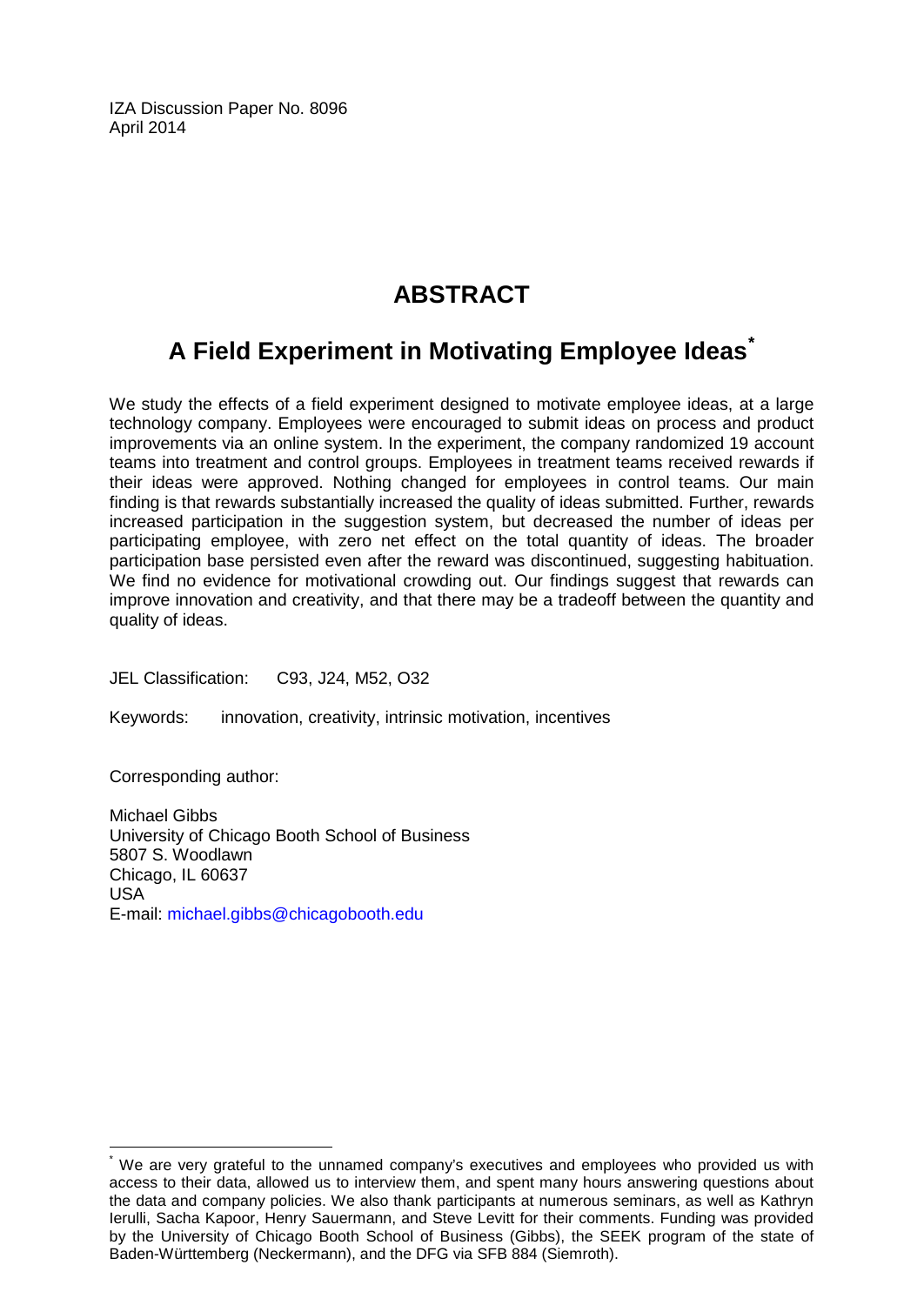#### **1. INTRODUCTION**

In today's economy, innovation is an important determinant of competitiveness and economic growth. "Ideation" – the generation and communication of novel and business-enhancing ideas – is therefore becoming increasingly important. One source of innovation that has traditionally received attention from academics and practitioners is R&D labs and initiatives, where activities are explicitly directed towards the generation of knowledge. A second source of ideas is the workforce more broadly. Employees in all hierarchical levels and organizational units may have useful knowledge about customers, and may have ideas about ways to improve processes, customer service, or product design. Outside R&D labs, job definitions typically do not specifically include innovation. Firms may therefore fail to capture this potential source of valuable ideas, small and large. While this is well recognized, ways to elicit knowledge and ideas from the workforce are not well understood.

One method to access employees' ideas is a formal suggestion system. Such systems are increasingly used across a wide set of industries. For example, Ohly, et al. (2013) find that approximately 1 in 3 workplaces in the US and United Kingdom uses a suggestion system. Suggestion systems encourage employees to submit ideas for process and product improvements. At the same time, they make ideas transparent to management, who can then make decisions about implementation, and share the knowledge within the company. To date, little is known about how such systems work, and whether rewards tied to submitting ideas increase participation and ideation.

The aim of this paper is twofold. First, we provide a detailed picture of the ideation process in the study company, complementing the existing literature on employee suggestion systems. Second, we analyze the outcomes of a randomized field experiment designed to test the effectiveness of rewards for ideation, contributing to the debate among academics and practitioners about whether or not rewards improve or undermine innovation and creativity. In doing so, we also provide evidence on the relationship between employee characteristics and the quantity and quality of ideas suggested.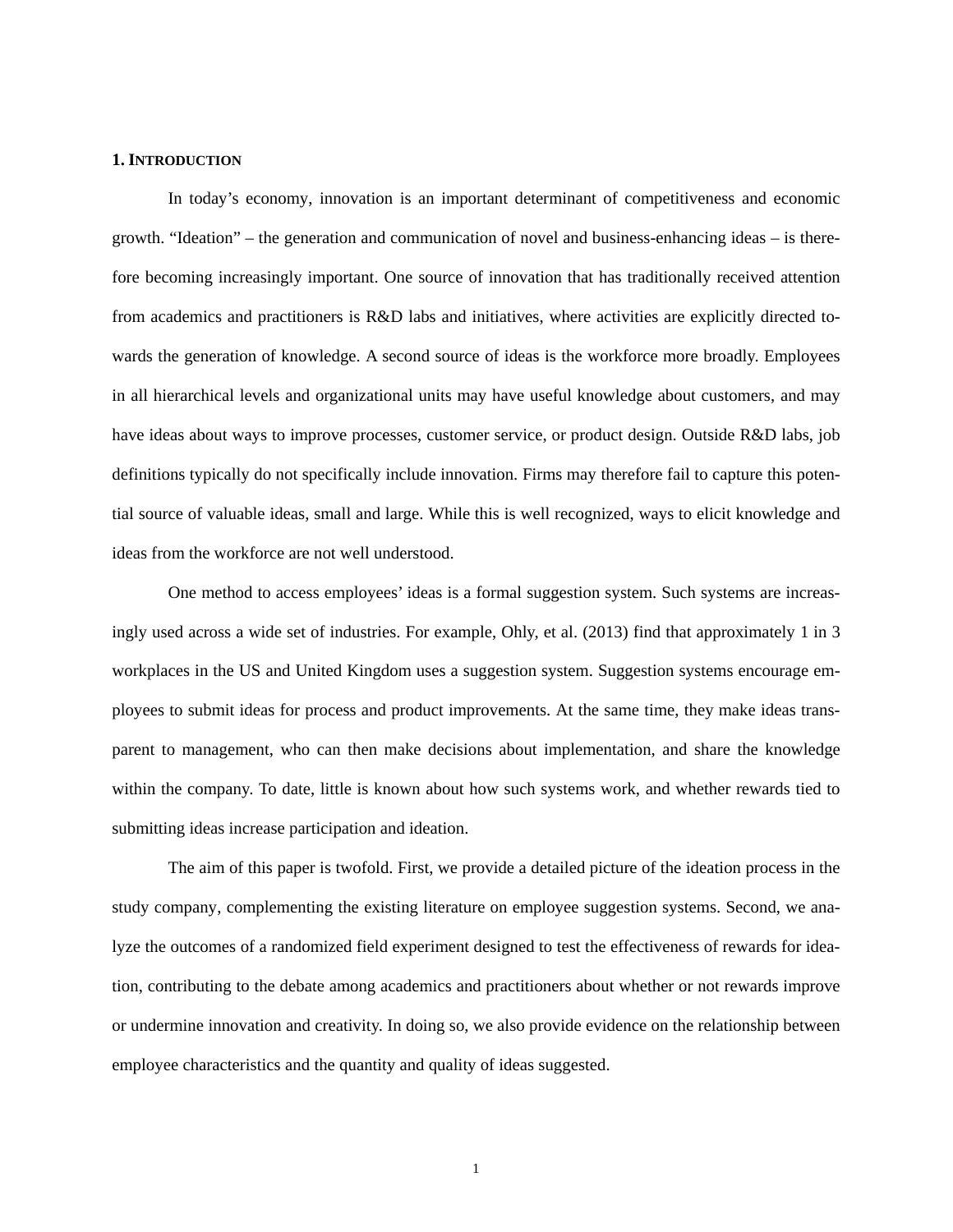The setting of this study is a large, multi-national business process outsourcing company. It has a formal process by which employees submit new ideas, which are tracked through review and implementation. Data from this process present a unique opportunity to empirically study ideation. In an attempt to further improve the suggestion system, the company ran an experiment to test the effects of rewards for the submission and acceptance of new ideas. The company chose 19 key accounts, which we refer to as client teams, and randomly assigned the teams to treatment or control groups. Overall, more than 11,000 employees participated in the experiment. For 13 months, employees in treatment teams received points for each idea submitted and approved. Additional points could be earned for favorable client feedback. Employees accumulated these points for redemption at an online site offering consumer goods. Apart from the reward program, conditions were identical between treatment and control groups. Our data includes the treatment period as well as the 13 months leading up to the experiment. This allows us to use a difference-in-differences approach to estimate the effects of rewards on ideation, which accounts for possible pre-treatment differences between control and treatment group due to the relatively small number of client teams.

The experimental reward scheme had mixed effects on ideation.<sup>1</sup> Our main finding is that the quality of ideas (measured as the percentage of ideas accepted for implementation, or the percentage of ideas pitched to the client) was substantially increased by the reward. Thus, the treatment worked as intended, as only authors of accepted ideas received rewards. Further, rewards increased the pool of employees who contribute in the suggestion system. Apparently, the rewards induced individuals to think more about ideas and to familiarize themselves with the suggestion system. This is in contrast to the notion that creativity is primarily a function of personality traits rather than effort-based (George  $\&$  Zhou 2001). However, the number of ideas submitted per potential contributor fell, suggesting that individuals put more work into the most promising ideas, which would explain the rise in idea quality. Combined,

1

<sup>&</sup>lt;sup>1</sup> Throughout this paper we treat an increase in employee suggestions as positive for the firm, rather than a shift away from performance on core duties. Unfortunately we do not have data on their other activities. In discussion with senior managers at the firm, we learned that they are not at all concerned about this potential multi-tasking problem. Rather, they hope that the reward program stimulates more employees to participate in innovation and continuous improvement, next to their daily duties.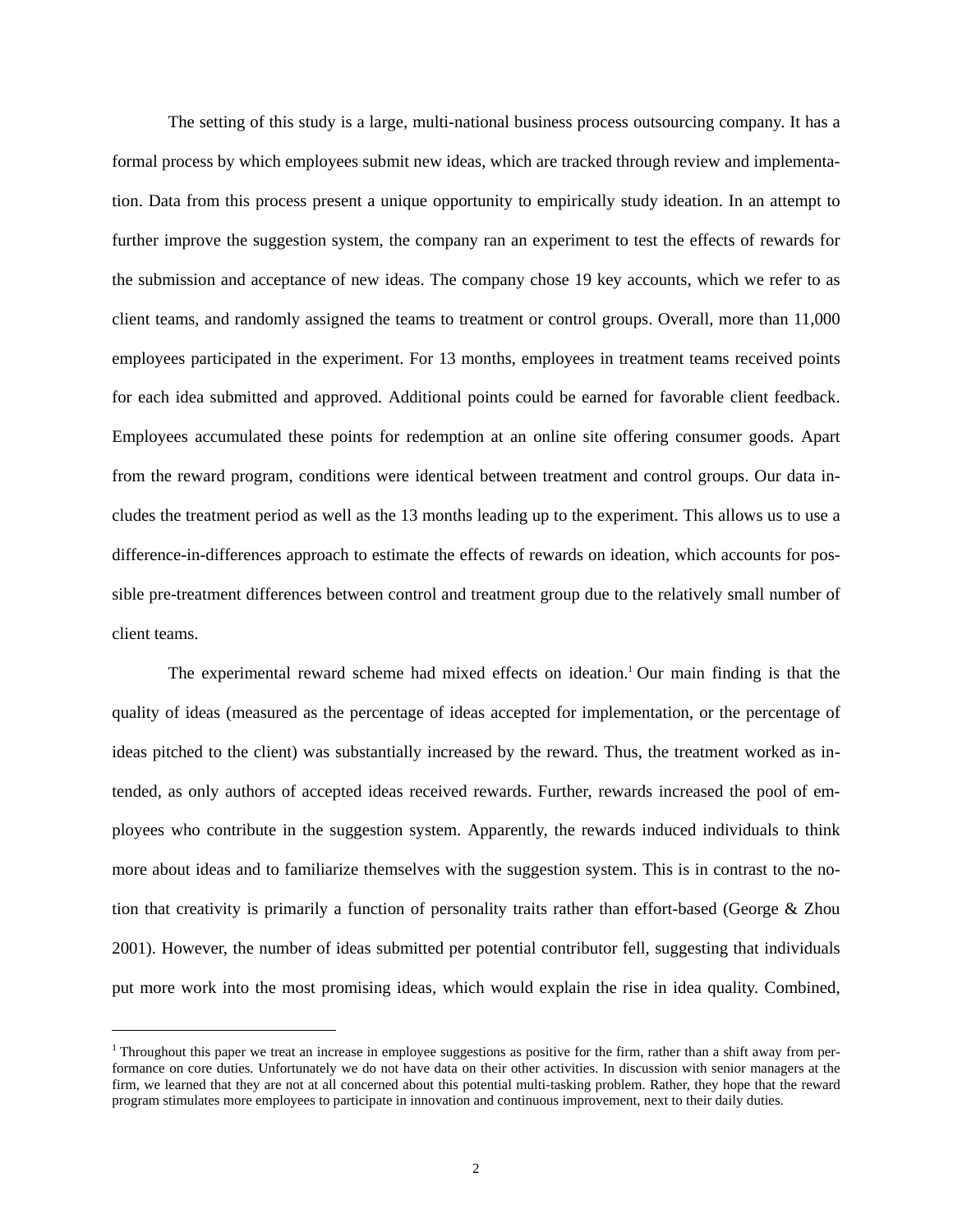there was no net effect on the total quantity of ideas submitted. We also find no evidence that the reward scheme crowded out intrinsic motivation (Deci 1971; Frey & Oberholzer-Gee 1997; Frey & Jegen 2001). Finally, we study ideas for a period after the experimental reward scheme ended, and find some evidence of habituation effects.

There are large literatures in economics, psychology, social psychology, and management on innovation and creativity, too vast to survey here. Some research focuses on how personal characteristics or motivations (Guilford 1950; Amabile 1983; Sauermann & Cohen 2010) affect creativity. Other researchers look at organizational variables such as perceived organizational support, organizational climate, or leadership (Amabile 1996; Robinson & Stern 1997; Tierney, Farmer & Graen 1999). Many studies look at the effect of rewards on creativity, though findings are mixed (Amabile 1982, 1996; Eisenberger & Armeli 1997; Deci, et al. 1999; Joussemet & Koestner 1999; Eisenberger & Rhoades 2001; Eckartz, et al. 2012). Some studies analyze how the structure of rewards (magnitude; short or long term) affects creativity (Ariely, et al. 2009; Azoulay, et al. 2011; Ederer & Manso 2013) or how rewards interact with the type of creativity: divergent or convergent (Charness & Grieco 2013). These studies provide valuable insights into how the originality of ideas is affected by rewards. However, they typically do not consider the submission process. This is important, since ideas need to be formulated and communicated to be effective. Furthermore, using a field setting is important for studying ideation as both the setting (experienced subjects working on a familiar task, where payments may be expected) and the task (innovation at work involves creativity, planning and execution) differ from tasks performed in a typical laboratory experiment. This study therefore complements existing studies on creativity in these respects.

This study is closely related to a small number of papers that look at employee suggestion programs. For the most part this literature uses survey data to elicit employees' motivations and organizational antecedents for submitting ideas. Leach, et al. (2006) use data from 182 organizations in the UK and show that the number of ideas submitted correlates with scheme characteristics such as centralization, publicity and use of rewards. Based on three case studies (KPN, Shell and Xerox), van Dijk and van den Ende (2002) argue that reward criteria affect the number of submissions. Ohly, et al. (2013) provide a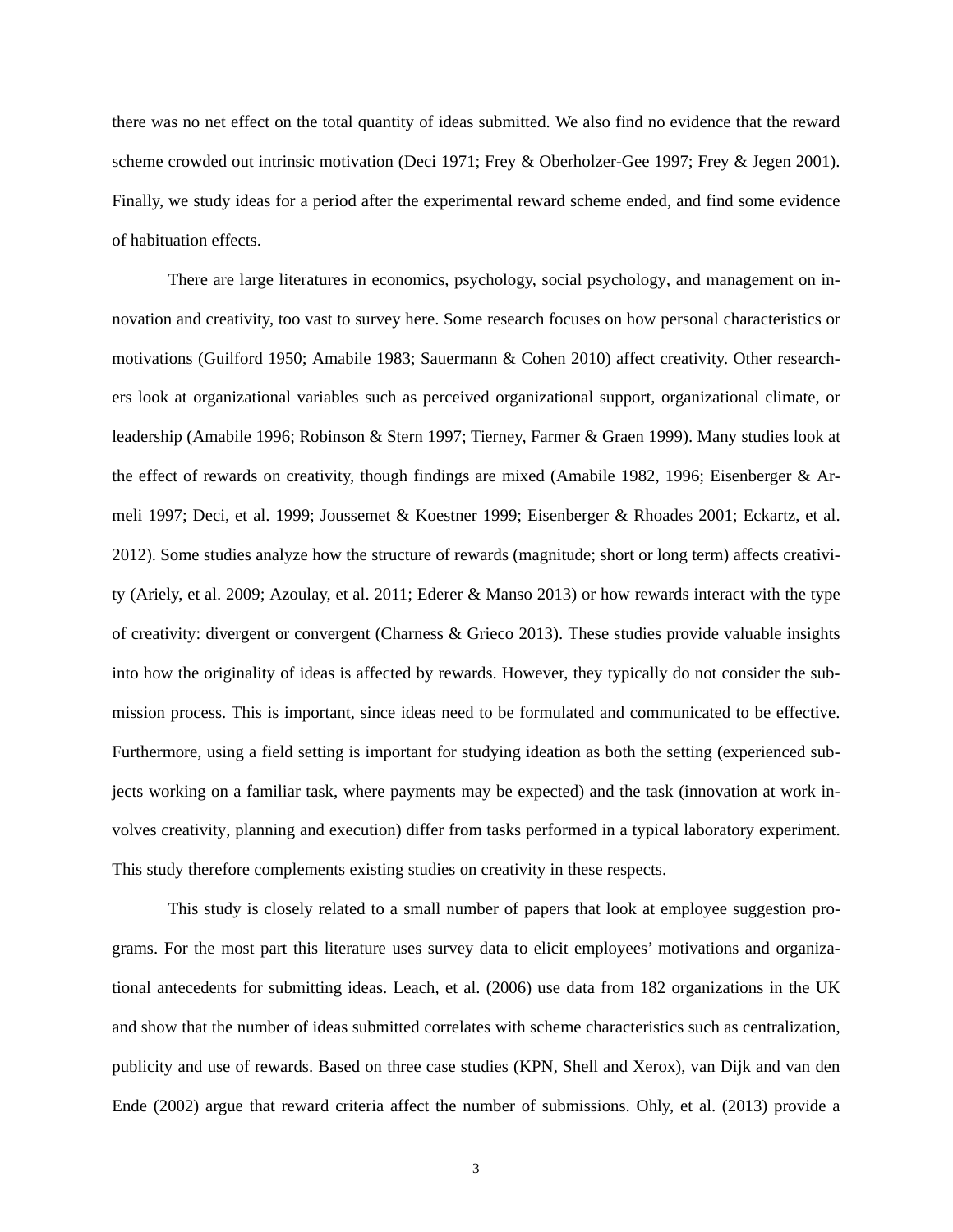conceptual discussion of suggestion schemes and an overview of the literature. Key indicators of the success of such systems are the degree of participation (percentage of employees who participate in the system), degree of adoption (the percentage of submitted ideas that are implemented), and savings realized – indicators that we use in this study. Toubia (2006) models the effect of incentives on ideation, focusing on free-riding within groups, and concludes that incentives may be used to improve idea generation. He also provides evidence from a lab experiment consistent with that conclusion. Our paper builds on these prior studies by focusing on similar questions, using data from an actual employee suggestion system.

Although the form of the reward scheme might be specific to this setting, the results are of general interest. To our knowledge, this study is the first to offer causal evidence on the effect of rewards on ideation in the field. Furthermore, we are among the first to describe and analyze a process for encouraging employee innovation (the "Idea Portal") that is becoming more common as firms attempt to formalize innovation processes. In addition, we document a company's attempt to learn and improve its organizational design via field experimentation.

#### **2. INSTITUTIONAL SETTING**

#### **Company background**

l

The experiment took place at a large Asian information technology services company.<sup>2</sup> The company provides a variety of services, including outsourcing of business processes, R&D (including in some cases product design), and development of software or hardware solutions needed by clients. Most of the firm's clients are large global companies, without focus in a specific sector. The company is expanding and has well over 70,000 employees in many countries. In the last decade, the company decided to place more emphasis on innovation. The business process outsourcing industry has become increasingly competitive and commoditized. The company seeks to differentiate itself by offering greater innovation to clients, in the hopes of increasing client retention, growth, and profit margins. For that reason, all em-

<sup>&</sup>lt;sup>2</sup> For confidentiality reasons, we cannot identify the company. Gibbs consulted with the company for 5 hours on an unrelated matter years ago. None of the authors received compensation for this project.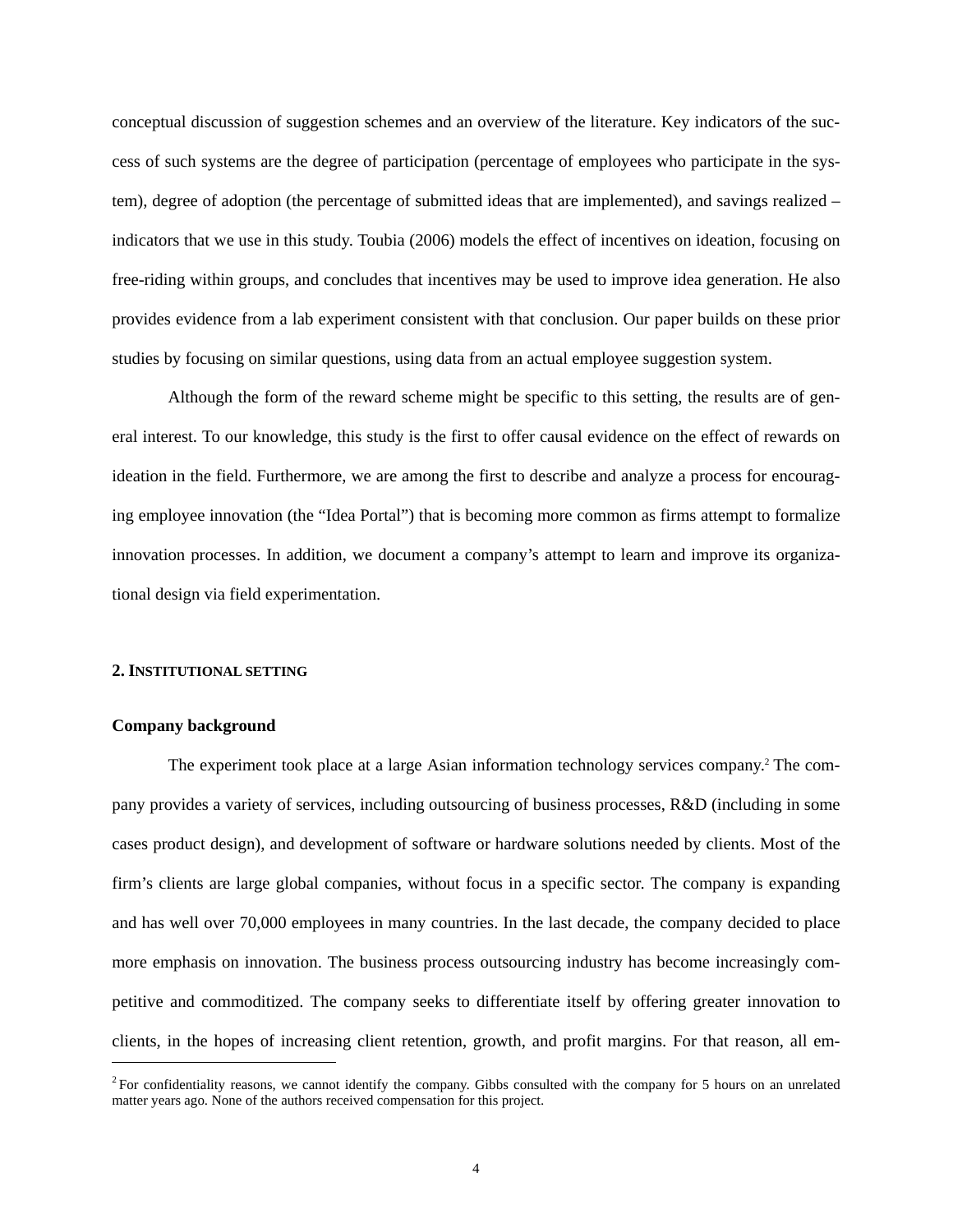ployees are encouraged to – in addition to their daily project work – suggest ideas for process or product improvements that are reviewed and, if approved, shared with the client. As another initiative designed to foster creativity, the company ran a field experiment to test the impact of material rewards on idea generation. It is these two programs – the idea generation system, and the additional experimental rewards program – that we study in this paper.

Because the firm provides business process outsourcing, most employees (and all on the teams studied here) reside in, and are citizens of, the company's native country. Employees are assigned to a specific client team. They do all of their work for this client. An employee is usually assigned to the same team for many years, so almost all workplace interactions take place only within client teams. Among other things, this ensures confidentiality of sensitive client data. For our purposes this segmentation is useful, because client teams work independently of each other.

#### **The "Idea Portal"**

In an attempt to encourage employees to suggest new ideas, and to create a culture of innovation and collaboration, the firm set up an Idea Portal (our term). This is an intranet-based system designed to collect, evaluate, implement, and track new ideas. All employees, regardless of position or level, are encouraged to come up with new ideas and submit them, even if the idea is of small value. The process by which a new idea is handled is depicted in Figure 1:

#### [FIGURE 1 ABOUT HERE]

- 1. *Ideation*: one or more employees come up with a new idea that they deem worthy of suggesting. Employees may form ideation groups, and ideas can be submitted by 1 to 3 employees. An employee can be part of several ideation groups at the same time. Valid ideas might benefit a client directly or indirectly. Examples include new products or services, improvements to existing software systems, process improvements, or new software tools.
- 2. *Submission:* the employees submit the idea on the Idea Portal. Submission includes a brief description of the idea as well as its implementation, and estimates of implementation costs and projected revenue.
- 3. *Supervisor Input:* the supervisor is notified by the Portal as soon as an idea is submitted. This manager gives an initial review within 3 days. Often, the manager talks to the employee to refine or clarify the idea. This may be needed if the employee does not have the skills or experience to place the idea in the broader context of the business, estimate costs and benefits, etc.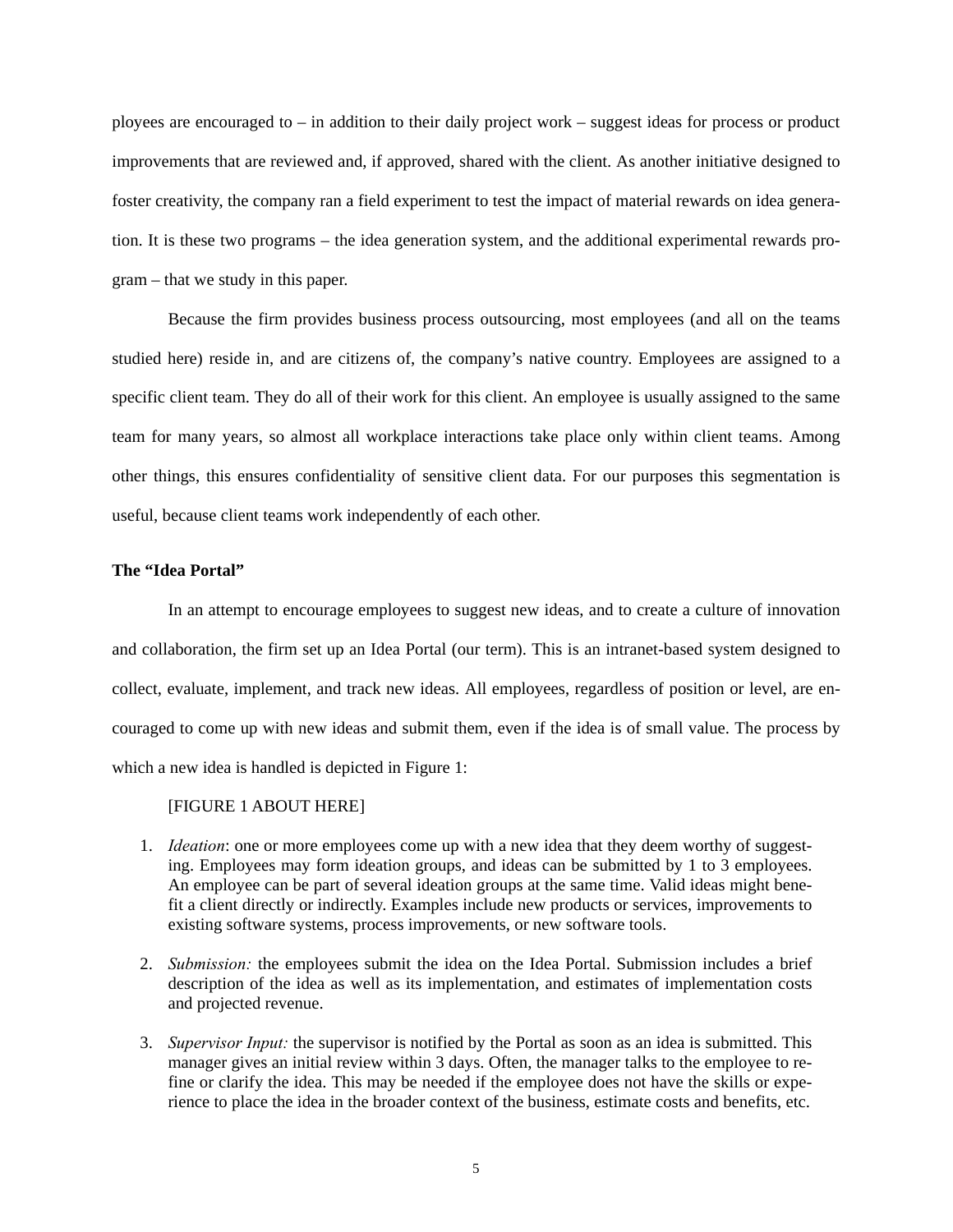- 4. *Senior Management Review:* the idea is evaluated by a panel of senior managers within the team's business unit, who meet regularly for this purpose. In some cases the idea is sent back for further refinement before the panel makes an accept / reject decision.
- 5. *Client Review:* if appropriate, approved ideas are brought to the client for final accept / reject decision. Clients may reject ideas, even if they have been approved internally, if they do not believe that the idea adds enough value given the costs of implementation.
- 6. *Implementation:* accepted ideas are implemented, and the results are tracked and evaluated. Where applicable, clients are asked to rate the quality of the idea on a scale of 1 to 4 stars after implementation. Estimated costs and revenue may be updated based on client input about actual implementation.

All ideas input in the Portal are accessible by all employees, with the hope that this will spur ideation and spread ideas across the organization. However, to ensure client confidentiality, detailed information on posted ideas is visible only to employees within a client team, and to higher level managers across the company. The Idea Portal was a mature, robust system prior to the running of the experimental reward scheme. It had already processed several thousand ideas.

#### **Experimental reward program**

Incentives to suggest ideas were present in both the treatment and control groups prior to the experiment, stemming from intrinsic motivation, public recognition from ideas being formalized and possibly implemented, and career concerns. The formal procedure ensured recognition from clients, the team, the supervisor and reviewing managers, and potentially the rest of the organization. Until the experiment, however, there was no formal reward for contributing an idea.

Reflecting its culture of innovation, the company decided to run an experiment to see if rewards could improve ideation via the Portal. First, the company wanted to encourage more ideas that directly benefit the client, as compared to ideas that improve internal processes. This was intended to align employees with its strategy of developing closer working relationships with, and becoming an important source of innovation for, clients. Second, the company hoped to encourage employees to submit ideas on the Portal rather than implement them on their own. Doing so would increase transparency, allowing management to observe improvements, and decide whether or not to communicate them to clients. More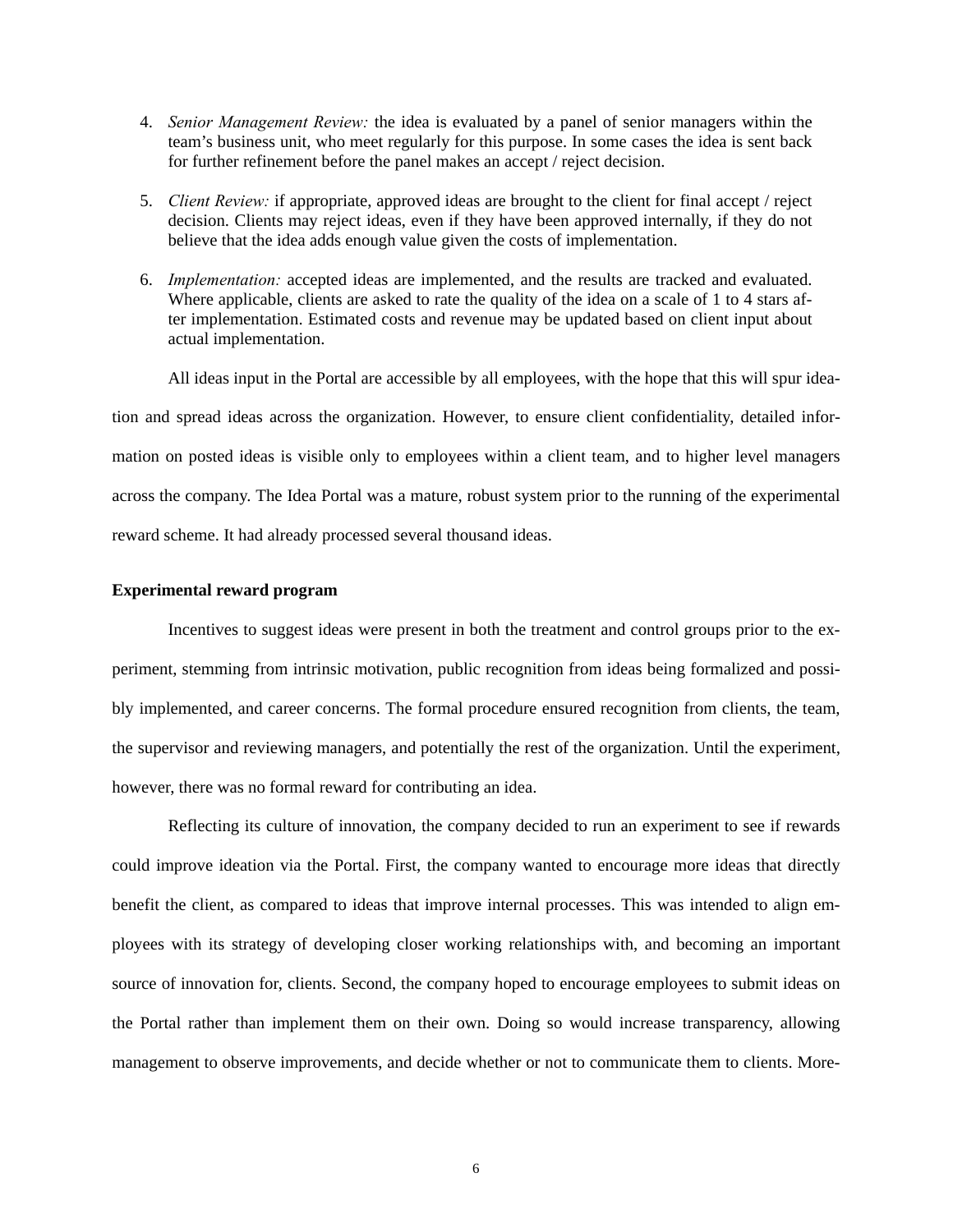over, the company hoped that ideas entered into the Portal would foster knowledge sharing and knowledge spillovers across divisions of the company.

The company has an employee bonus program that allows employees to earn points for good performance and other behaviors that the firm wants to motivate, such as contributions to a specific initiative, project completion, or job anniversaries. Employees accumulate points over time, similar to a frequent flyer program, and exchange them for consumer goods (e.g., a new smartphone) or shopping vouchers at an online store.<sup>3</sup> Such reward programs are not unusual in Asian companies. The bonus program applies to all employees and had been in place for several years prior to the experiment, just like the Idea Portal. For the experiment, the company decided to make use of this bonus program by offering rewards in the form of such bonus points.

The company selected all client teams that met certain criteria for size and innovation activity for the experiment.<sup>4</sup> The resulting 19 teams were randomly assigned to either the treatment or the control group. Overall, roughly 11,400 employees were involved in the experiment (6,000 in control teams, 5,400 in treatment teams). Employees in treatment teams received additional reward points for accepted ideas, while employees in control teams saw no change in their reward program.

The experimental reward was designed to motivate quality, and not just quantity. Submission of an idea alone did not merit a reward. If the idea was accepted for implementation, each member of the ideating team earned 2,000 points. After implementation, authors could earn additional points depending on the client's rating. Unlike points for acceptance of the idea, these *were* divided equally among the ideators. To get a sense of the magnitude of the rewards: the 2,000 points that were awarded for idea acceptance were worth approximately 2.2% of monthly after-tax salary for lower level employees. If the

 $\overline{a}$ 

 $3$  We were given an overview of how many points were redeemed, and for which goods, in July 2011. Gift vouchers were most frequently demanded, followed by goods from the category "Kids." Evidently, the points are often used for gifts to others.

<sup>&</sup>lt;sup>4</sup> The exact criteria for teams were: more than \$2 million annual revenue, at least 50 employees, regular idea contribution (at least 5 ideas generated per month, with at least 1 shared with the client), and average client satisfaction index of at least 25 on a scale of –100 to 100. These criteria ensured that only established and well-running client teams were part of the experiment.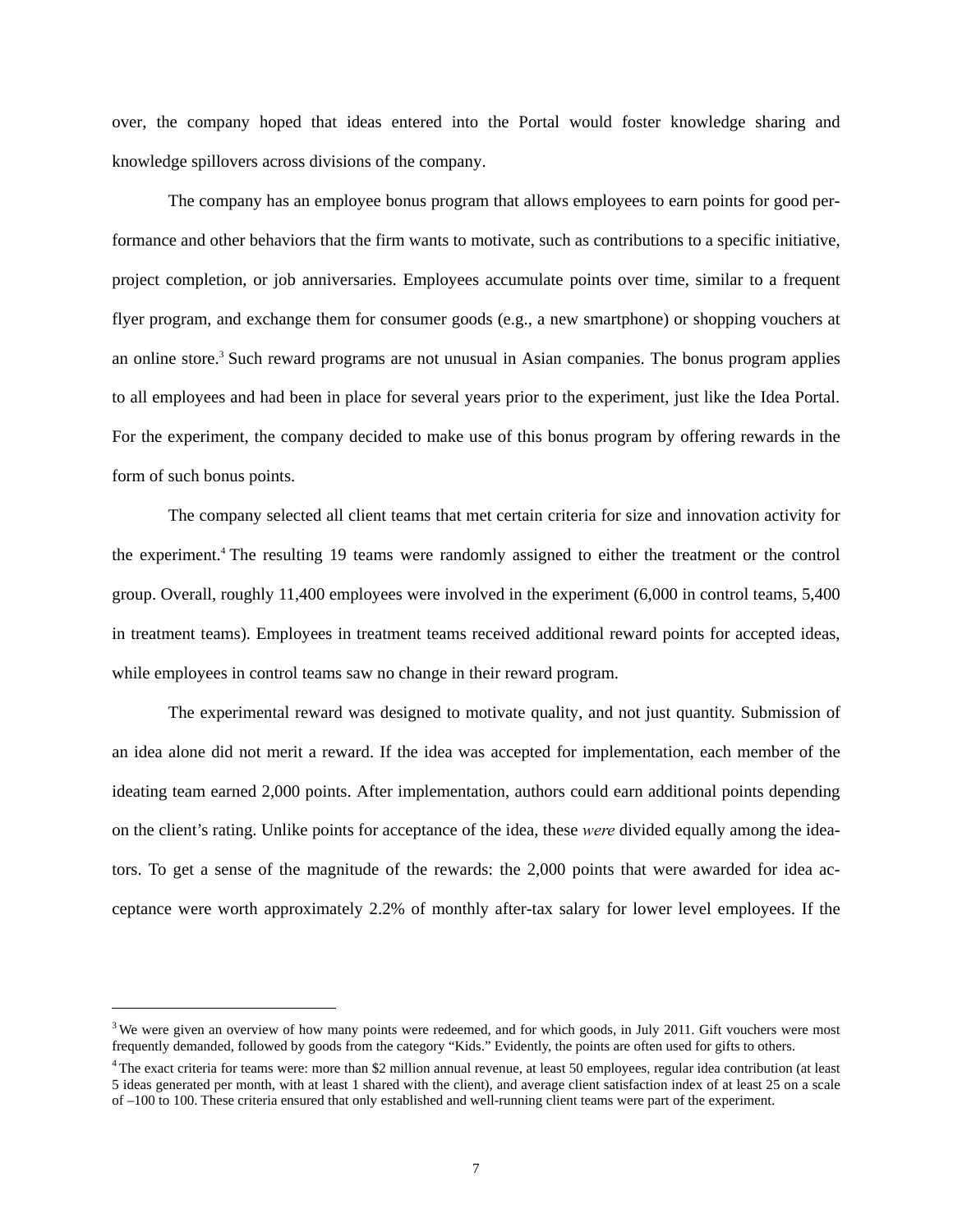idea received the highest client rating of 4, the employee earned an additional 40% of monthly net salary.<sup>5</sup> Therefore, rewards for implemented ideas were significant (in many firms, average annual bonuses may be not much more than 2.2%), and rewards for ideas rated highly by clients were very significant.

Apart from the change in the reward program, there were no policy differences between the treatment and control groups: Review processes were not changed in treatment teams and were, hence, identical to those in control teams. There were also no changes in supervisor or manager incentives in either treatment or control teams during the period. Finally, communications about innovation and ideation trainings were corporate-wide, and not affected by the experiment. While employees in treatment teams were informed about the reward scheme, they were not told that they were part of an experiment. Neither did employees in control teams, managers on review panels, and clients know about either the experiment or the rewards. Only higher level management and the human resources employees responsible for handling the reward program were aware of the experiment.

A concern in such settings may be spillover effects between control and treatment teams, or from HR to control teams. We believe that such concerns are limited in this case. Employees generally stay in their client team for many years.<sup>6</sup> Most or all of their workplace interactions are with team members and the client. Further, many teams are physically segregated; i.e., work at different company locations. Our discussions with HR managers indicated that the experimental program was not discussed outside of control teams, in part out of concerns that other teams would request the additional reward.

The company designed and conducted the experiment on its own. We visited the company's headquarters after the experiment had been completed, to interview executives about the company's organization, strategy, culture, and innovation processes. We also interviewed employees in some of the control and treatment teams about their work and innovation, without disclosing the experiment or that we

 $\overline{a}$ 

 $5$  Company management is convinced that the rewards were substantial and that employees were motivated by them. One employee told us that he took home an LCD TV because of the ideas he logged and implemented, and argued that this was a huge benefit given the price of the TV.

 $6$  In our data, 0.9% of employees switch client teams, and 0.1% switch from a control to a treatment team or vice versa. Since we have employee background data at only two points in time (prior to and during the experiment), these numbers refer to changes in team composition between those two points. According to management, no employee switched between treatment and control teams during the treatment period, so the 0.1% of switchers must have changed team prior to the experiment.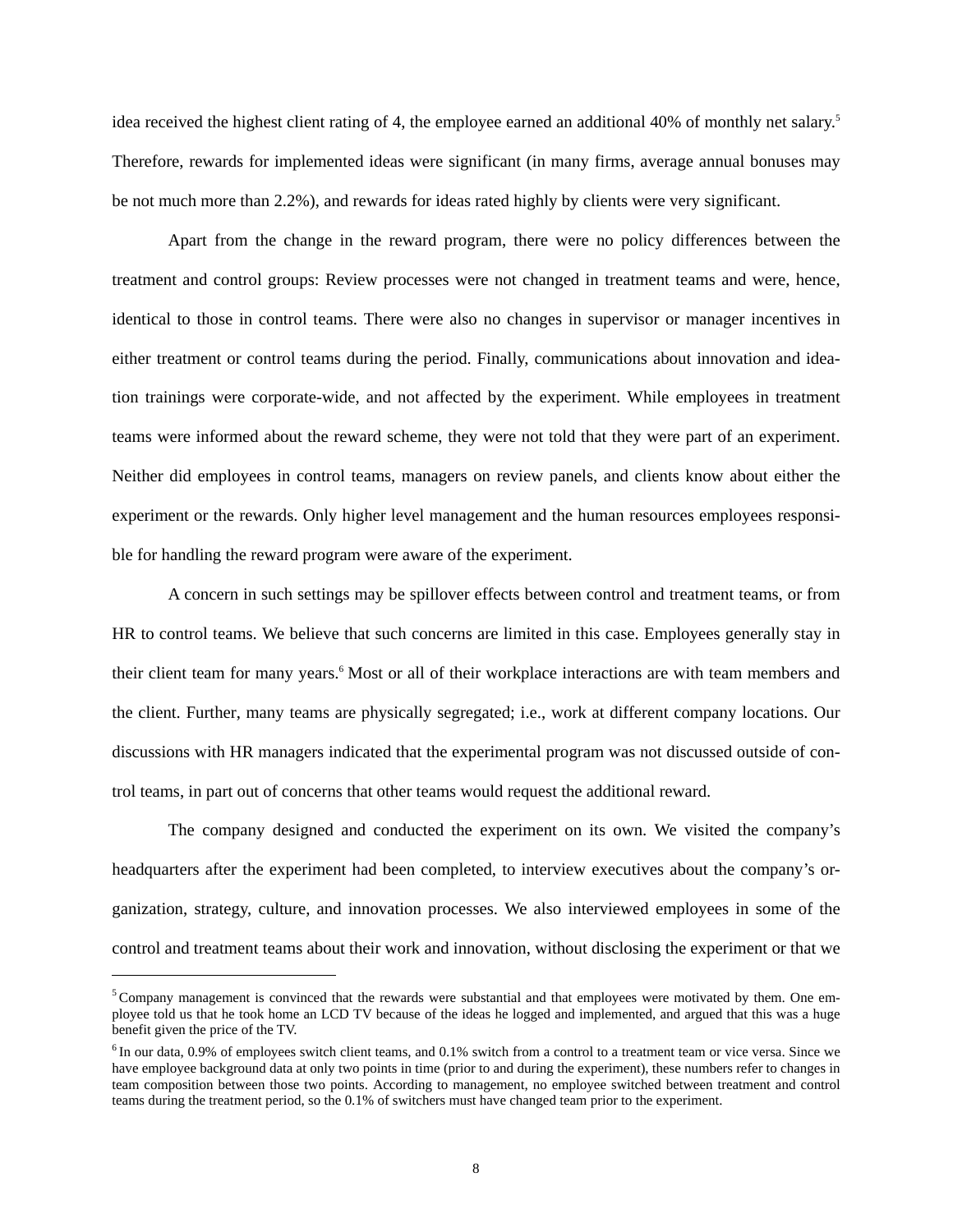would be studying data from the Portal or reward scheme. We followed up with numerous telephone discussions with company management to better understand their policies, the Portal, the organizational context at the time of the experiment, etc.

#### **3. PREDICTIONS**

In this section we provide a brief discussion of the predictions that guide the empirical work. Employees enter ideas into the Idea Portal even without the experimental reward. This may be due to intrinsic motivation, a sense of duty, desire for status and recognition from ideation, or implicit incentives such as merit raises or hope for promotion. This paper studies the incremental effect on employee innovation from introducing explicit rewards. There are three relevant dimensions to ideation, given our data: employee participation (attempt to develop ideas, and enter them in the Portal); quantity of ideas suggested conditional on participation; and quality of ideas suggested.

Consider first participation in the Portal. Throughout this paper, "participation" means that an employee is both willing and able to submit ideas. It does not mean, however, that a participating employee always submits an idea. It is possible that the employee tries to come up with a suitable idea, but does not succeed, or has insufficient time to enter the idea in the Portal. A formal definition of participation, and an explanation of how we empirically estimate it, is given in the methods section. Willingness to engage in ideation likely depends on the rewards and costs from doing so. In this firm, employees are encouraged to enter ideas (in both control and treatment groups), but many still do not participate in ideation. Presumably this is because the cost of thinking about ideas or using the system, on top of normal work, outweighs the perceived benefit. The experimental incentive plan provides a new benefit from suggesting ideas that are accepted, all other factors held constant. This should increase the likelihood that an employee participates in ideation; that is, is motivated to look for ideas, and to enter an idea into the portal if she has one. Therefore our first hypothesis is:

**H1**: The experimental reward increases the likelihood that an employee participates in ideation.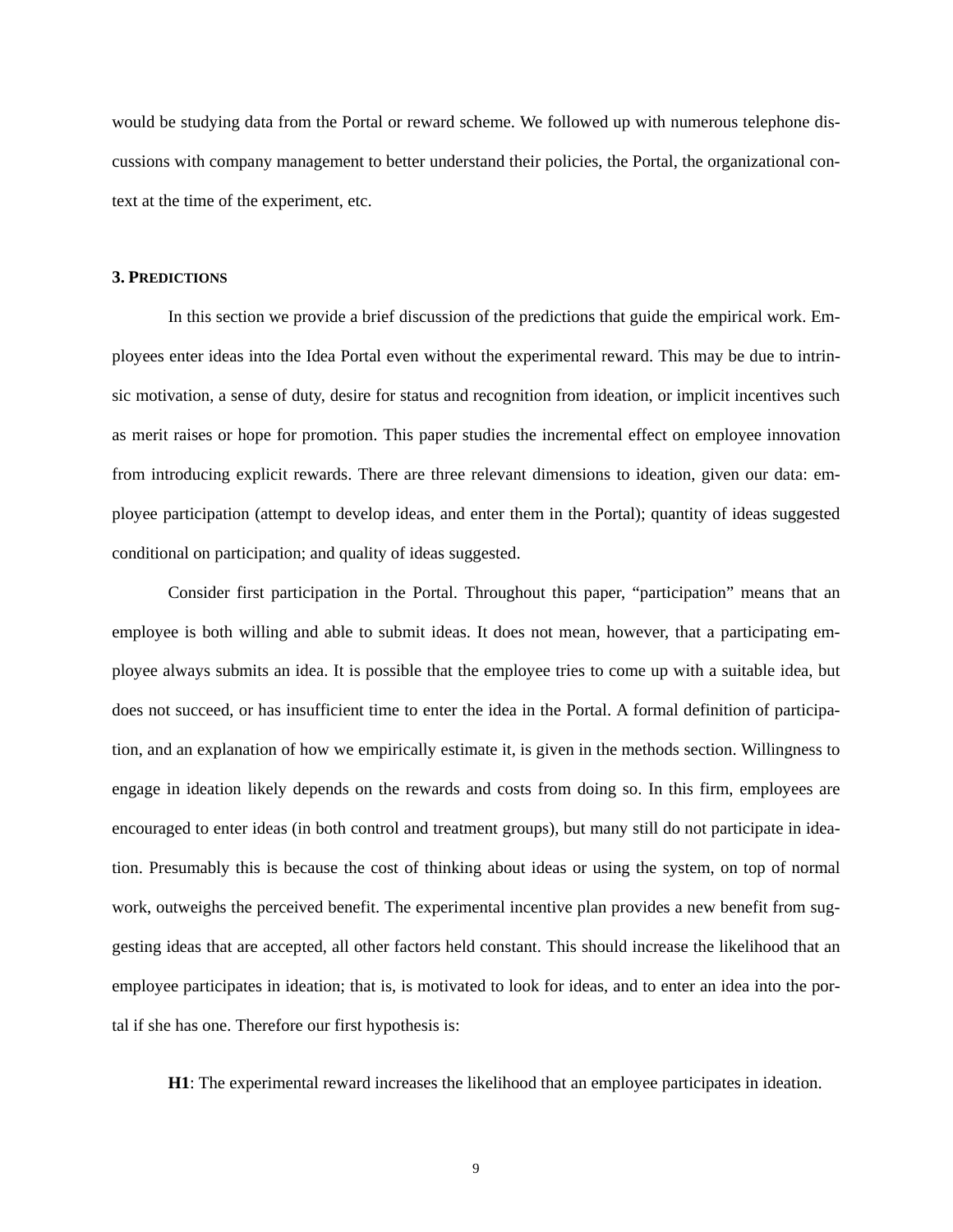The reward scheme might also affect the quantity and quality of ideas suggested by employees. It is often assumed that there is a tradeoff between quality and quantity in ideation.<sup>7</sup> Employees might, for example, face a tradeoff between "exploration" – pursuing new directions – and "exploitation" – pursuing familiar directions for incremental innovation (Robbins 1952; Gittins 1979). The former is less likely to generate new ideas, but such ideas may have higher expected value or quality. The latter may generate more ideas, but of lower quality. This trade-off is relevant in our setting. Furthermore, idea acceptance depends on the time that an employee spends elaborating and describing the idea, as well as on how well the idea corresponds to company goals. Since the company wants to add value for customers, it may also depend on whether or not the idea is directed towards the customer. If the reward program is successful at stimulating employees to become active in ideation, it should direct employees' focus towards idea quality, as only accepted ideas are rewarded. This should increase idea quality:

**H2**: The experimental reward increases the quality of suggested ideas.

There are two countervailing effects on the quantity of ideas suggested by a given employee, conditional on participation. The experimental reward should increase effort exerted towards generating new ideas, but a potential quantity-quality tradeoff works in the opposite direction. We therefore do not have a clear prediction about the net effect. Nevertheless, the question of a tradeoff between quantity and quality is of interest, so we test the following hypothesis:

**H3**: The experimental reward decreases the quantity of ideas per participating employee.

It is often argued that intrinsic motivation is an important component of creativity, and that pay for performance "crowds out" intrinsic motivation. In this view, rewards might reduce intrinsic motivation to ideate. There are several explanations for this phenomenon in the literature. One rationale is the overjustification effect (Deci, et al. 1999). In this view, extrinsic rewards are more salient than intrinsic

 $\overline{a}$ 

<sup>&</sup>lt;sup>7</sup> The potential cognitive tradeoff between for quantity and quality of ideas suggests a multitask incentive problem (Holmstrom & Milgrom 1991). That is consistent with how the firm designed the experimental incentive plan, which rewarded high quality ideas (ideas that were accepted) rather than merely the number of ideas.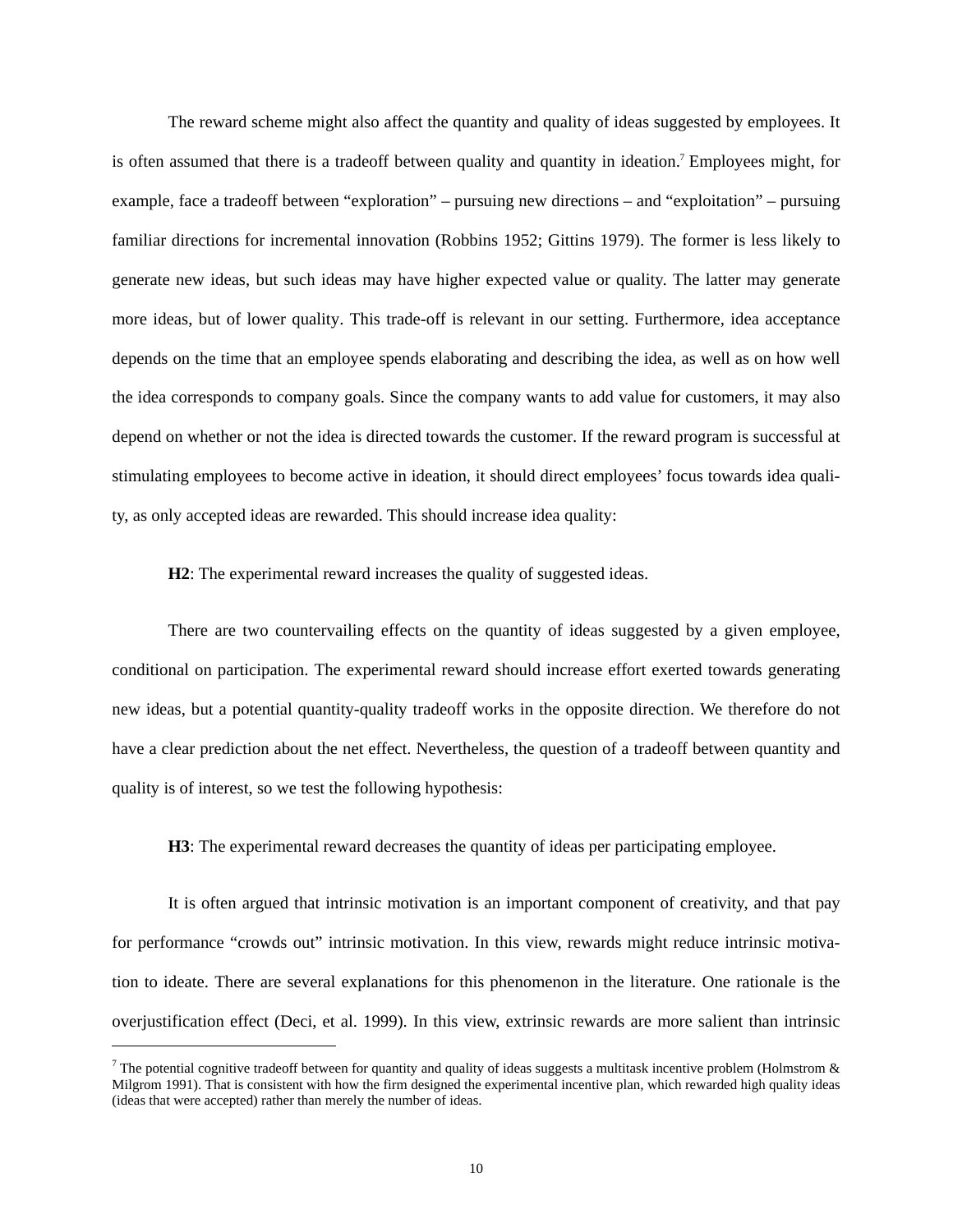motivation, and motivation therefore shifts to the external source when extrinsic rewards are instituted. An alternative interpretation is signaling (Benabou & Tirole 2006). The idea is that employees who ideate in the absence of rewards do so because they like to engage in that activity. Doing so in the absence of rewards serves as a signal to themselves and/or others that they are intrinsically motivated, dedicated employees. The theory assumes that individuals do not have perfect knowledge about their motivations and use their actions to make inference about their own character type. When rewards are present, ideation also becomes attractive to extrinsically motivated types, so that its value as a signal for intrinsic motivation decreases.

The crowding out view suggests that any incentive effect of rewards may be mitigated by a reduction in intrinsic motivation, with an unclear net effect. However, if there is motivational crowding out, the net effect should vary with the extent to which employees are intrinsically motivated. The data allow us to crudely group individuals by their degree of intrinsic motivation, and to test this. Consider employees in the pre-treatment period, without rewards. On average, intrinsic motivation among employees who ideate should be higher than among those who do not. Therefore, crowding out effects that reduce performance should be more pronounced for the first group. Generally, crowding out theories do not clearly distinguish between participation in ideation, and the quantity and quality of ideas. We therefore state the next hypothesis in terms of participation, but also test for crowding out effects on quantity and quality in the analysis.

**H4**: The experimental reward has a smaller (possibly negative) effect on the likelihood of participation for employees who previously participated, compared to those that did not.

#### **4. DATA & METHODS**

Idea data were collected from the database behind the Idea Portal. Each idea record contains unique employee IDs of idea authors, dates of submission and latest update, client team ID, and a verbal description of the idea. The data also include estimates of the dollar cost of implementation and projected contribution to revenue. These estimates are provided initially by employees in consultation with their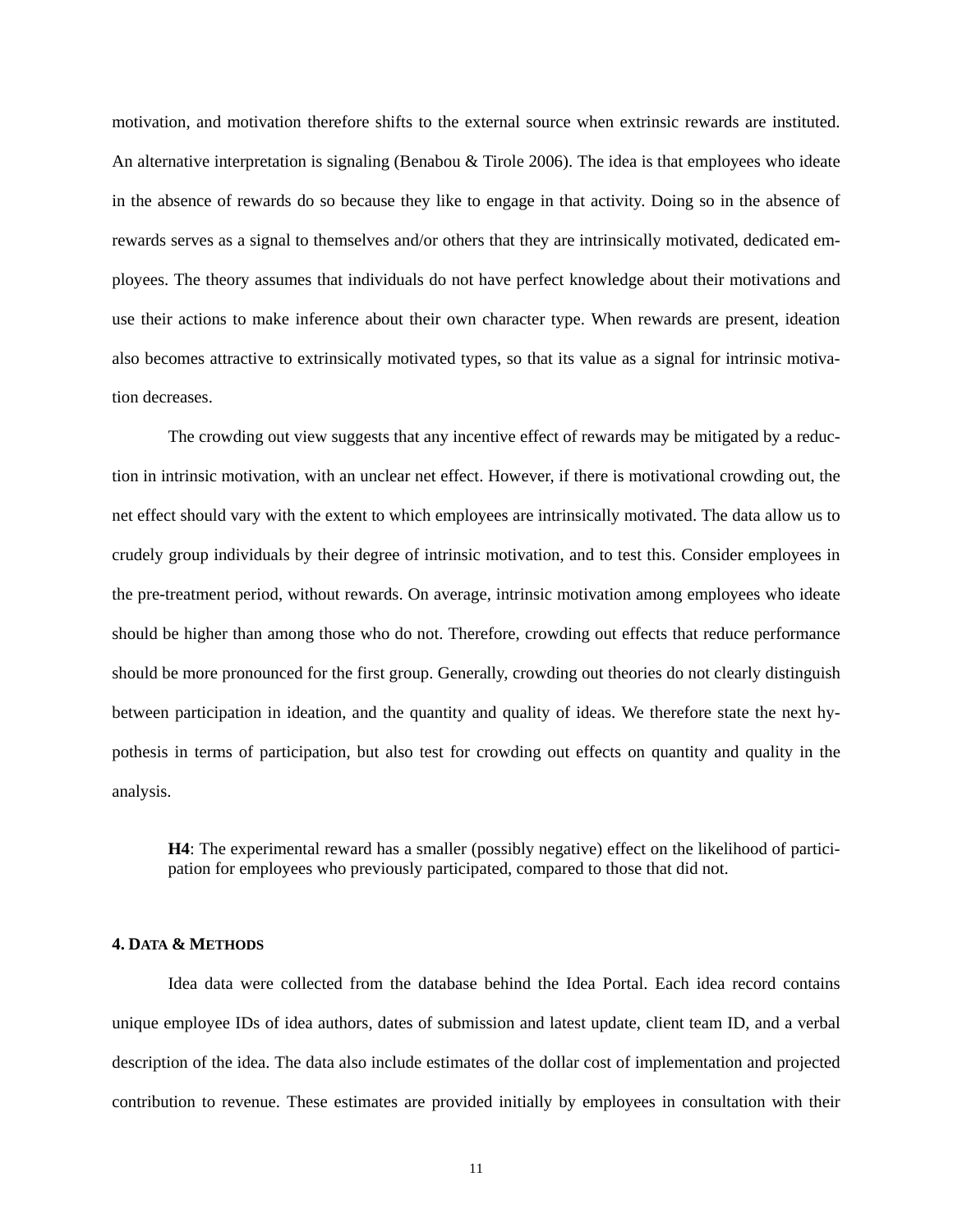managers, but may be updated later upon completion of implementation, with input from the client. Thus, we can construct estimated profit of the idea as revenue minus cost.

Idea review and management also takes place on the Portal, so the current status of each idea (e.g., "under review," "rejected," "under implementation") is recorded. Finally, the Portal records client ratings on a four point scale. However, for most ideas this rating is missing because not all suggestions were shared with clients, and only a few clients made use of this feedback option.

We have records for all ideas suggested during the 13 months prior to treatment (May 2009 to May 2010), the 13 months of treatment (June 2010 to June 2011), and the 13 months after treatment (July 2011 to July 2012). Our data on whether the idea was accepted or rejected was updated in January 2013.

Since the ideation data only contain records of employees who submitted ideas, we obtained information about employees who did not submit ideas ("inactive" employees), via employment rosters. These rosters were made available to us for two points in time, April 2010 and July 2011. We have no record of exactly when employees left or entered the company, so we cannot reconstruct the exact team roster at each point in time. However, the two data points provide a good approximation for the preexperimental and experimental periods.<sup>8</sup> This allows us to add inactive employees to our ideation data set and to look at the percentage of ideating employees.

Finally, we collected data on employee characteristics: gender, age, tenure at the company, client team ID, and salary group. There are 9 salary ranges, which correspond to hierarchical levels. Level 0 is entry level and Level 8 is the highest level in compensation and responsibility (executives). Table A in the appendix contains descriptions of all variables used in the analyses and reported in the tables.

1

<sup>&</sup>lt;sup>8</sup> For the quantity regressions analyzing the number of ideas submitted per employee, we added all inactive employees from the April 2010 employment roster (end of pre-treatment period) to both periods, and employees from the July 2011 roster (end of treatment period) only to the treatment period. An allocation of the April 2010 employees only to the pre-treatment period resulted in very similar estimates. This confirms that the difference-in-differences approach addresses the concern that we do not have the exact employee roster, because the incompleteness of information affects both groups in the same way.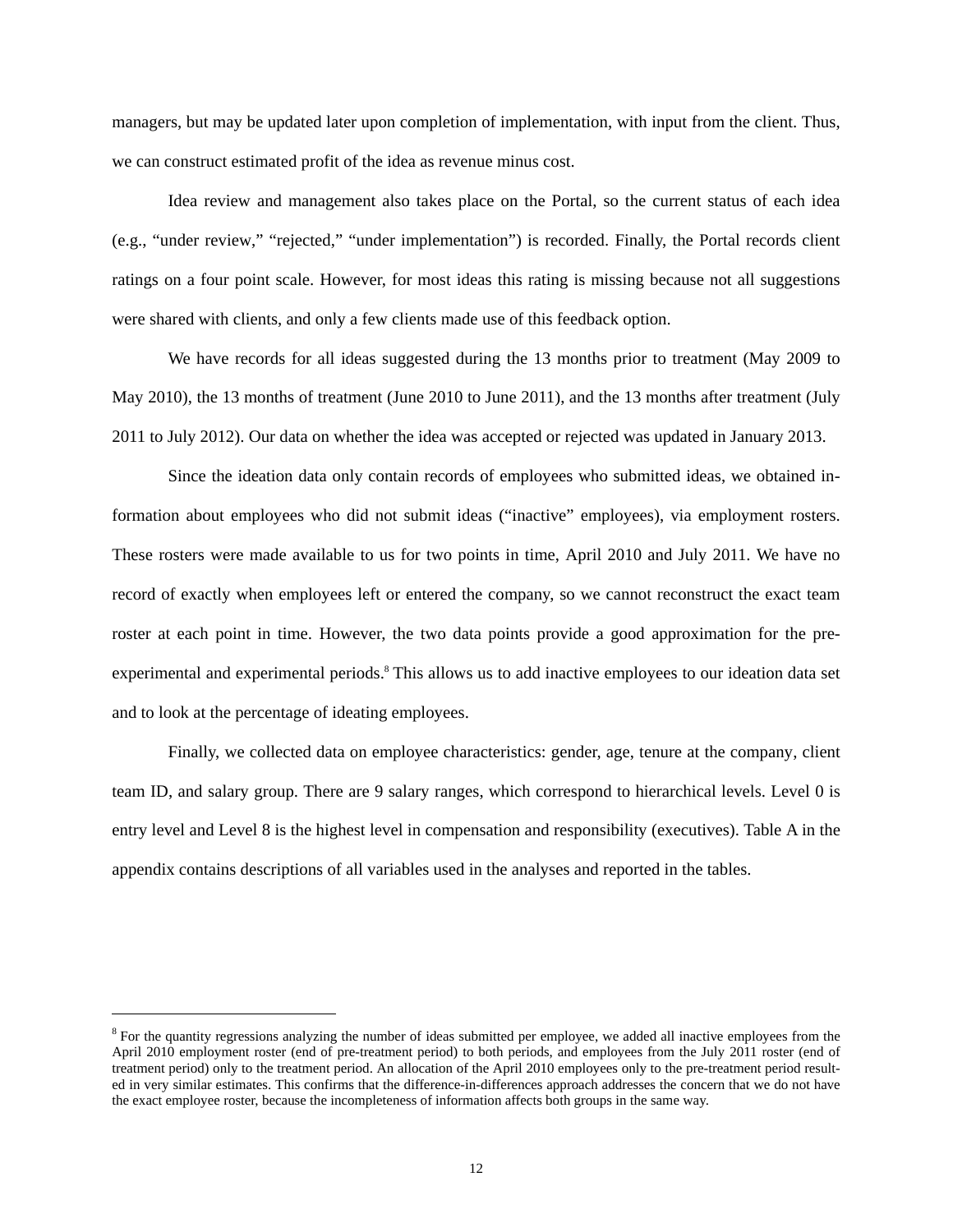#### **Summary statistics**

Table 1 presents descriptive statistics for our explanatory variables by treatment group. The two groups are very similar in terms of age, tenure, and gender. The only statistically significant difference is that employees in treatment teams were slightly younger in the pre-treatment period. We therefore control for individual factors, including age, in all regressions below. The results are, however, not sensitive to the inclusion of these variables. As is common in technology firms, employees are relatively young with a mean age of about 30. Tenure is relatively short with a mean less than 3 years. Almost 80% of employees are male. The number of employees increased substantially between the two periods. This reflects company growth as well as the fact that the employee data for period 1 is less complete than for period 2, as we have only roster 1 (from the end of period 1) in the first period, whereas we can use both rosters to approximate the number of employees in the second period.

#### [TABLE 1 ABOUT HERE]

Table 2 displays descriptive statistics on outcome variables by period and group. Despite randomization, employees in control teams were more likely to suggest at least one idea in both periods. Further, the share of ideating employees dropped in both groups in the treatment period, with a stronger drop in the control group. These differences highlight the need to control for pre-treatment differences and time trends in our statistical analyses.<sup>9</sup> Ideas are typically submitted by 1 employee, with an average varying between 1 and 2 authors.

#### [TABLE 2 ABOUT HERE]

1

The last columns present descriptive statistics on three measures of idea quality. The first two indicate decisions made about each idea: accepted for implementation ("Imp"), and shared with the client ("Shared") where applicable. Both measures are the result of a review process and are only reported for ideas with finished review ("| Fin"). These measures reflect idea quality, since better ideas have a higher

 $9$  Pre-treatment differences are not unexpected due to the relatively small number of client teams. As long as pre-treatment differences are not correlated with response to the treatment, they will not affect treatment effect estimates because the difference-indifferences approach controls for initial differences. We conducted robustness checks by including the average period 1 performance of the team as additional explanatory variable for period 2 performance. Direction and magnitude of the estimated treatment effects are similar to the estimates presented below.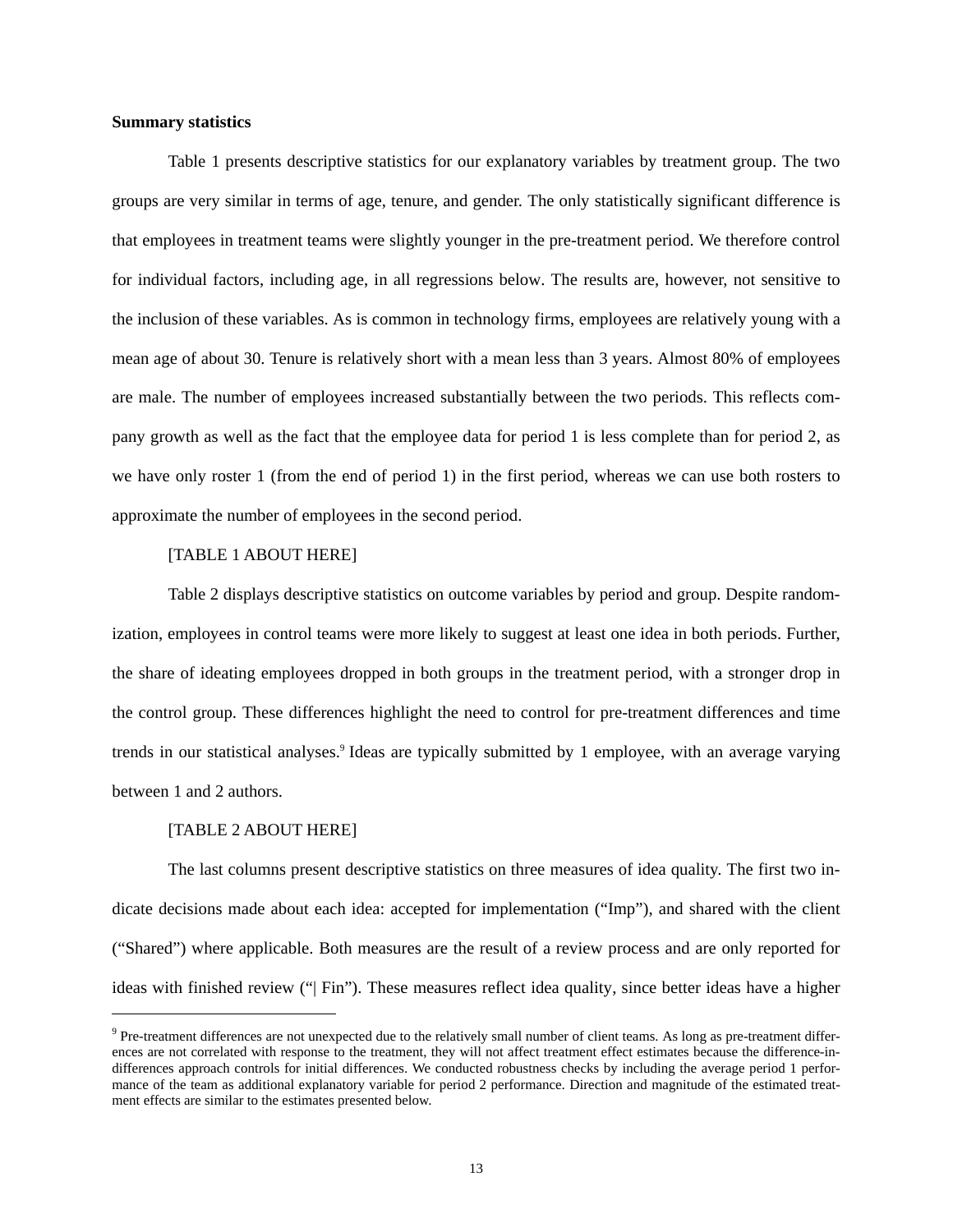chance of acceptance and are more likely to be shared with clients. The percentage of ideas accepted for implementation increased in both the treatment and control groups over time, with a stronger increase in the treatment group. The probability of sharing an idea with the client increased in the treatment group, but decreased in the control group.

A third quality measure is estimated profits (net value), the difference between the estimated revenue and cost of an idea. This measure varied substantially between ideas. Some ideas had very small projected financial impact, while one idea was estimated to improve revenue by \$22 million.

Unfortunately, the last potential measure, the client idea rating on a 4-point scale, was given only for 17% of the ideas. Moreover, there appear to be serious selection issues. 85% of the ratings are 3 or 4 points. Only 1 out of 306 ratings received the lowest score of 1. This suggests that clients only reported ratings when they were happy with the idea, and used other channels to report dissatisfaction. We therefore do not use client ratings as another outcome measure in our analysis.

#### **Methods**

l

#### *Measuring and explaining the quantity of ideas*

One of our main dependent variables is the count variable *Number of Ideas*, the total number of ideas submitted by an employee in either the pre-treatment or treatment period. The unit of observation for this analysis therefore is an employee-period. A large fraction of employees (91.4%) does not submit ideas, resulting in a large number of zeros for this variable. The prevalence of zeros disqualifies simple count data models such as Poisson or negative binomial (NB).<sup>10</sup>

We therefore analyze the data using a zero inflated negative binomial model (ZINB), which is a generalization of the NB, and used in particular for overdispersed data. ZINB is a mixture model, which explains the dependent count data variable jointly with a negative binomial process and a logit process.

<sup>&</sup>lt;sup>10</sup> Poisson assumes equality of the conditional mean and conditional variance, which results in biased estimates for overdispersed data (conditional variance larger than mean). A negative binomial regression (type II) generalizes the Poisson model by assuming that the variance is equal to  $Var(y_i) = \mu_i(1 + \alpha \mu_i)$ , where  $\alpha$  is an additional parameter to be estimated. The NB model reduces to the Poisson for  $\alpha = 0$ . Estimating the NB model with our data, we find significant overdispersion, indicating that a Poisson regression is unsuitable.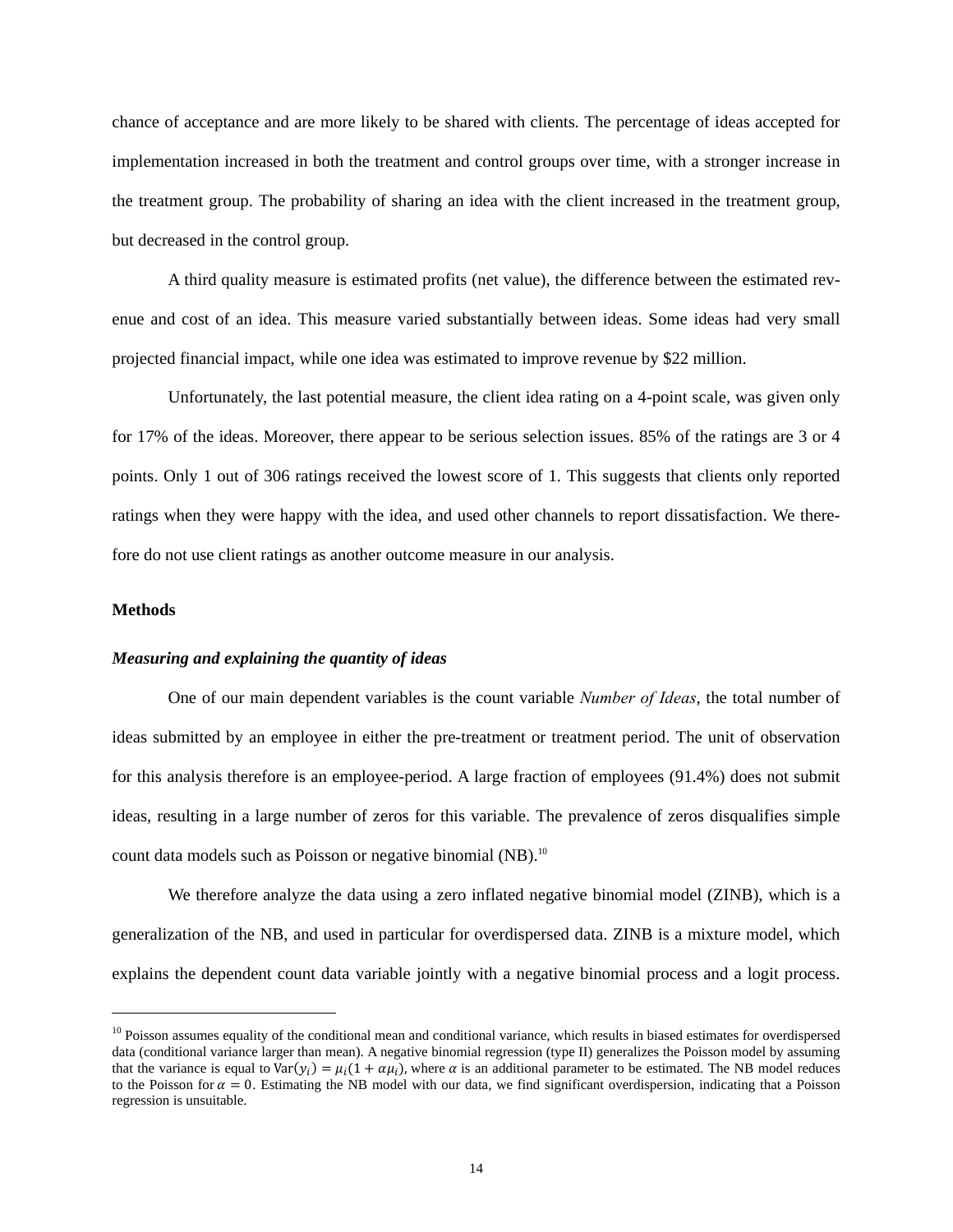The logit process accounts for those zeros that are not explained by the negative binomial distribution (excess zeros). The intuition is that two processes are simultaneously at work in the data generating process: (1) the logit process models participation; that is, the employee's basic willingness or ability to submit an idea. If that condition is fulfilled, (2) the second process models the generation and submission of ideas, where the number of ideas is drawn from the negative binomial distribution. This implies that a zero observed in the data could be caused either by an employee not participating in ideation (condition (1) not fulfilled), or an employee wanting to ideate but not having an idea in that period (condition (1) fulfilled, but the draw in (2) is zero).

Formally, denote by  $f_1$  the density of the logit model and by  $f_2$  the density of the negative binomial. Then the density of count y in the zero inflated negative binomial model is: $11$ 

$$
g(y) = f_1(0) + (1 - f_1(0))f_2(0), \text{ if } y = 0,
$$
  

$$
g(y) = (1 - f_1(0))f_2(y), \text{ if } y > 0.
$$

l

The NB model is a special case where  $f_1(0) = 0$ . The ZINB model is well suited for our data as the two processes allow us to effectively address overdispersion and also have a meaningful interpretation in our context.12 As mentioned above, the approach allows us to model the submission decision hierarchically. The logit process provides information on whether or not an employee participated in ideation. If the answer is "no," the observed number of ideas is zero. Such "excess zeros" depict that an employee is not participating: they might be unmotivated to look for ideas; might shy away from using the Portal; or might work on a project with little or no room for ideation. If, on the other hand, the answer is "yes," we may still observe zero ideas from this employee, in case they had no idea to submit, even though they

 $11$  The definition of the zero inflated model implies that a success ("1") in the logit model denotes an excess zero. Accordingly, a negative coefficient in the logit process would be associated with a higher conditional mean. To avoid confusion when reading and interpreting the tables, we inverted the sign of the estimates of the logit process, so that a positive sign indicates a positive effect on the dependent variable.

 $12$  Because we cluster standard errors, the objective functions of the models are pseudo-likelihoods, not true likelihoods of the data. Consequently, common tests to discriminate between models (likelihood ratio test for NB v. ZINB; Vuong test for ZINB v. zero inflated Poisson) are not applicable. Similar tests for clustered data are not yet common. However, taking the pseudolikelihoods as true likelihoods, then Akaike's information criterion, likelihood ratio tests, and Vuong tests all favor the ZINB significantly over Poisson, NB, and zero inflated Poisson.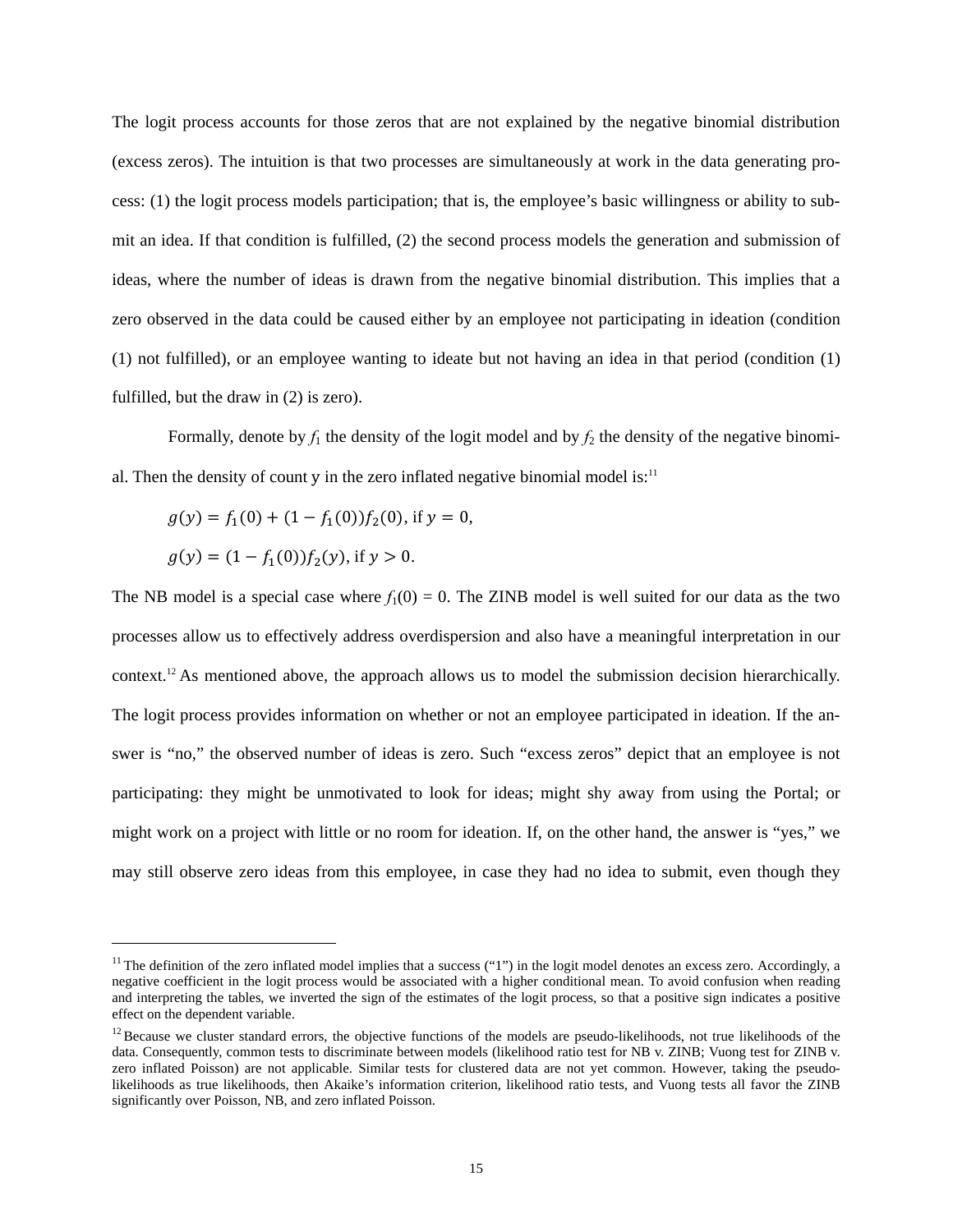were actively looking for ideas and willing to use the system. Positive counts are only observed when both processes are positive; i.e., the employee was motivated to ideate and also had an idea.

The latent class character of the zero inflated model allows us to disentangle these two different causes of non-ideation, whereas standard count data models or OLS do not. The logit and negative binomial processes of the ZINB are specified as follows:

- (1) Logit: Prob(Number of Ideas<sub>it</sub> =  $1|X_{it}$ ) =  $\exp(\lambda_{it}^L) / (\exp(\lambda_{it}^L) + 1)$ .
- (2) NB: Negative binomial model with conditional mean  $\exp(\lambda_{it}^{NB})$ .

#### *Estimating treatment effects*

In all regressions, we use linear or nonlinear difference-in-differences estimations to infer the causal effect of the treatment on ideation. Difference-in-differences addresses several potential problems, for example, that we observe pre-treatment performance differences, that there are possible time trends (a decrease in ideas over time, because low hanging fruit have already been picked), and that we can only approximate the number of non-ideating employees per period. In order to estimate the treatment effect, we specify  $\lambda_{it}^j$  that appears in both equations (1) and (2) as follows:

$$
\lambda_{it}^j = \beta_1^j Treatment_i \times Period \ 2_t + \beta_2^j Period \ 2_t + X_{it}^j \gamma + C_i^j, j = \{L, NB\},\
$$

where *β1* is the difference-in-differences treatment effect estimate. *Treatment* is the treatment group dummy, *Period 2* is the treatment period dummy,  $X_{it}$  is a vector of employee characteristics, and  $C_i$  is the client team fixed effect that accounts for unobservable time-invariant heterogeneity between the teams. The time invariant dummy *Treatment* is not estimated separately, because it is absorbed by the client team fixed effects (every client team is either in the treatment group or not). Index *i* denotes the author and *t* denotes the period (pre-treatment or treatment period). To control for time trends or time-specific shocks, we use time fixed effects in the form of pre-treatment and treatment period dummies. Note that the coefficients of the logit (L) and NB process are not constrained to be equal, which allows us to determine whether treatment affects the two processes differently.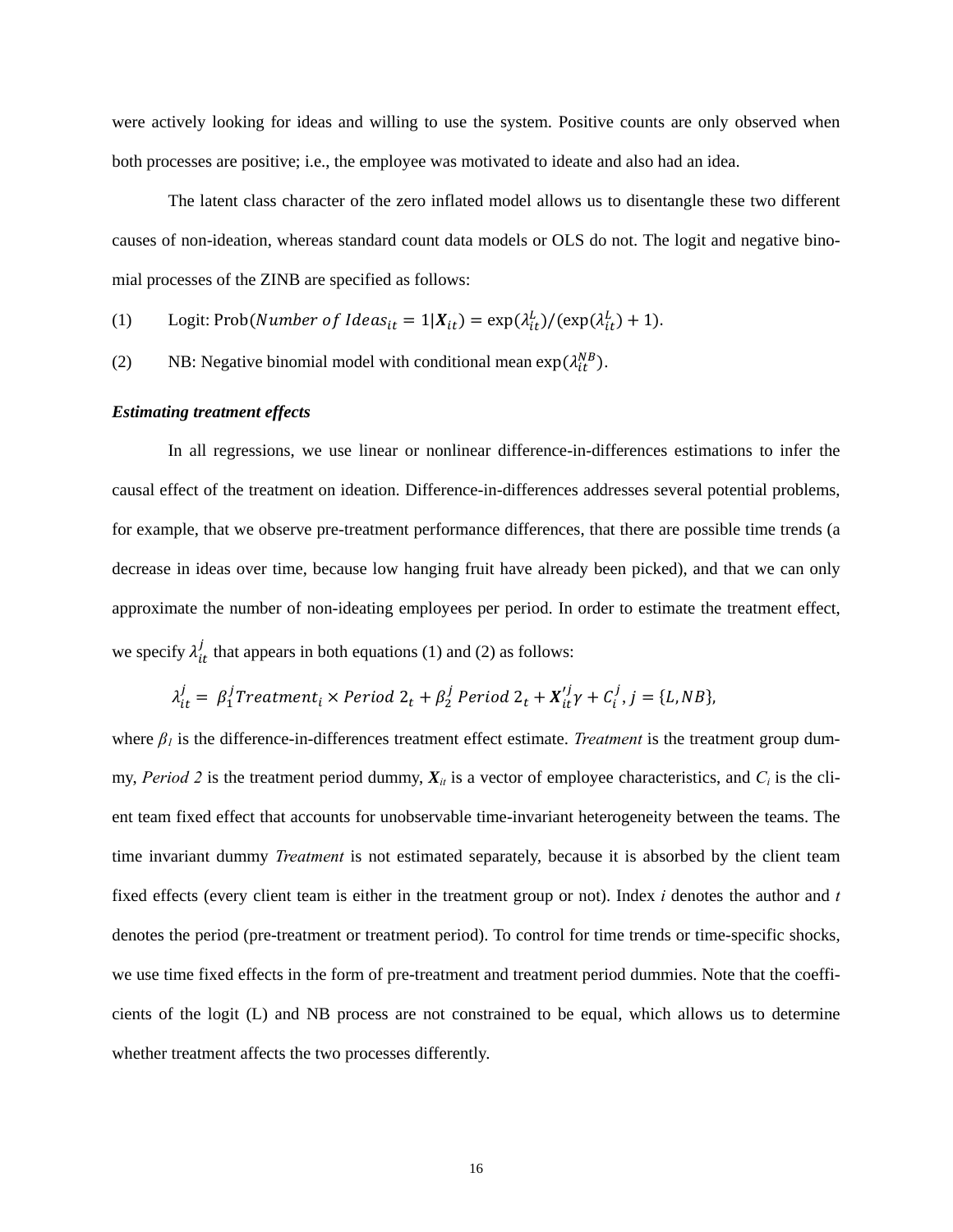Employees within a client team regularly interact, so the assumption of independence between observations (employees) is likely violated. Standard errors in all of our regressions are therefore clustered at the client team level to allow for arbitrary correlation in error terms within a team.<sup>13</sup>

#### **5. RESULTS**

#### **Who ideates?**

 $\overline{a}$ 

Before we evaluate the experiment, we provide a brief overview of the correlates of ideation with respect to employee characteristics. Even though this is not a causal analysis, the question is of intrinsic interest, as it provides insights into the ideation process and lays a foundation for understanding the reward effects analyzed below. The results are displayed in Table 3. Our measures of ideation are the probability of submitting at least one idea within 13 months (one period), and the number of ideas submitted. In all regressions involving nonlinear models, we report average marginal effects (AME).

#### [TABLE 3 ABOUT HERE]

We control separately for age and company tenure. Age is negatively related to both outcome measures. On average, an additional year of age decreases the probability that an employee submits at least one idea by about 0.3 percentage points, and decreases the number of ideas per employee by about 0.006. These estimates suggest that older employees are less likely to contribute to the Idea Portal, and submit fewer ideas on average. An explanation may be that younger employees are more creative. Alternatively, the Portal might be more attractive to them, as they are more used to using new technology. Finally, they may be more aware of recent technological developments, such as new software programming techniques.

 $13$  The low number (19) of clusters is a concern because the cluster and heteroskedasticity robust standard errors used here are only valid asymptotically. However, we have reason to expect that our standard errors are unbiased. Bertrand, et al. (2004, Table VIII) show (for OLS) that clustered standard errors exhibit only small bias for 20 clusters. If there is no effect in the artificially generated data, then the null hypothesis rejection rate based on these standard errors is 5.8%, when it should be 5%. Block bootstrap, the primary alternative, rejects the null in 13% of cases (their Table V). We also estimated several linear models with the wild bootstrap procedure proposed by Cameron, et al. (2008). They demonstrated in Monte Carlo simulations that their procedure does not over-reject. The t statistics from this procedure are virtually identical to those obtained with clustered standard errors in our linear models.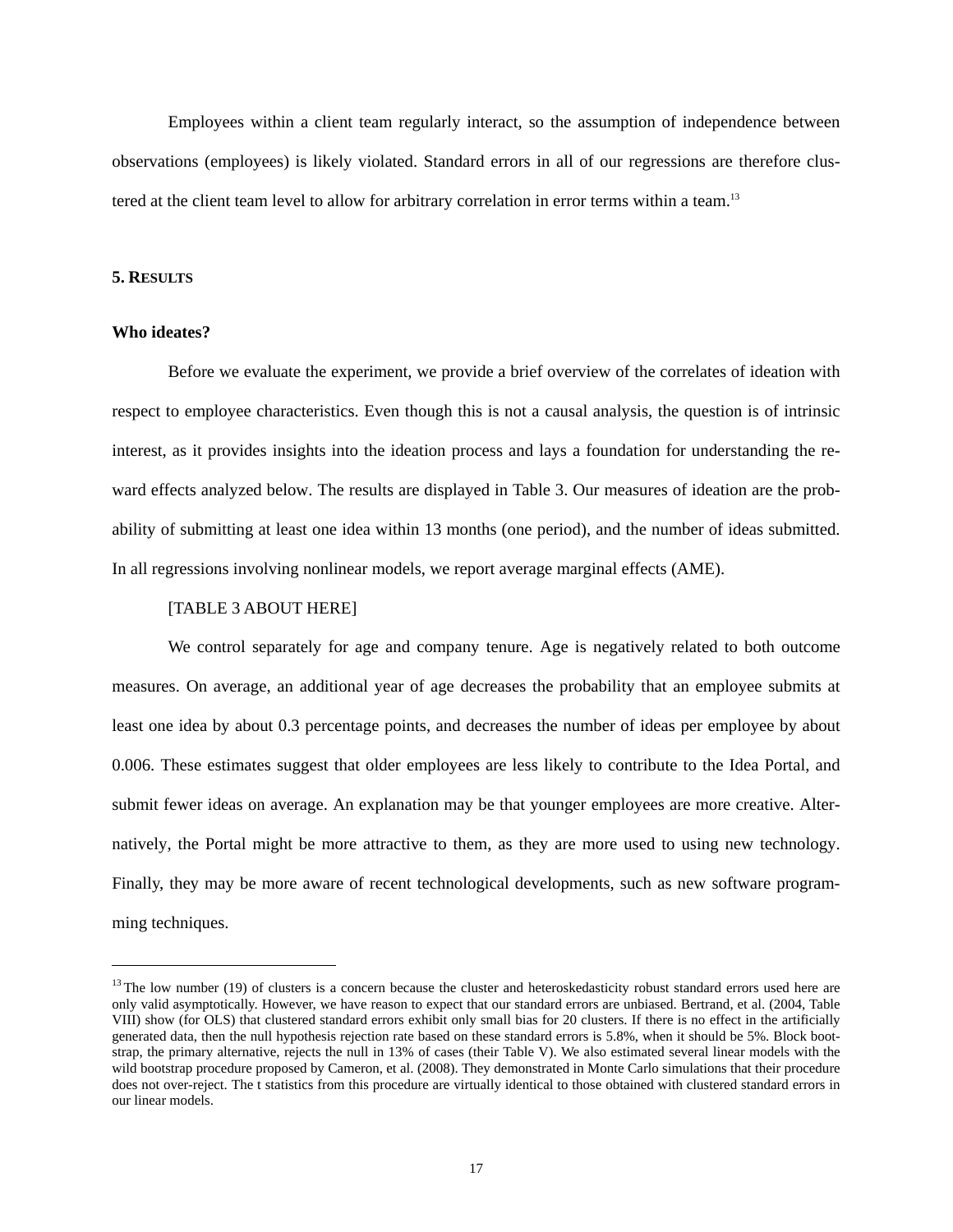The effect of tenure is positive and statistically significant for both measures. One might have expected that employees with longer tenure have already suggested ideas that came to mind, and therefore have fewer new ideas. Our findings suggest the opposite. This may be because employees who work for the company longer have a deeper understanding of the business and client, which leads to more ideas.

Finally, we look at the effects of salary groups, which are proxies for hierarchical level. We use senior management (salary groups 4 and above) as the reference category. We pool low-level groups 0 and 1, because group 0 is too small for meaningful analysis on its own. The only statistically significant effect is that ideating low-level employees contributed about 0.18 fewer ideas within 13 months than active high-level employees. The mechanism behind this finding might be similar to the one for tenure. Both measures correlate with the employee's firm-specific experience, skills, and job match. Employees higher up in the hierarchy tend to have greater responsibility, control more resources, manage more subordinates, and have a higher-level understanding of the firm's and client's business and needs.

#### **Treatment effects**

#### *Quantity of ideas*

We now analyze the effects of the field experiment. As a first step, we examine whether the experimental reward affected the quantity of ideas suggested. As described above, the quantity of ideas submitted is modeled hierarchically with a logit process that captures an individual's participation, and a negative binomial process that describes the number of ideas submitted, given willingness to ideate. Table 4 displays average marginal effects (AME) for both the logit and the negative binomial model in isolation (columns 1 and 2). The overall AME effects of the mixture model are displayed in column 3.

#### [TABLE 4 ABOUT HERE]

The treatment effect is significantly positive in the logit process, suggesting that rewards increased the share of employees motivated to participate – think about ideas for product or process improvements, and to submit them on the Portal. According to the average marginal effect, the rewards are estimated to increase the share of potential contributors by almost 18 percentage points, which is also economically significant. This is evidence in favor of hypothesis 1.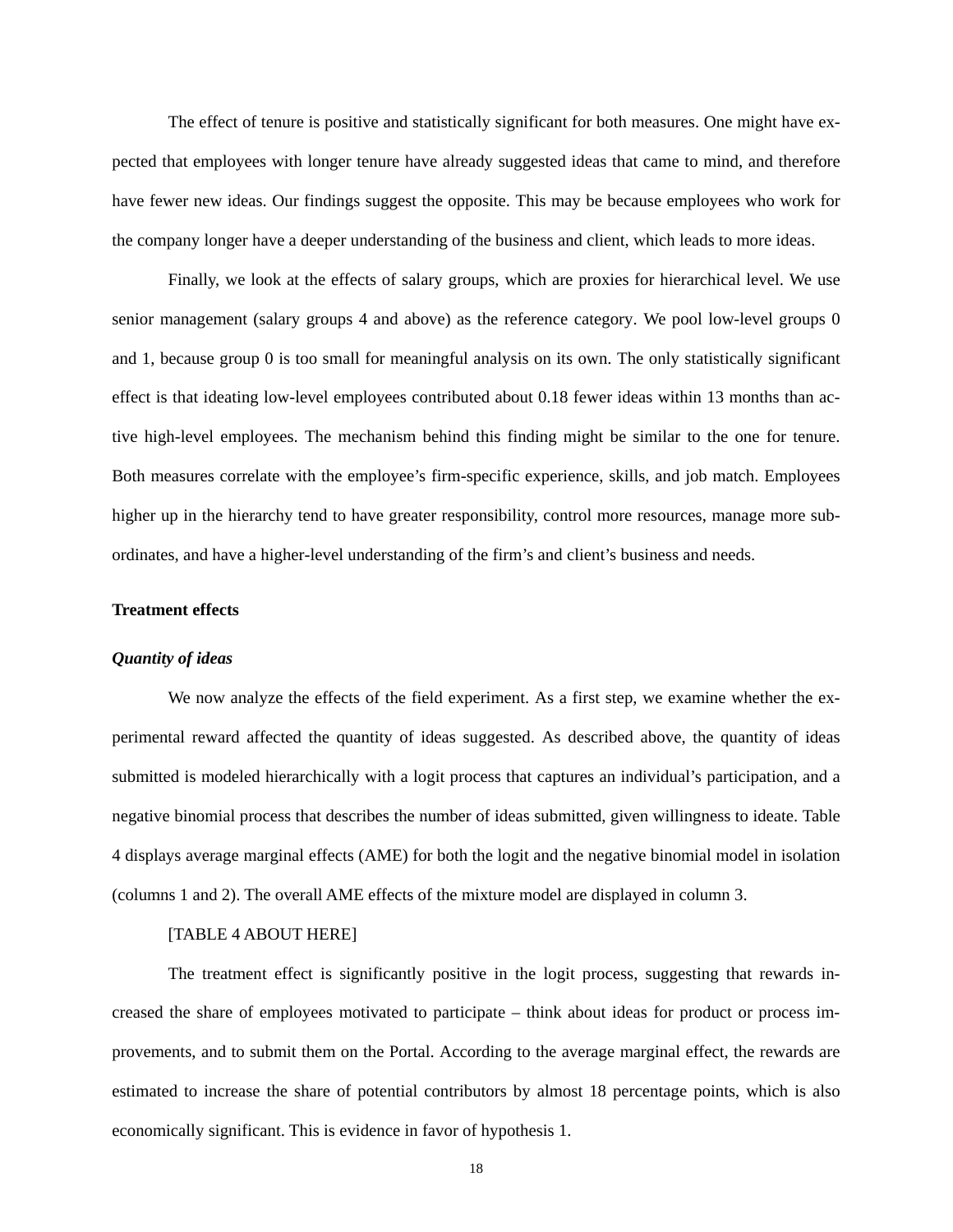Interestingly, this positive effect is countered by a decrease in the number of ideas per author, as indicated by the negative binomial process. The result suggests that potential contributors submit about 0.26 fewer ideas during the 13 month treatment as a result of the reward program. The overall effect of rewards on the quantity of ideas is economically and statistically zero; the positive and negative effects cancel out. Consequently, ideation is spread over more employees, who concentrate on fewer ideas.

This evidence is consistent with hypothesis 3, though it may also be explained by crowding out: intrinsically motivated employees might have been negatively affected by the introduction of rewards, inducing a decrease in the number of ideas they submit. Since we have no direct measure of employees' intrinsic motivation and creativity, we use data from the pre-treatment period to categorize individuals as intrinsically motivated. The idea is that intrinsic motivation should, on average, be stronger among those that ideated in the pre-treatment period without awards than among those that did not. We proxy intrinsic motivation with the dummy *Prior Ideator*, which captures whether or not an employee submitted at least one idea in the pre-treatment period, and is still in our sample in the treatment period. The second condition ensures that these employees have the opportunity to contribute again. About 7% of employees fall into this category in period 1. Columns (4) and (5) present the results of a model that allows the treatment effect to vary by whether or not the employee is a prior ideator. The models we estimate are identical to the main analyses presented above, except that:

### $\lambda_{it} = \beta_1$ Treatment<sub>i</sub> × Period  $2_t + \beta_2$ Treatment<sub>i</sub> × Prior Ideator<sub>i</sub> × Period  $2_t + \beta_3$  Period  $2_t$

### + $\beta_4$ Prior Ideator<sub>i</sub> × Period  $2_t + \beta_5$ Treatment<sub>i</sub> × Prior Ideator<sub>i</sub> +  $X'_{it}$  $\gamma$  +  $C_i$ ,

for both the logit and NB process.<sup>14</sup> The treatment effect  $(\beta_1 + \beta_2)$  in the logit process, for example, is the change in the fraction of potential contributors among prior ideators in the treatment group, relative to that same change among prior ideators in the control group.

The results suggest that prior ideators in the treatment group are not more likely to participate (logit process). This is not surprising, as the logit process can be interpreted as describing whether or not

l

<sup>&</sup>lt;sup>14</sup> The average treatment effect on prior ideators is  $ATE = \frac{1}{N} \sum_{i=1}^{N} [F(\beta_1 + \beta_2 + X'_i \gamma) - F(X'_i \gamma)]$ , where *F* is the nonlinear function of the model (e.g., logit),  $X'_i \gamma$  is the effect of the remaining covariates, and *i* denotes the observation.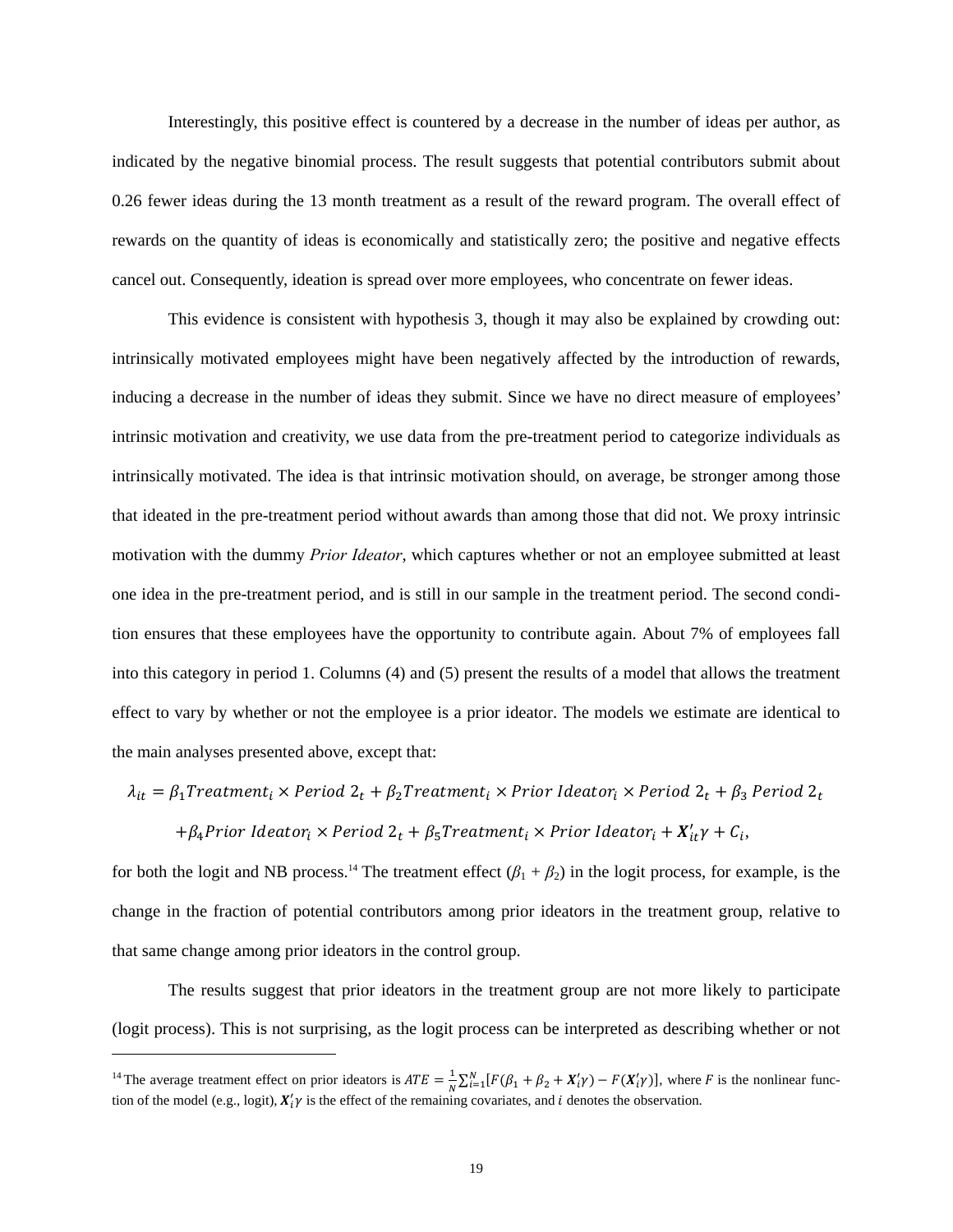an individual is actively looking for ideas and able to use the Idea Portal. This is, by definition, true for the subgroup of employees who submitted ideas in the past. However, rewards appear to have induced employees who had not previously suggested ideas to enter the pool of potential contributors, increasing the fraction of potential contributors by about 6.5 percentage points.<sup>15</sup> In the negative binomial process, treatment reduced the average number of suggested ideas by 0.76 for all other (potentially contributing) employees, while the effect on prior ideators is not significantly different from zero. The overall effect on the amount of ideas submitted (not displayed) is -.021 ideas for prior ideators, and -.052 for employees who had not previously suggested ideas. We therefore find no evidence in support of the crowding out hypothesis (H4) that rewards have detrimental effects for intrinsically motivated employees.

In summary, the evidence suggests that the experimental reward program increased the pool of employees who participate in ideation. At the same time, however, the number of ideas per participating employee decreased, with a zero net effect on the number of submitted ideas. The decrease in the number of ideas per participating employee cannot be explained by motivational crowding out. A second explanation for this drop in the number of ideas per participating employee might be that rewards stimulated employees focus on fewer but better ideas. To address this second explanation, we now investigate the effect of the experimental reward program on idea quality.

#### *Quality of ideas*

 $\overline{a}$ 

For quality analyses we focus on individual ideas rather than individual authors. Idea *j* may have several authors  $N_i$ , so we split each idea into  $N_i$  observations, each with the individual characteristics  $X_i$  of author *i*, where  $i = 1, \ldots, N_i$ . Hence, the unit of observation is the author-idea in all quality analyses. To ensure that single and multi-author ideas get the same weight, we weight each idea *j* by 1/*Nj*. This procedure allows us to explain idea outcomes with both author- and idea-specific variables. We use three quality measures: whether the idea was shared with the client, whether it was implemented, and its net value.

 $<sup>15</sup>$  One might expect the treatment effect in column (1) to be between the treatment effects of the two subgroups reported in col-</sup> umn (4). However, since this is a nonlinear model, and we estimate separate time trends for each subgroup in (4), this need not be the case.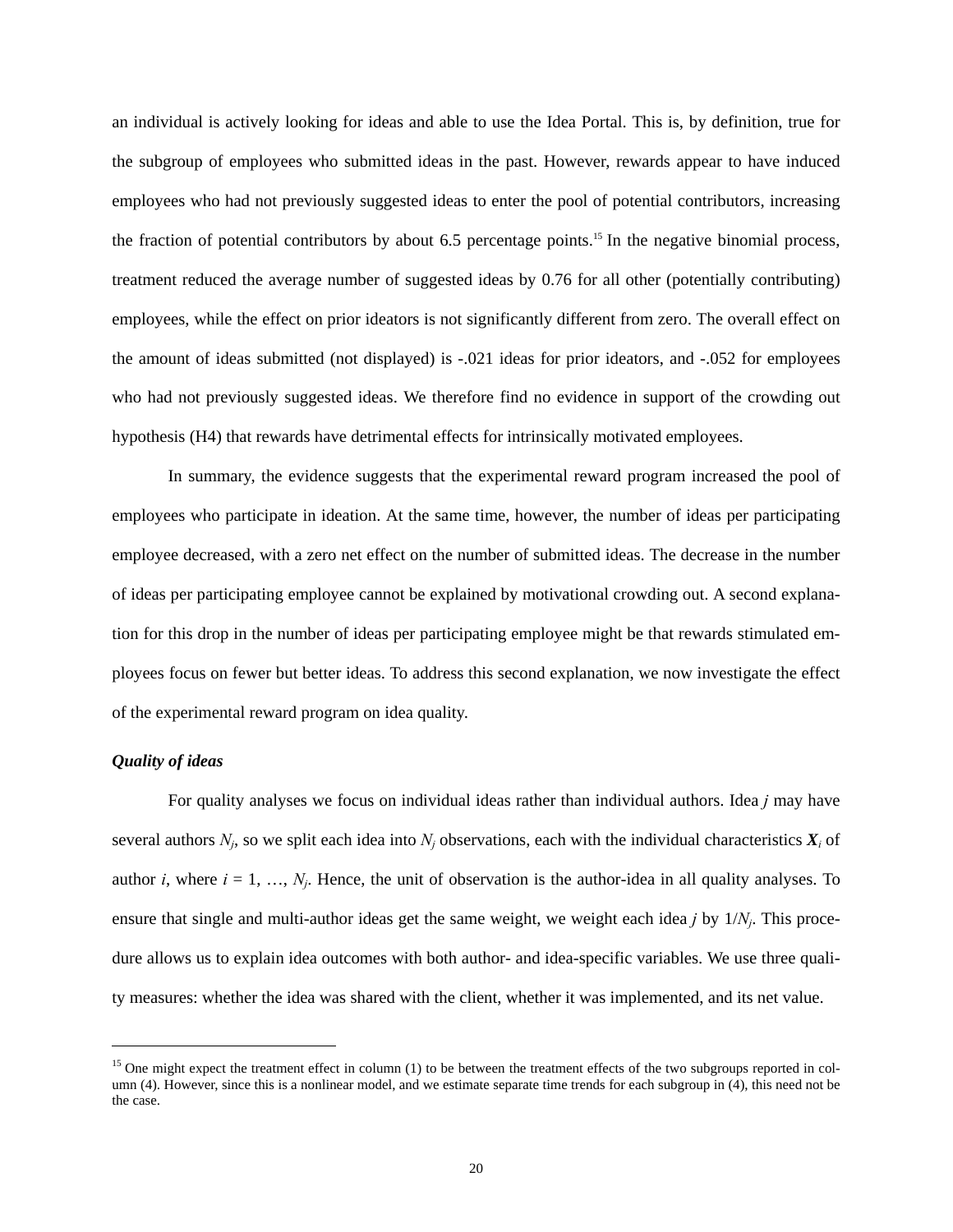Consider first the dummy variable *Shared*, which equals 1 if an idea was shared with the client, and zero otherwise. The review process is structured such that every idea is first reviewed internally. During internal review the panel decides whether or not to share the idea with the customer for feedback or approval. *Shared* is a meaningful measure of quality for two reasons. First, it would be unwise of the company to bother clients with bad or trivial ideas. Second, the aim of the company was to increase its value-added as perceived by the customer. Value-added is more salient for ideas that are explicitly communicated to the client than for ideas that are implemented as by-products of ongoing business without communication to clients. In Table 5 we report both OLS coefficients and logit marginal effects of the following models:

OLS: Shared<sub>ijm</sub> = 
$$
\mu_{ijm} + \varepsilon_{ijm}
$$
 if *Finished*<sub>j</sub> = 1,

Logit: Prob(Shared<sub>ijm</sub> = 1 | 
$$
X_{im}
$$
,  $I_j$ , *Finished*<sub>j</sub> = 1) =  $\frac{\exp(\mu_{ijm})}{\exp(\mu_{ijm})+1}$ ,

where  $\mu_{ijm} = \beta_1$  Treatment<sub>i</sub> × Period  $2_m + X'_{im} \gamma + I'_j \delta + C_i + T_m$ . Treatment represents the treatment group dummy,  $X_{im}$  is a vector of employee characteristics at the time of submission,  $I_i$  is a vector of ideaspecific variables including project type,  $C_i$  is the client team fixed effect of employee *i*, and  $T_m$  is the monthly time fixed effect.<sup>16</sup> Index *i* denotes the author, *j* the idea, and *m* the month of idea submission. The results are robust to different ways of estimating the time trend (period or month fixed effects). The analysis only includes ideas with finished review because information on our outcome variables *Shared* and *Implemented* are only available after review.

#### [TABLE 5 ABOUT HERE]

l

Columns (1) and (2) of Table 5 report results for the probability that an idea is shared with the client. In line with hypothesis 2, we find a substantial and statistically significant positive treatment effect. Depending on the model, the treatment increased the probability of sharing the idea by 19 to 21 percent-

 $16$  A priori, one might have thought that the treatment might affect the number of authors submitting an idea, which in turn might influence the probability that the idea is shared. The inclusion of the number of authors as a control variable would then bias treatment effect estimate. We looked into this and found no statistically or economically significant effect of the treatment on the number of authors (results available upon request). Therefore, we include *number of authors* as a covariate in all quality regressions to improve fit. The treatment effect estimates are even larger when *number of authors* is omitted as explanatory variable.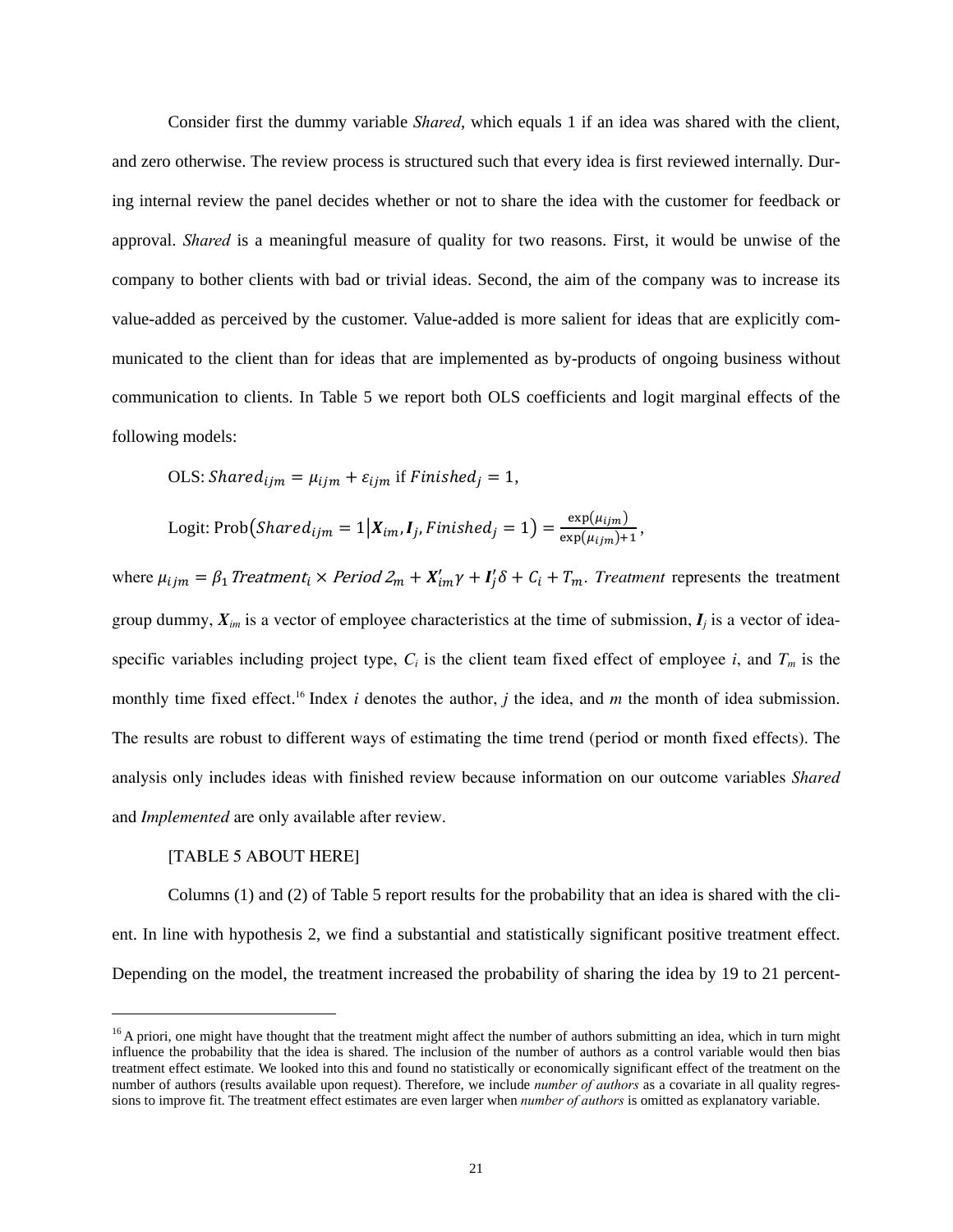age points. This suggests that the treatment worked as intended, and employees in treatment teams focused on the quality rather than the quantity of ideas. This could be due to employees increasing the fraction of customer-related ideas (a shift in focus of ideas), or to employees increasing the quality of the submitted idea without such a re-shift in focus. Both should increase the likelihood that an idea is shared with the customer.

A second measure of quality is *Implemented*, which equals 1 if the idea was accepted for implementation, and 0 if not. *Implemented* is a measure of idea quality because the company has economic incentives to only approve worthwhile ideas. The difference from *Shared* is that an idea may be implemented without being shared with the client. Alternatively, ideas may be approved internally, but then rejected by the client (i.e., shared, but not implemented).

The models we estimate are the same as above for *Shared*, except that we now use *Implemented* as the dependent variable. The results are displayed in columns (3) and (4) of Table 5. Once more we find a large positive and statistically significant treatment effect. Rewards improve the likelihood of idea implementation by 15 to 18 percentage points.

When entering ideas in the Portal, authors are required to estimate the costs and benefits (in US dollars). Supervisors and clients may later refine those estimates based on their experience and knowledge. As a final quality proxy, we look at the expected profit from an idea, measured as the log of projected net value (benefit minus cost). One would think that the company only accepts ideas with positive net value. However, this is not the case. Strategic considerations, such as the development of new competencies, effects on client relationships, or synergies with other ideas induce the company to accept some ideas with a negative net value and reject some with a positive value. In our dataset about 25% of ideas with negative net value were accepted. This share increases to about 40% when we only consider ideas with finished review. Note that ideas with zero or negative net value drop out when taking the logtransformation. We therefore also ran a linear model. It yielded the same qualitative results, but with inferior fit.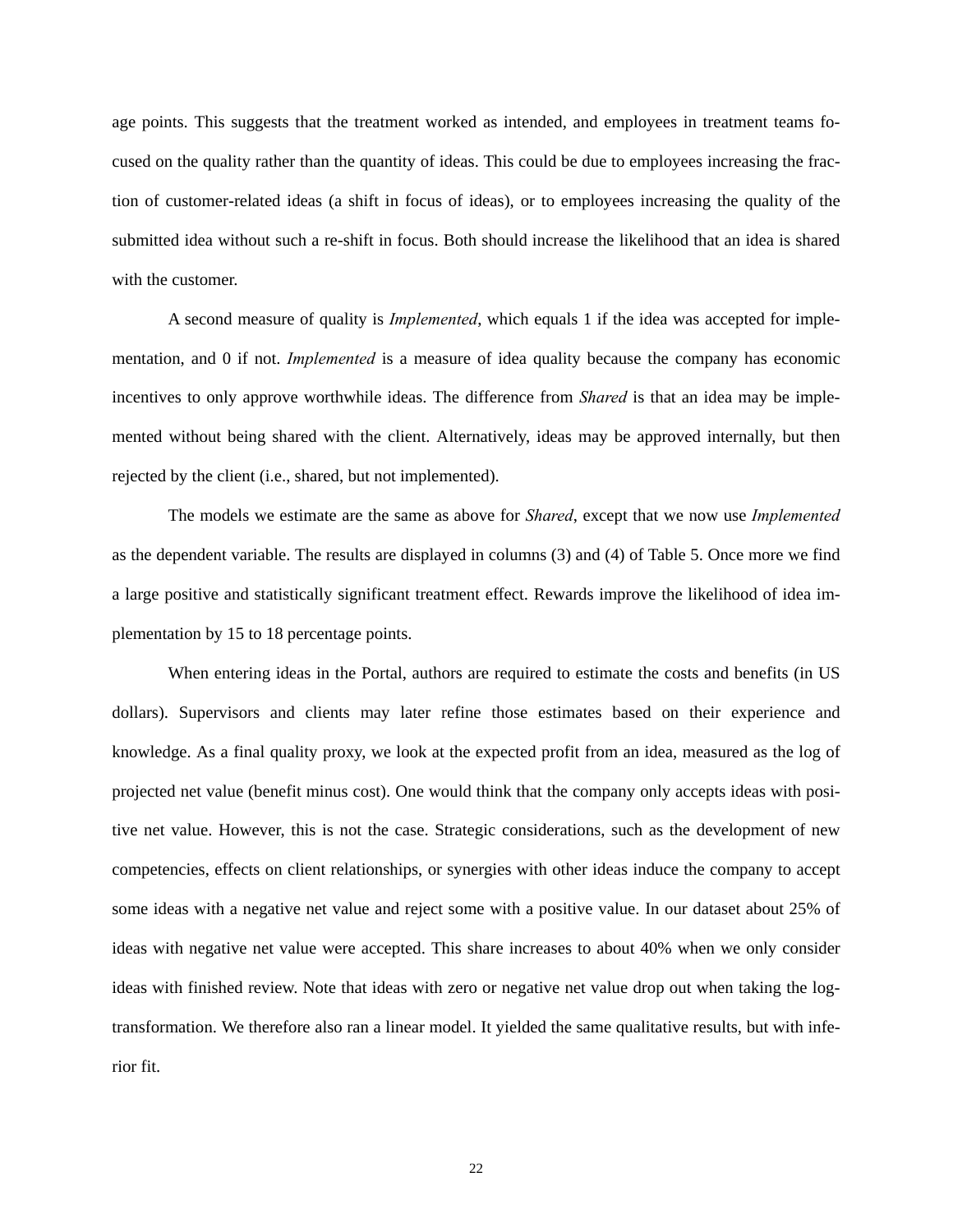Table 5 column (5) shows OLS results for projected profit. The point estimates of the treatment effect are substantial and positive. A treatment effect estimate of 0.308 in the log-linear specification translates into an effect of about +36%. One interpretation is that employees knew that more profitable ideas are more likely to be accepted, so they shifted their focus to more profitable ideas when rewards were introduced. However, despite the large point estimate, the effect is not significantly different from zero, so we cannot reject the hypothesis that treatment had no effect on projected profit.

We also tested for motivational crowding out effects using all three quality measures, by comparing treatment effects on prior ideators with those on all other employees (using the same methodology as explained above in the quantity section). None of the regressions showed a significant difference in the treatment effect (not shown in the table). Hence, there is also no evidence of crowding out with respect to idea quality. This is further evidence against hypothesis 4.

To sum up, we find large positive and statistically significantly treatment effects on idea quality as measured by the number of ideas that are implemented and that are shared with the client. We cannot reject the null hypothesis that projected profits are not affected by the experiment. In line with our findings on quantity, there is no evidence of crowding out on all measures of idea quality. The increase in idea quality might explain the drop in the number of ideas per author that we detected above. This provides support for the notion that ideation is subject to a quantity-quality tradeoff, with authors in treatment teams focusing on fewer but better quality ideas.

The regressions in Table 5 also include author characteristics. There are two things worth mentioning. First, tenure is positively correlated with the probability that an idea is shared with the client, as well as with net value. Given that these regressions control for salary group, this is in line with our finding of a positive correlation between tenure and the number of ideas suggested. Both results suggest that firm- and/or client-specific human capital may be valuable for ideation. Second, ideas with more authors have higher average quality, for all quality measures. This is consistent with research that shows that collaboration, particularly between individuals with different perspectives and skills, improves the quality of innovation (Ford & Sullivan 2004; Shin & Zhou 2007).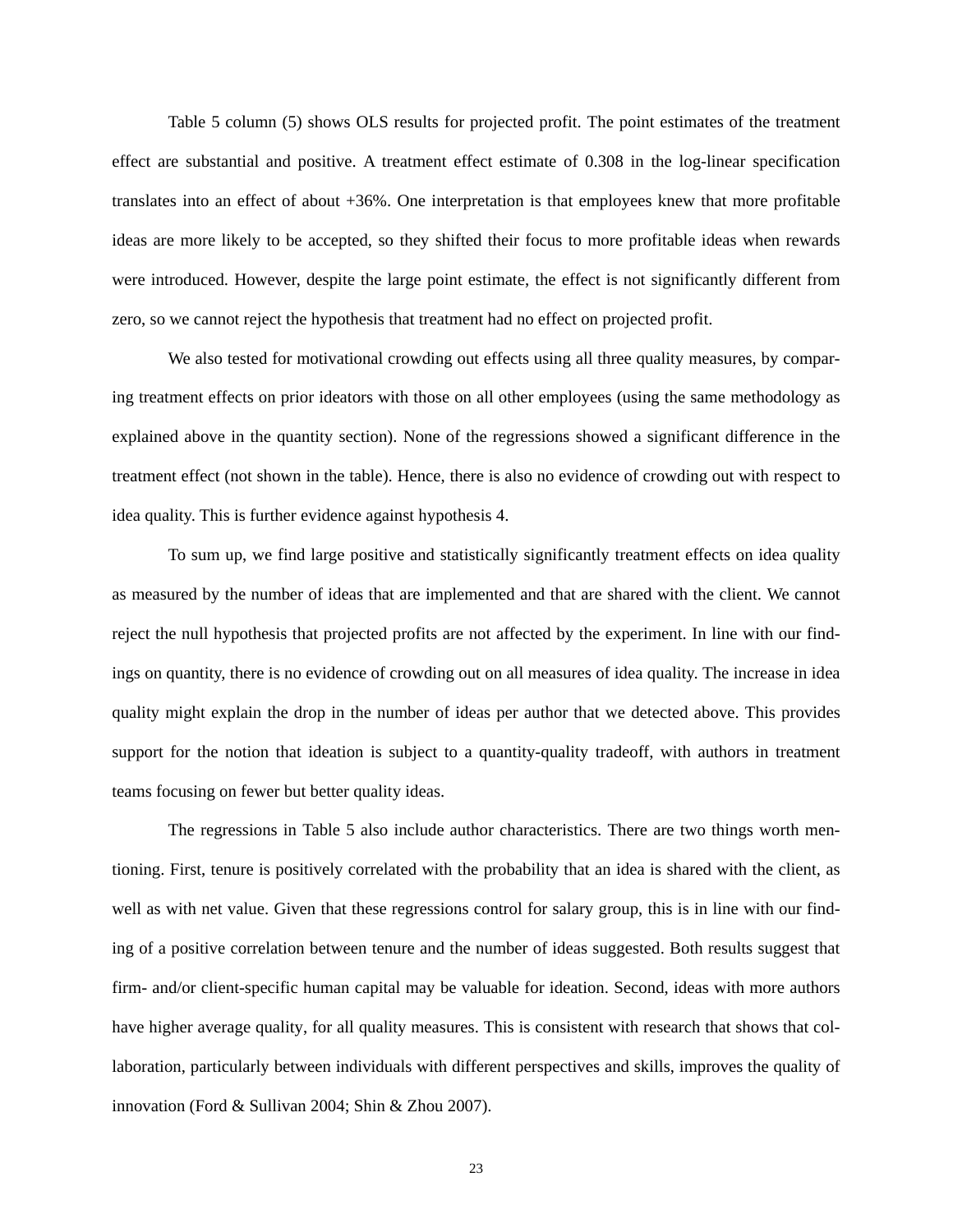#### **Post-treatment effects**

The company discontinued the reward scheme after the 13 months of the field experiment. We collected data from the Portal for the 13 months that followed. This allows us to examine whether the positive treatment effects on participation and idea quality persisted, which would suggest habituation, or disappeared. Alternatively, one might expect a reduction in idea quantity and quality – either because the incentive is removed, or due to perceived unfairness associated with removing the reward. Table 6 displays results on quantity and quality, now including a post-treatment effect (DID Post-treatment) for the 13 months following the experiment.

#### [TABLE 6 ABOUT HERE]

The post-treatment effect on the share of potential contributors (logit process of the ZINB model) remains positive and significant. Employees who became potential contributors due to rewards tend to continue participation after the reward is discontinued. This might reflect habituation. Another potential explanation is that rewards changed the working culture of treatment teams, with greater attention to, or peer pressure for, ideation. Alternatively, the reward might have better communicated the importance to the firm of employee ideas, thereby changing implicit incentives. Unfortunately, the data do not allow us to disentangle these alternative interpretations. The effect on the number of ideas per potential contributor (negative binomial process, column 2) is insignificant in the post-treatment period. The overall effect on the quantity of ideas remains statistically and economically insignificant.

The table also reports the results for one of our quality measures, *Shared* (effects are similar when using *Implemented* as the dependent variable). Interestingly, the treatment effect on quality vanished after elimination of the reward scheme. Hence, while the treatment effect on participation remains, the effect on quality disappears. Apparently, employees continue to think about and submit ideas, but they no longer focus their effort on ideas with a high probability of acceptance. Instead they return to baseline with respect to idea quality. This could also explain why the effect on the number of ideas per participating employee becomes insignificant (column 2). Taken together, these findings are consistent with changes in multitask incentives during and after the treatment. In this view, the rewards induced employees to spend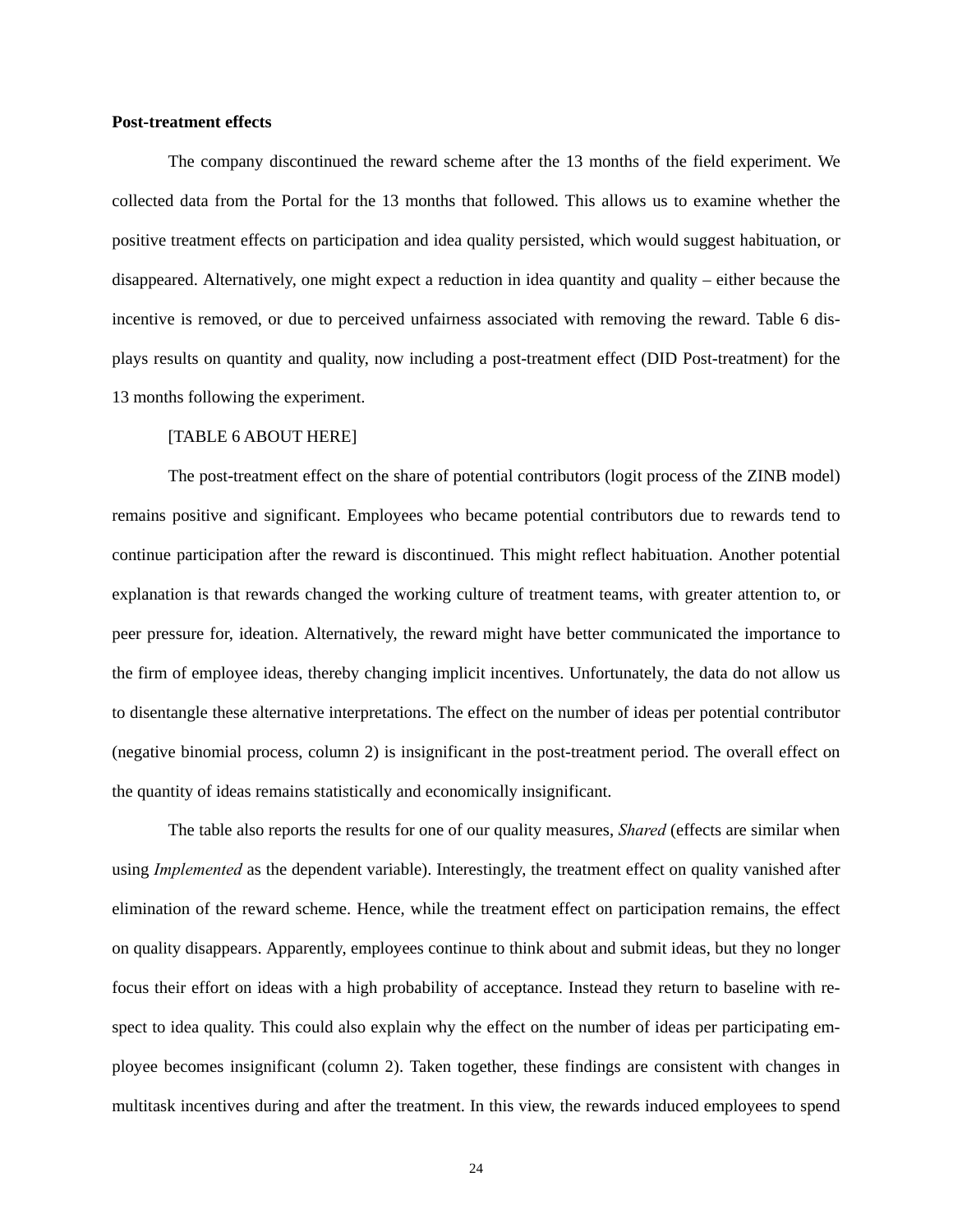additional effort fine-tuning and improving ideas to increase their odds of receiving a reward. Once, the rewards were eliminated, relative incentives to emphasize quality returned to their original level. This is interesting for both theory and application, as it suggests that the quality of ideas can be manipulated with rewards.

#### **Financial benefits of the experimental reward**

We now provide back-of-the-envelope calculations of the profitability of the experimental reward program. The regression estimates are that the treatment effect on the quantity of ideas submitted was essentially zero. This implies that the program created little additional cost associated with evaluating and reviewing submitted ideas (opportunity costs of manager time). Further, there were few costs associated with instituting the reward system, as the system of collecting and redeeming points was already in place, as was the Idea Portal.

Now consider the direct reward cost. 247 employees in the treatment group had an idea accepted in the 13 months of the treatment, and each received 2000 points for it. These idea acceptance points cost the company approximately \$1,990. As mentioned before, the company also awarded substantial numbers of points for favorable client ratings. These costs sum to about \$14,250.

The benefits of the program, in comparison, can be estimated with less precision, as we have to rely on point estimates of treatment effects on the likelihood of implementation, and on the net value of ideas (revenue minus cost). Note that the treatment effect on the likelihood of implementation in Table 5 includes an indirect effect that runs via the effect of rewards on the net value of ideas. That might, in turn, affect the likelihood of implementation. To separate out the direct effect, we re-ran the regressions in Table 5 but controlling for net value. This results in a direct treatment effect on the likelihood of implementation of 15.2 percentage points. The point estimate of rewards on net value, as displayed in Table 5, is 36%. Taken together, these two effects imply a combined increase in net value of about \$8.3 million. If we use a linear instead of the semi-log specification in Table 5 to estimate the treatment effect on net value, the benefits amount to about \$7 million.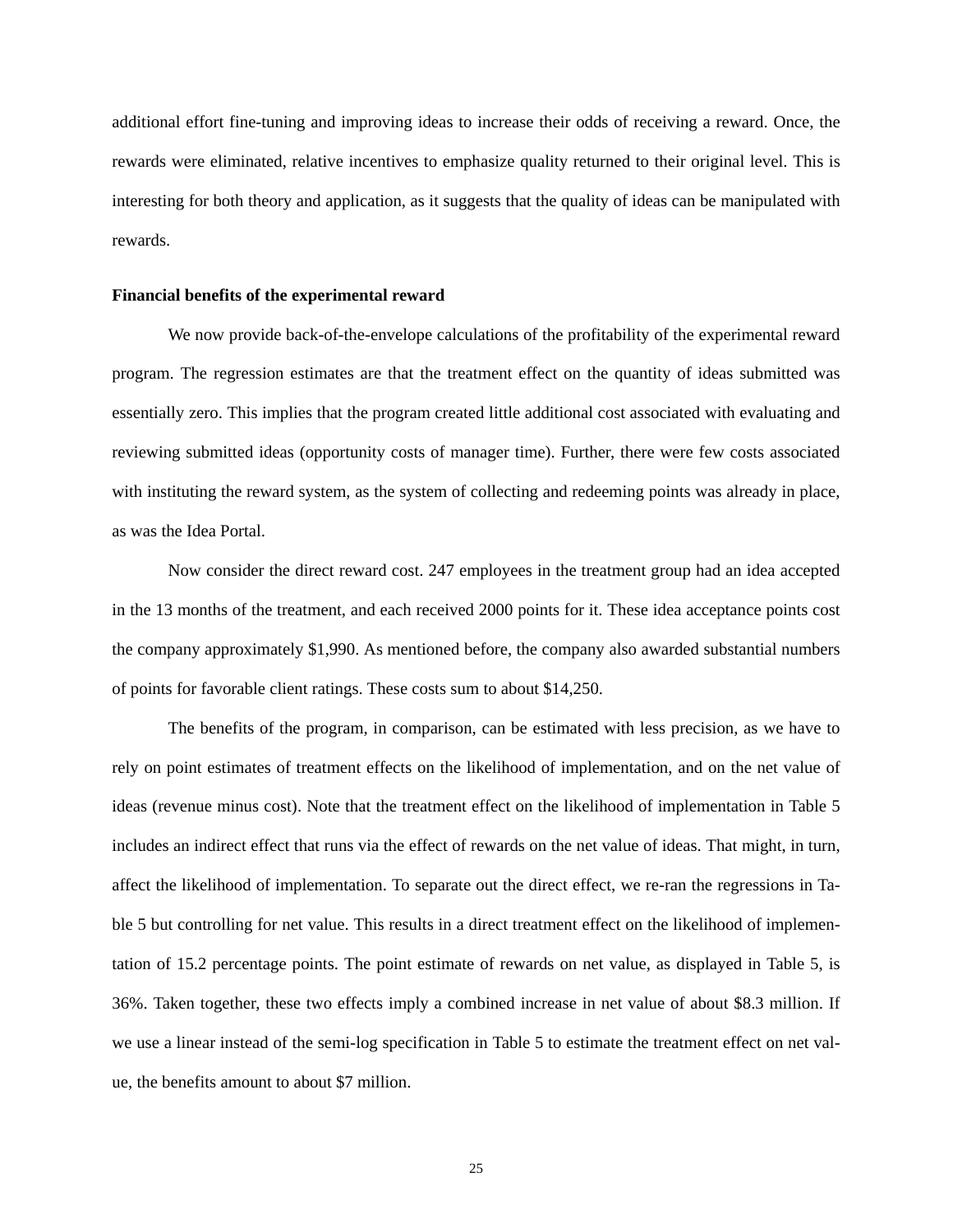One possible concern might be the large variance in projected net value of the projects. We therefore re-estimated the treatment effect removing outliers (net value above \$100K or below -\$100K). This reduces the estimate of the treatment effect on net value from +36% to +26.7%. Excluding outliers from this computation and using this more conservative estimate, the financial benefit of the experiment still amounts to \$1.5 or \$1.4 million for semi-log or linear estimates respectively. Thus, for reward costs in the ten-thousands, the company was able to stimulate new ideas that generated financial value in the millions.

This analysis excludes some relevant costs and benefits that we cannot estimate with the available data. For example, more ideas were shared with clients under the reward scheme. This could imply benefits to the company in terms of higher perceived value-added, customer satisfaction, and loyalty. Moreover, ideas may have other benefits and costs that are hard to quantify and are not captured in net value estimates in the ideation database. Such benefits may include, for example, knowledge spillovers across the organizations, investments in new technology or competencies, or follow-up innovations based on the ideas.

#### **6. CONCLUSIONS**

This paper provides a unique statistical analysis of employee innovation. Data from a company's employee suggestion system allow us to analyze the effectiveness of rewards for fostering employee ideation, which were implemented as a randomized field experiment. Our findings are of interest for the debate on the causal effects of incentives on ideation, innovation, creativity, and intrinsic motivation. Most of the previous literature uses survey data and case studies to analyze ideation, and laboratory experiments to study creativity. This study complements the existing literature by studying experienced individuals performing their regular work. Moreover, random assignment to control and treatment groups allows us to make causal inferences.

Our findings suggest that rewards are a suitable tool to induce employees to think about process and product improvements, and to induce them to use a formal ideation system. The reward scheme substantially increased the likelihood that employees participate in the Idea Portal. Broadening the participa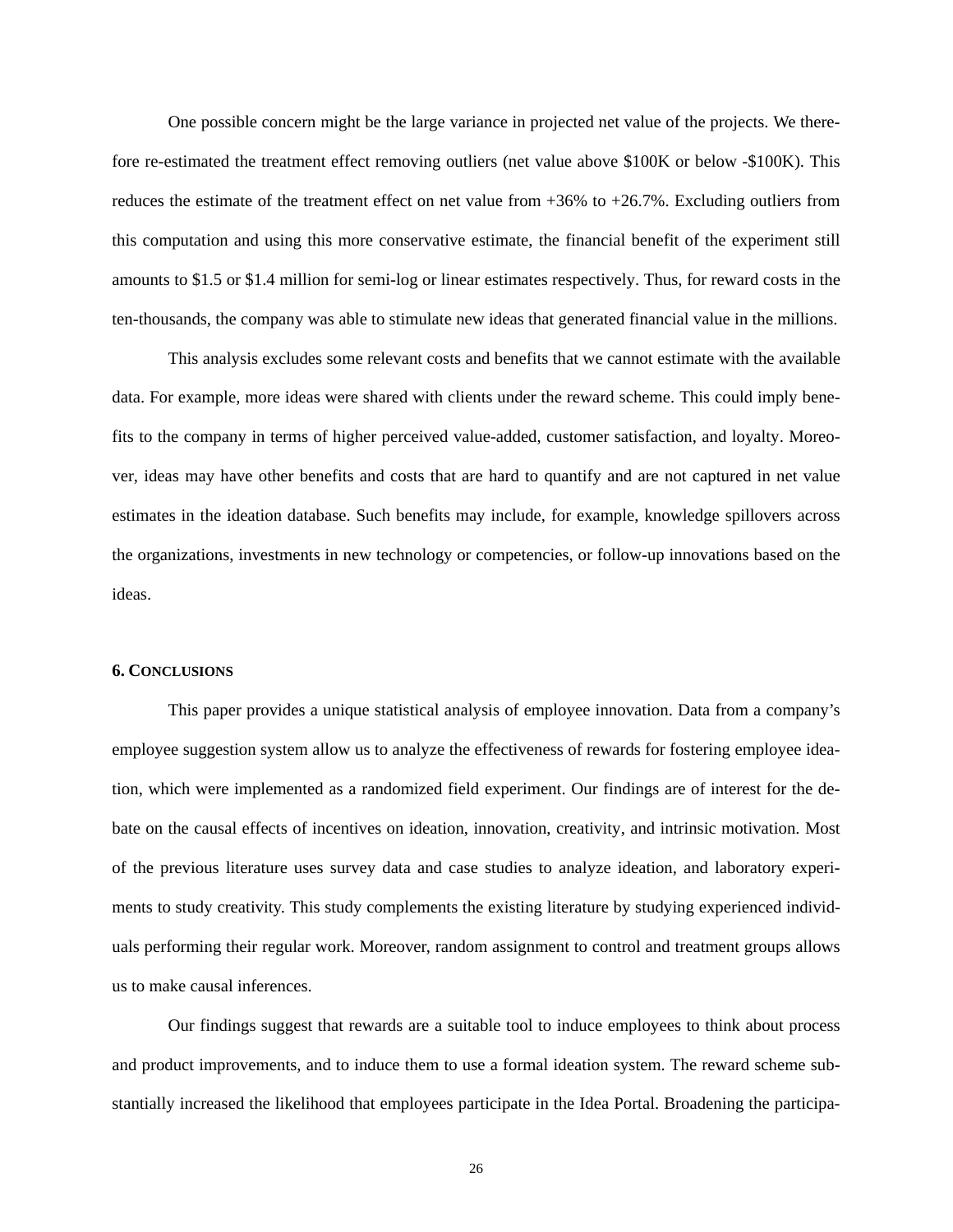tion base was, in fact, one of the company's objectives. The data from the post-experimental period show that once familiar with the system, employees continued using the ideation system even in the absence of the reward scheme, suggesting habituation.

The firm's experimental incentive plan emphasized quality, since points were awarded only for ideas that were accepted for implementation. A main finding of this paper is that the treatment was successful in increasing idea quality as measured by the percentage of ideas implemented. One interpretation is that reward criteria signal employees about the types of ideas that the company values. Interestingly, employees returned to baseline with respect to the number and quality of ideas they suggest when the rewards were discontinued. Taken together, the treatment and post-treatment responses on quality suggest that employees can fine-tune ideation and are responsive to incentives when doing so. The results are also consistent with the notion of a quantity-quality tradeoff, which may be addressed with multitask incentives. Proper choice of a performance measure is likely to be important. If the company had rewarded each submission rather than idea acceptance, we would likely have observed an increase in the quantity of ideas at the expense of quality.

Employees in this firm suggested ideas even without formal rewards, indicating intrinsic motivation or implicit incentives. However, the results do not provide support for the view that rewards crowd out intrinsic motivation. Not only did the reward scheme appear to motivate more employees to become active ideators, and to focus on idea quality, but employees ideating prior to the experiment did not reduce performance when offered the rewards.

The findings also illustrate the utility to firms from experimentation in organizational policies. The firm was able to test a new incentive before rolling it out to the entire organization. This allowed it to test the efficacy of the general idea ("do incentives enhance employee innovation?") by estimating its effects on various dimensions of employee performance. In addition to providing useful information about whether the idea was sound, the experiment provided insights into the specific design of the policy. Conceivably the firm could have gone even further. For example, they might have tried different rewards, perhaps awarding points merely for suggesting new ideas, or for suggesting ideas as a group of employ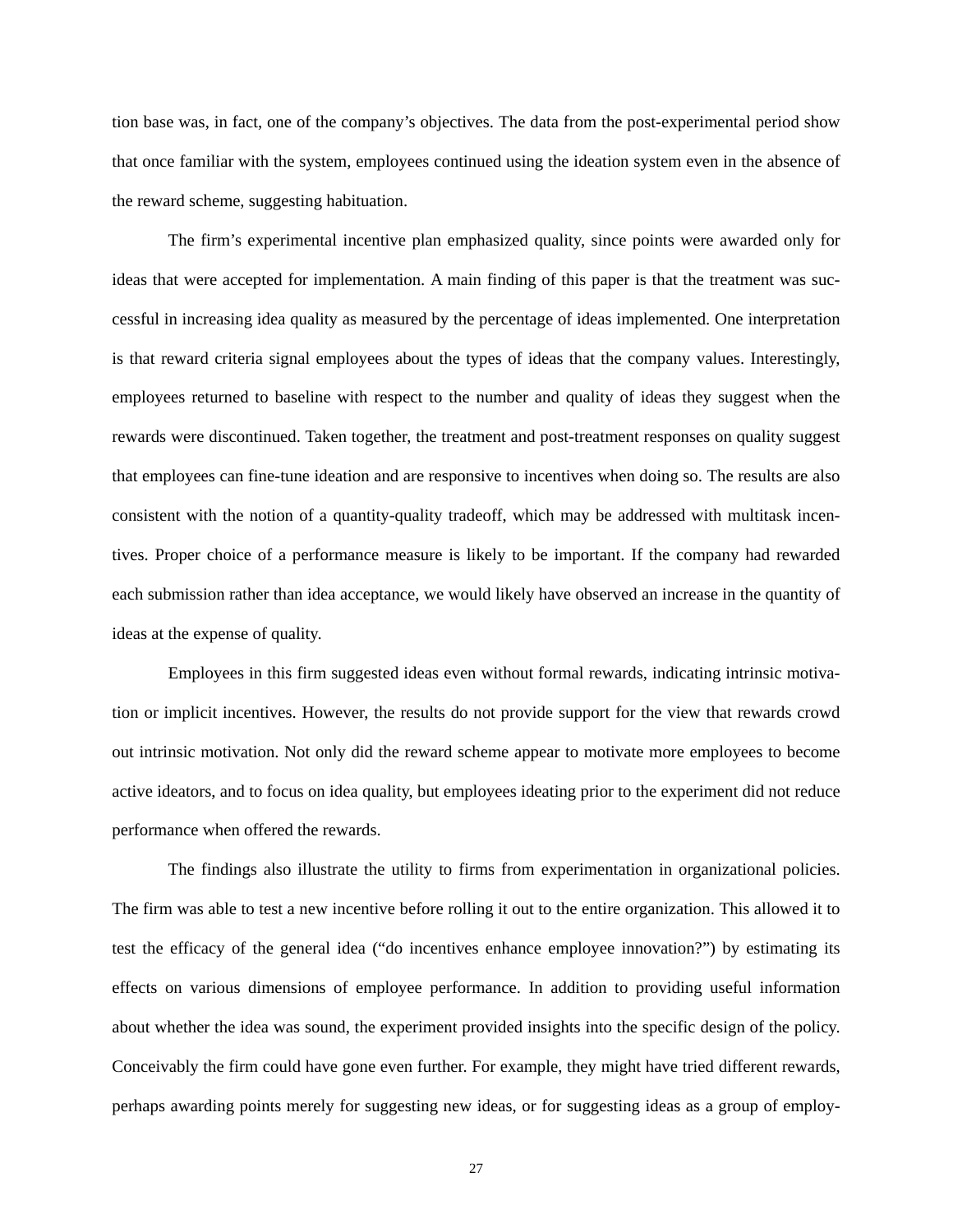ees. There may be substantial costs to implementing organizational policies that are poorly designed, and bureaucratic inertia might make it costly to change or eliminate a policy after it is implemented. Moreover, changes to an existing policy might reduce management's credibility with employees. Experimentation can help firms reduce these downside risks from new or changed policies.

Our analysis has, of course, only scratched the surface on questions about employee innovation, and interactions between intrinsic and extrinsic motivation. Our findings suggest a tradeoff between quantity and quality in ideation. How strong is this tradeoff? What are the implications of this tradeoff for job design, team structure, and incentive plan design? Data on employee tasks and time management might allow deeper understanding of this issue. Nevertheless our findings are encouraging for the view that incentives do not undermine employee creativity if they are designed appropriately.

The company discontinued the experiment after 13 months of treatment. Its own analysis – a rough comparison of averages between treatment and control groups – suggested that the incentive was ineffective, and it decided not to implement the reward scheme company-wide. There are three main reasons for why they reached a different conclusion. First, our difference-in-differences approach controls for initial differences between the two groups, which were non-negligible. Second, we look at the subset of ideas that finished the review process, while the company looked at all submitted ideas. This introduces the additional confounding factor that review might be faster in one team, which would increase the share of accepted ideas in that team, all else equal. Third, we control for team composition, such as age, hierarchical level and gender. Differences between groups in those characteristics may affect conversion rates, but are not easily disentangled from the treatment effect using non-regression methods. After seeing our analysis the company is now designing a similar reward scheme to roll out for the entire company.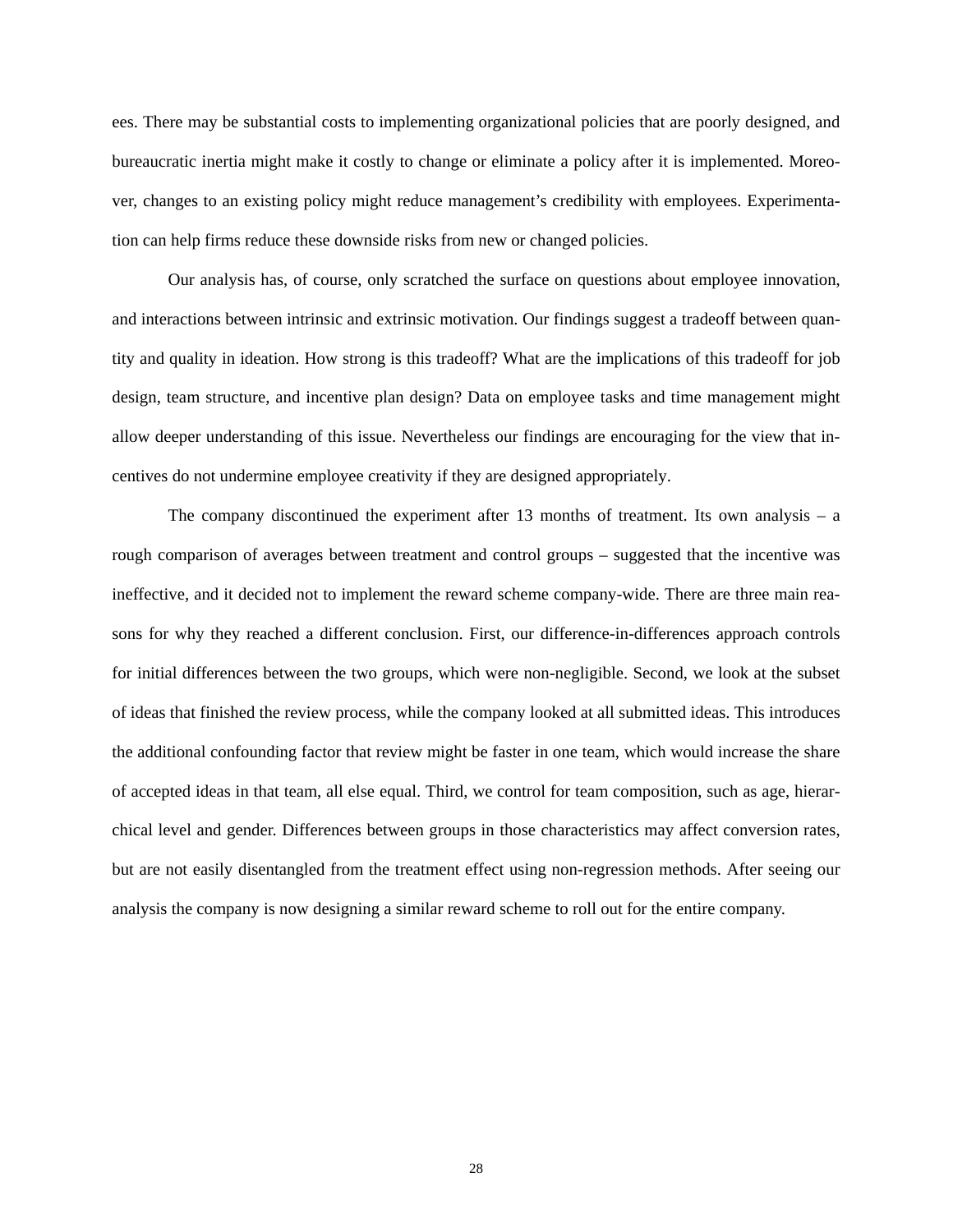#### **REFERENCES**

- Amabile, T. M. (1982). Children's Artistic Creativity Detrimental Effects of Competition in a Field Setting. *Personality and Social Psychology Bulletin*, 8(3), 573-578.
- Amabile, T. M. (1983). *The Social Psychology of Creativity*. New York: Springer-Verlag.
- Amabile, T. M. (1996). *Creativity in context: Update to " the social psychology of creativity"*. Westview Press, New York.
- Ariely, D., Gneezy, U., Loewenstein, G., & Mazar, N. (2009). Large stakes and big mistakes. *The Review of Economic Studies*, 76(2), 451-469.
- Azoulay, P., Graff Zivin, J. S., & Manso, G. (2011). Incentives and creativity: evidence from the academic life sciences. *The RAND Journal of Economics*, 42(3), 527-554.
- Bénabou, R. & Tirole, J. 2006. "Incentives and Prosocial behavior". American Economic Review. N. 96, pp. 1652-1678.
- Bertrand, M., Duflo, E., & Mullainathan, S. (2004). How much should we trust differences-in-differences estimates? *The Quarterly Journal of Economics*, 119(1), 249-275.
- Cameron, A. C., Gelbach, J., & Miller, D. (2008) "Bootstrap-Based Improvements for Inference with Clustered Errors", *Review of Economics and Statistics*, Vol. 90(3): 414-427.
- Charness, G., & Grieco, D. (2013). Individual creativity, ex-ante goals and financial incentives. Working Paper.
- Deci, E. L. (1971). Effects of externally mediated rewards on intrinsic motivation. *Journal of personality and Social Psychology*, 18(1), 105.
- Deci, E. L., Koestner, R., & Ryan, R. M. (1999). A meta-analytic review of experiments examining the effects of extrinsic rewards on intrinsic motivation. *Psychological Bulletin*, 125(6), 627–668.
- Eckartz, K., Kirchkamp, O., & Schunk, D. (2012). How do incentives affect creativity? Working Paper.
- Ederer, F., & Manso, G. (2013). Is Pay for Performance Detrimental to Innovation?. *Management Science*, 59(7), 1496-1513.
- Eisenberger, R., & Armeli, S. (1997). Can salient reward increase creative performance without reducing intrinsic creative interest? *Journal of personality and social psychology*, 72(3), 652.
- Eisenberger, R., & Rhoades, L. (2001). Incremental effects of reward on creativity. *Journal of personality and social psychology*, 81(4), 728.
- Frey, B. S., & Jegen, R. (2001). Motivation crowding theory. *Journal of Economic Surveys*, 15(5), 589– 611.
- Frey, B. S., & Oberholzer-Gee, F. (1997). The cost of price incentives: An empirical analysis of motivation crowding-out. *American Economic Review,* 87 (4), 746–755.
- Ford, C., & Sullivan, D. M. (2004). A time for everything: How the timing of novel contributions influences project team outcomes. *Journal of Organizational Behavior*, 25(2), 279-292.
- George, J. M., & Zhou, J. (2001). When openness to experience and conscientiousness are related to creative behavior: an interactional approach. *Journal of Applied Psychology*, 86(3), 513-524.
- Gittins, J. C. (1979). Bandit Processes and Dynamic Allocation Indices. *Journal of the Royal Statistical Society, Series B (Methodological)*, 41(2): 148–177.
- Guilford, J. P. (1950). Creativity. *American Psychologist,* 5, 444–454.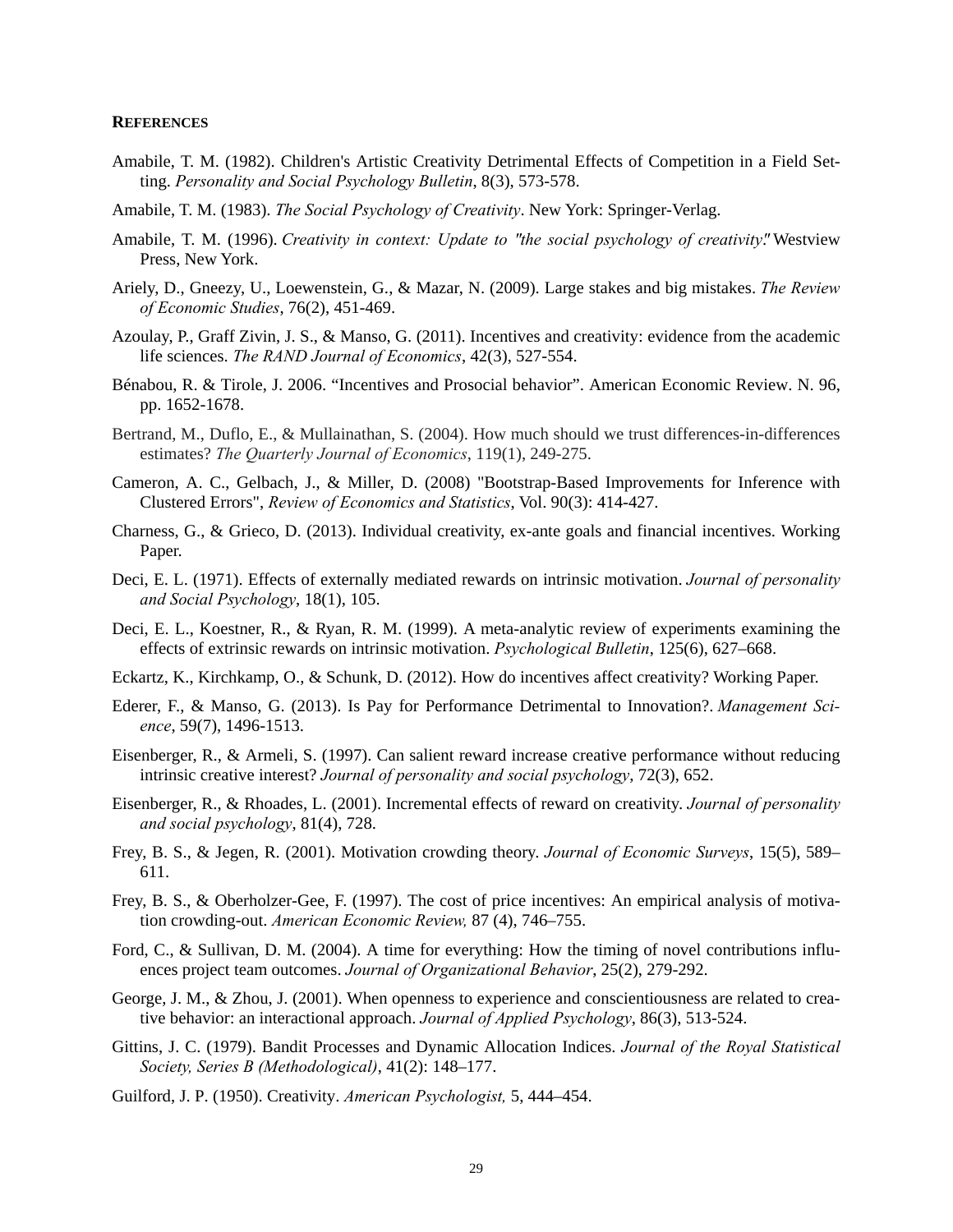- Holmstrom, B., & Milgrom, P. (1991). Multitask principal-agent analyses: Incentive contracts, asset ownership, and job design. *JL Econ. & Org.*, 7, 24.
- Joussemet, M., & Koestner, R. (1999). Effect of expected rewards on children's creativity. *Creativity Research Journal*, 12(4), 231-239.
- Leach, D. J., Stride, C. B., & Wood, S. J. (2006). The effectiveness of idea capture schemes. *International Journal of Innovation Management,* 10, 1-26.
- Ohly, S., Leach, D. & Zou, Q. (2013). Suggestion-Making in Organizations: A Review and Multilevel Model. Unpublished Manuscript.
- Robinson, A. G., Stern, S., & Stern, S. (1997). *Corporate creativity: How innovation and improvement actually happen*. San Francisco: Berrett-Koehler Publishers.
- Robbins, H. (1952), Some aspects of the sequential design of experiments. *Bulletin of the American Mathematical Society*, 58(5), 527–535.
- Sauermann, H., & Cohen, W. M. (2010). What makes them tick? Employee motives and firm innovation. *Management Science*, 56(12), 2134-2153.
- Shin, S. J., & Zhou, J. (2007). When is educational specialization heterogeneity related to creativity in research and development teams? Transformational leadership as a moderator. *Journal of Applied Psychology*, 92(6), 1709.
- Tierney, P., Farmer, S. M., & Graen, G. B. (1999). An examination of leadership and employee creativity: The relevance of traits and relationships. *Personnel Psychology*, 52(3), 591-620.
- Toubia, O. (2006). Idea generation, creativity, and incentives. *Marketing Science*, 25(5), 411-425.
- van Dijk, C., & van den Ende, J. (2002). Suggestion systems: Transferring employee creativity into practicable ideas. *R&D Management,* 32, 387-395.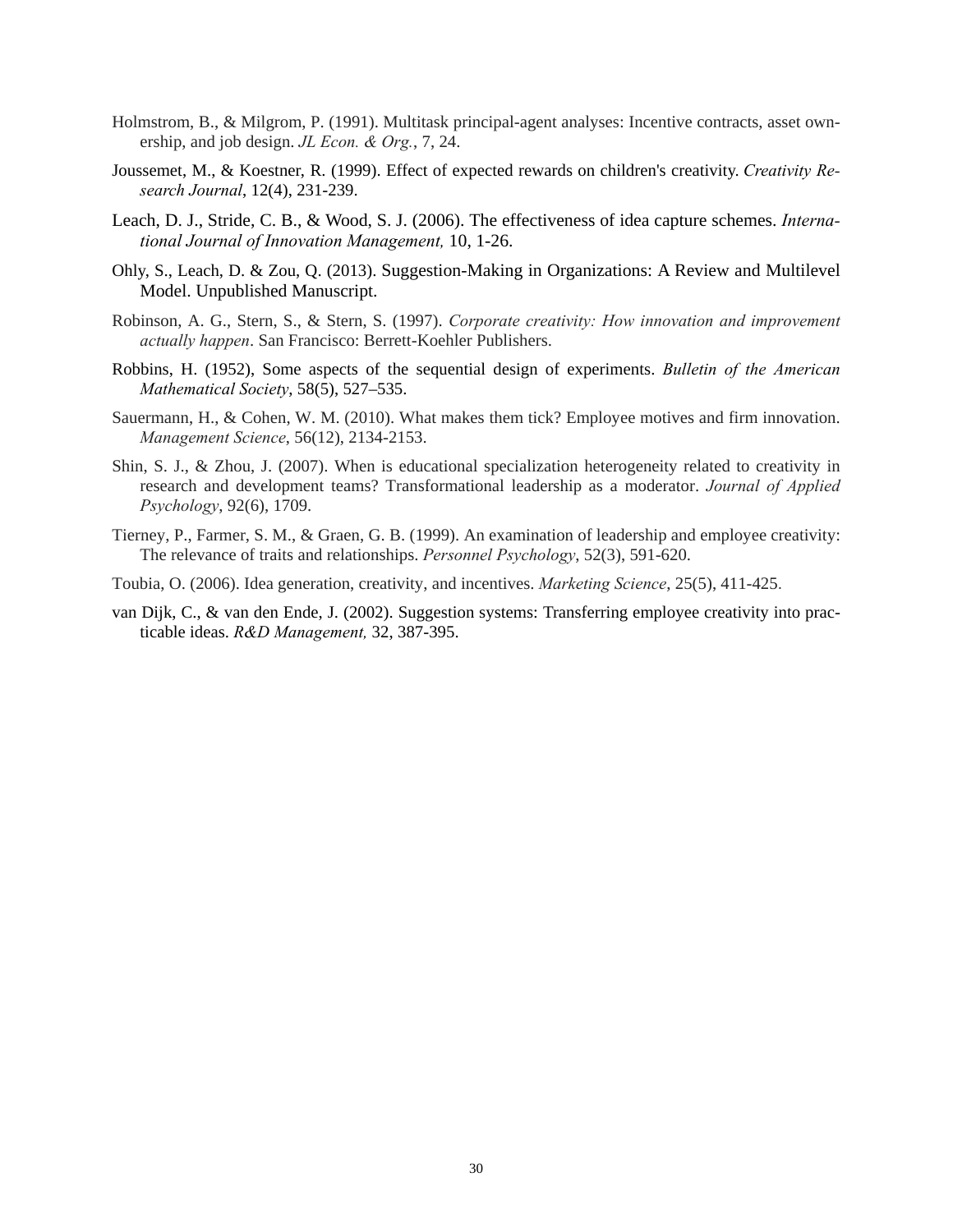#### **Figure 1. Process for Evaluating New Ideas**

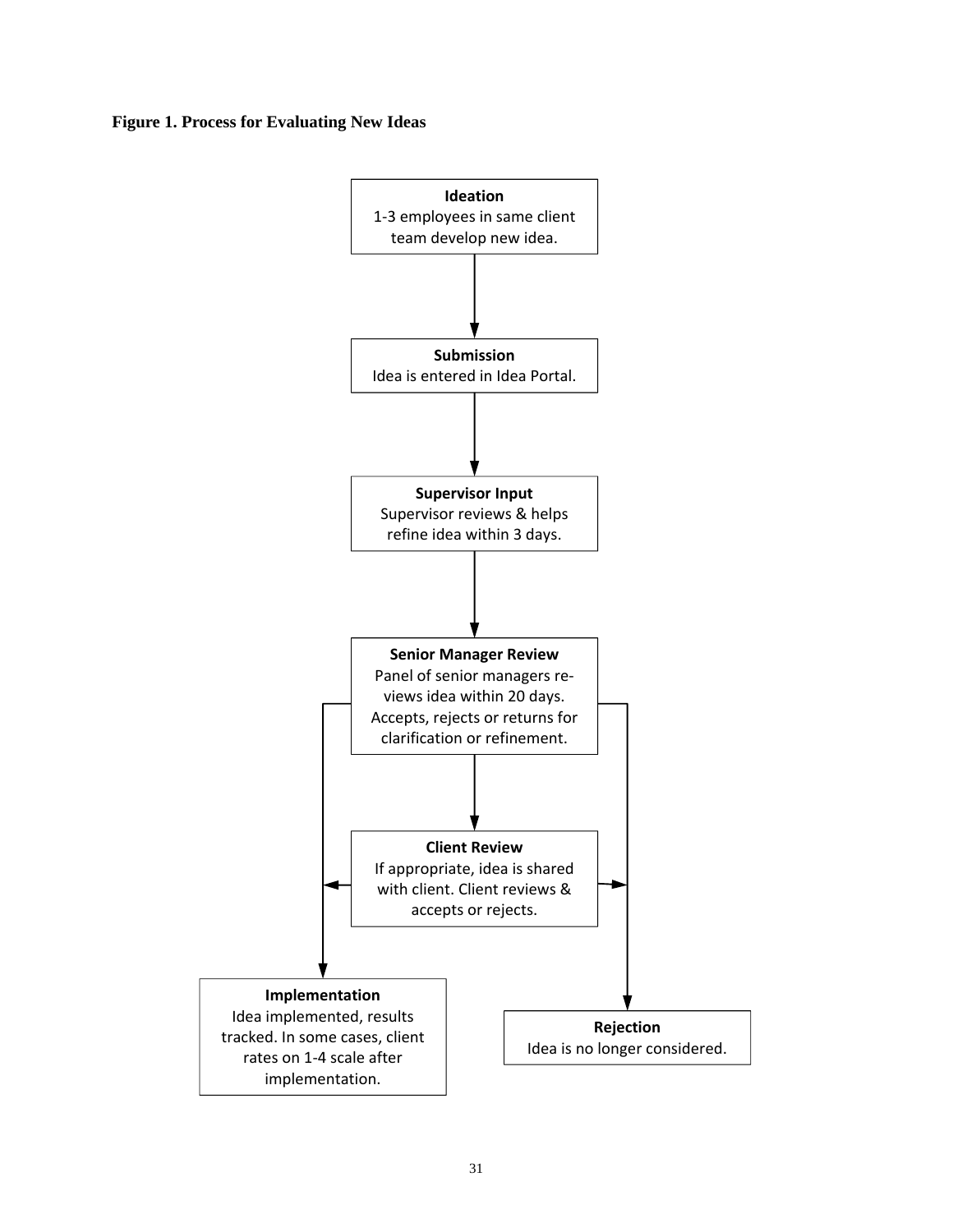|                              | Treatment Group | Control Group | Combined |
|------------------------------|-----------------|---------------|----------|
| Number of Employees Period 1 | 3013            | 3181          | 6194     |
| Number of Employees Period 2 | 5257            | 5879          | 11136    |
| Mean Age Period 1            | $29.4**$        | 29.9          | 29.7     |
|                              | (4.70)          | (4.87)        | (4.80)   |
| Mean Age Period 2            | 29.7            | 29.6          | 29.7     |
|                              | (5.38)          | (5.41)        | (5.40)   |
| Mean Tenure Period 1         | 2.99            | 2.90          | 2.94     |
|                              | (2.32)          | (2.34)        | (2.33)   |
| Mean Tenure Period 2         | 2.97            | 2.80          | 2.88     |
|                              | (2.48)          | (2.37)        | (2.42)   |
| Share of Men Period 1        | 0.78            | 0.80          | 0.79     |
|                              | (0.42)          | (0.40)        | (0.41)   |
| Share of Men Period 2        | 0.76            | 0.77          | 0.76     |
|                              | (0.43)          | (0.42)        | (0.43)   |

Table 1: Descriptive statistics

Note: Standard deviations of the means are displayed in parentheses. In each line, the difference of group means is tested with a t-test using standard errors that are clustered at client team level. Asterisks indicate significant differences at the 10%, 5%, or 1% level. Number of employees in period 1 is based on employment roster 1; Number of employees in period 2 is based on rosters 1 and 2. Age and tenure are measured at the end of the respective period.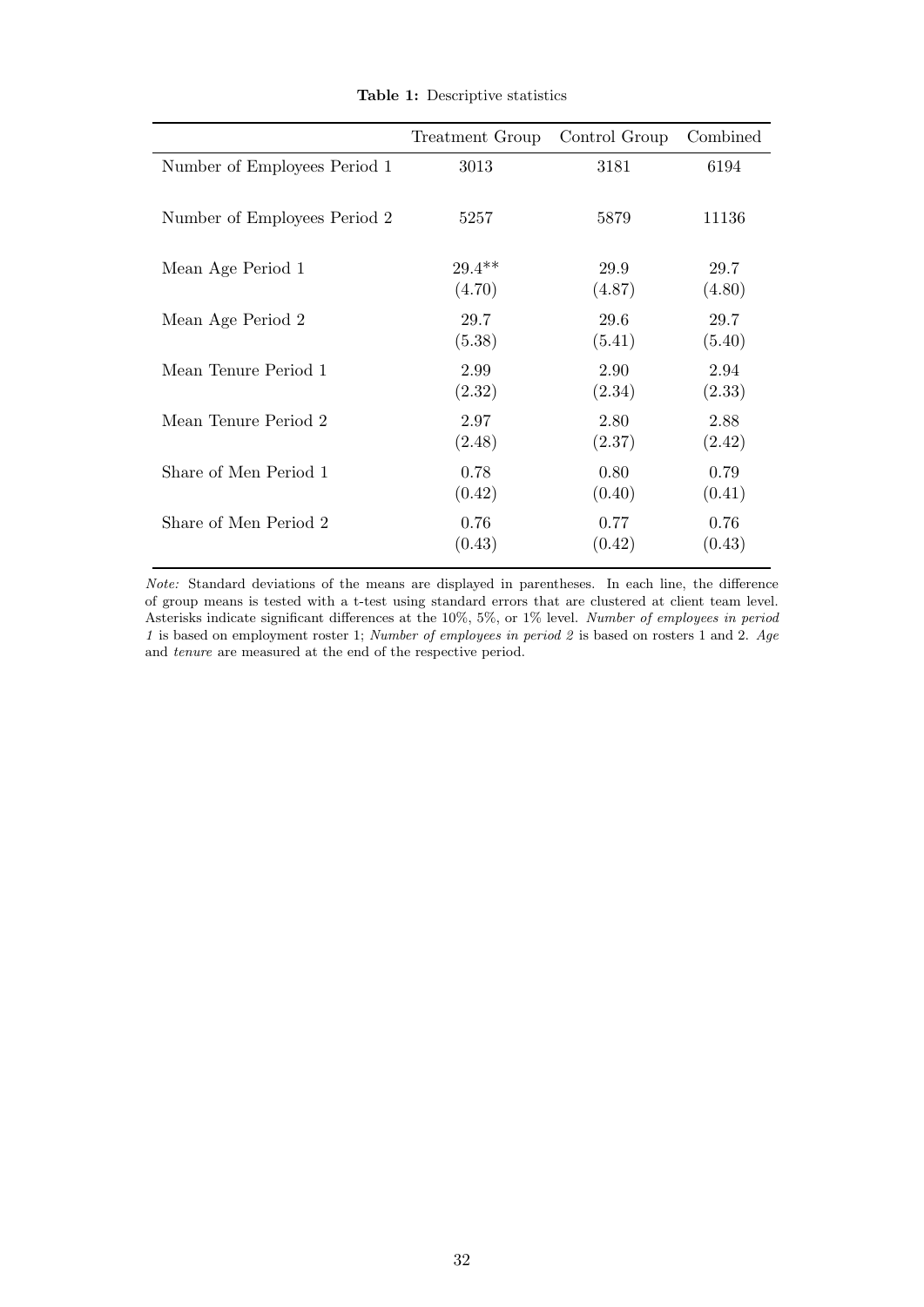| Group     | Period         | $#$ of ideas | $Ideator*$       | Authors          | Finished         | $Imp Fin^*$      | $Shared Fin^*$   | Log(Net Value)   |
|-----------|----------------|--------------|------------------|------------------|------------------|------------------|------------------|------------------|
| Treatment | T              | 517          | 0.195<br>(0.355) | 1.716<br>(0.893) | 0.745<br>(0.436) | 0.410<br>(0.379) | 0.449<br>(0.440) | 8.705<br>(2.030) |
|           | $\overline{2}$ | 566          | 0.083<br>(0.264) | 1.309<br>(0.550) | 0.643<br>(0.480) | 0.516<br>(0.461) | 0.597<br>(0.450) | 9.428<br>(2.023) |
| Control   |                | 361          | 0.336<br>(0.285) | 1.903<br>(1.118) | 0.634<br>(0.482) | 0.638<br>(0.249) | 0.415<br>(0.398) | 8.865<br>(2.083) |
|           | $\overline{2}$ | 363          | 0.112<br>(0.204) | 1.402<br>(0.667) | 0.510<br>(0.501) | 0.712<br>(0.366) | 0.339<br>(0.446) | 9.257<br>(2.146) |

Table 2: Summary statistics on outcome variables by group and period

Note: Ideator is the share of employees who submitted at least one idea in the respective period. Authors is the mean number of authors per idea. Finished is the share of ideas with finished review; those ideas are either accepted for implementation or rejected. Imp|Fin and Shared|Fin denote the shares of ideas selected for implementation or for sharing with the client, respectively, among ideas with finished review. Log(Net Value) is the mean of the logarithm of the projected profit in US dollar terms. <sup>∗</sup> denotes client team means (pooled standard deviations).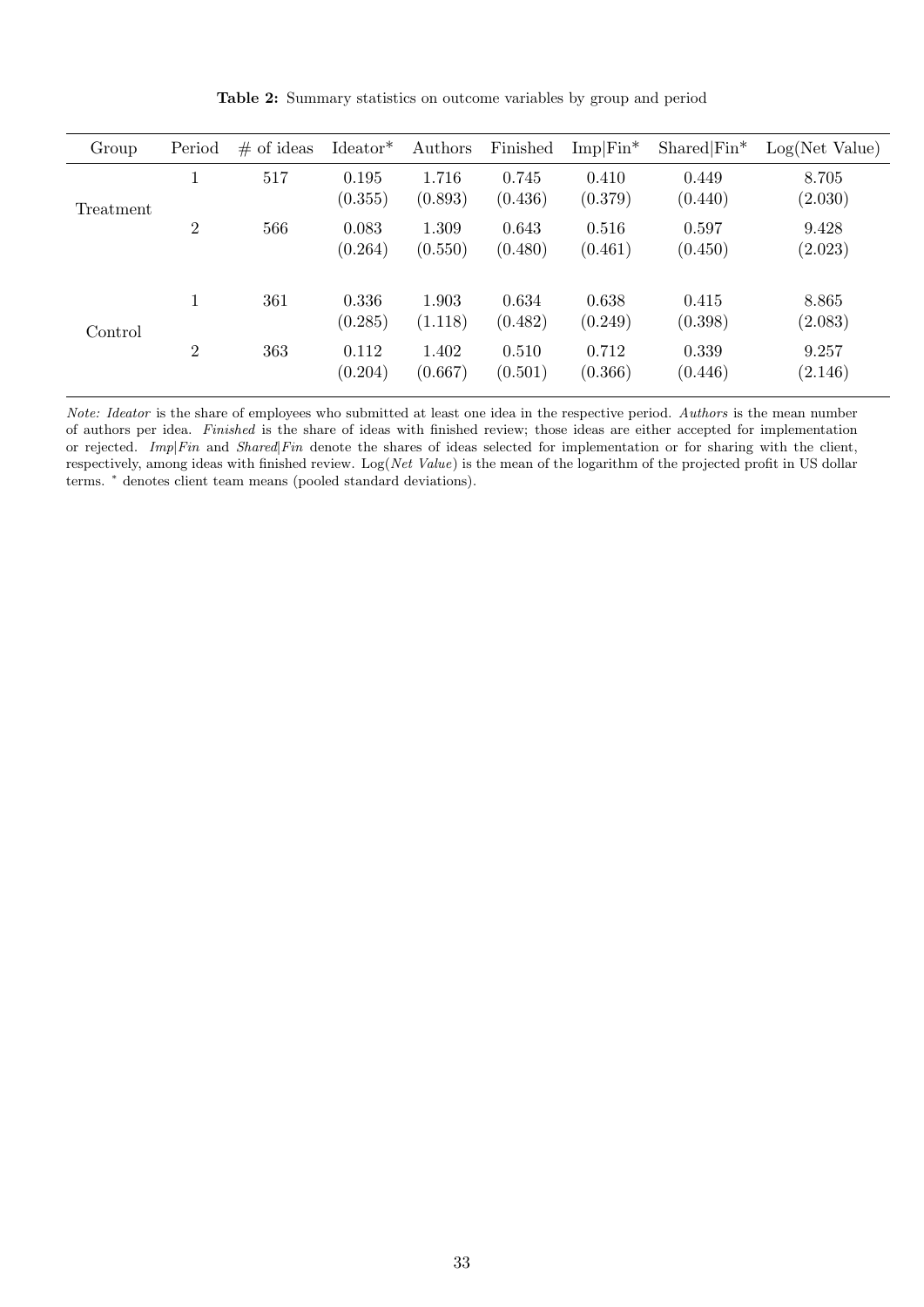|                               | $(1)$ Logit AME        | $(2)$ ZINB AME         |
|-------------------------------|------------------------|------------------------|
| Dependent variable            | <b>I</b> deator        | Number of Ideas        |
| Age                           | $-0.007***$<br>(0.001) | $-0.017***$<br>(0.004) |
| Tenure                        | $0.018***$<br>(0.003)  | $0.030***$<br>(0.009)  |
| Male                          | 0.004<br>(0.009)       | $-0.056$<br>(0.042)    |
| Salary Groups $0 \& 1$ pooled | $-0.094**$<br>(0.039)  | $-0.516*$<br>(0.291)   |
| Salary Group 2                | 0.005<br>(0.034)       | $-0.119$<br>(0.100)    |
| Salary Group 3                | 0.075<br>(0.048)       | 0.022<br>(0.074)       |
| Client FE                     | yes                    | yes                    |
| Log Pseudo likelihood         | $-1416.53$             | $-2177.45$             |
| Clusters<br>Observations      | 18<br>5887             | 19<br>5916             |

Table 3: Who ideates? Influence of employee characteristics on ideation

Note: The regression uses data from the pre-treatment period only, where both groups have identical incentives. Ideator is a dummy indicating whether an employee submitted at least one idea in the given period. Number of Ideas is the number of ideas submitted within the 13 pre-treatment months. Salary group is an indicator for an employee's position in the company hierarchy. The reference category is (upper) management, that is, salary groups 4 and above. The marginal effects of Age and Tenure are based on linear and quadratic terms. Standard errors are clustered at the client team level. Asterisks indicate significance at the 10%, 5%, or 1% level.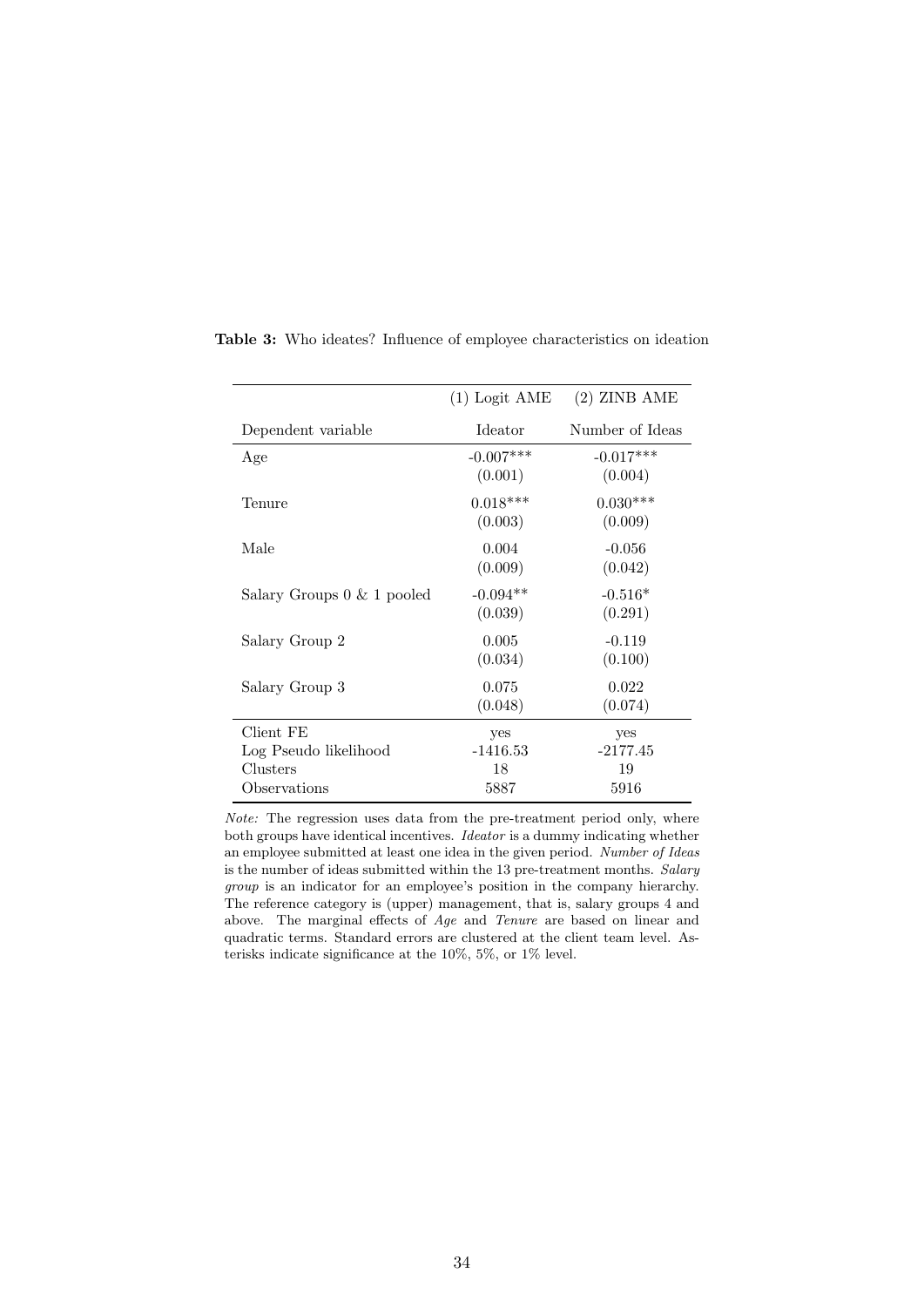|                                                                                                                                                                         | (1) Zero Inflated NB | Negative Binomial AME    | $(3)$ Overall effect | $(4)$ Zero Inflated NB | Negative Binomial AME    |
|-------------------------------------------------------------------------------------------------------------------------------------------------------------------------|----------------------|--------------------------|----------------------|------------------------|--------------------------|
|                                                                                                                                                                         | Logit AME            | $(2)$ Zero Inflated NB   | ZINB AME             | Logit AME              | $(5)$ Zero Inflated NB   |
| Dependent variable                                                                                                                                                      | Pr(NonExcessZero)    | NumIdeas w/o ExcessZeros | NumIdeas             | Pr(NonExcessZero)      | NumIdeas w/o ExcessZeros |
| <b>DID</b> Treatment                                                                                                                                                    | $0.178***$           | $-0.264***$              | (0.051)              | $0.065***$             | $-0.761***$              |
|                                                                                                                                                                         | (0.049)              | (0.132)                  | $-0.004$             | (0.019)                | (0.281)                  |
| DID Treatment Prior Ideator                                                                                                                                             |                      |                          |                      | (0.056)<br>$0.003\,$   | (0.331)<br>$-0.207$      |
| Age                                                                                                                                                                     | $-0.008***$          | (0.008)                  | $-0.005**$           | $-0.003**$             | (0.010)                  |
|                                                                                                                                                                         | (0.002)              | $-0.004$                 | (0.002)              | (0.001)                | 0.014                    |
| Tenure                                                                                                                                                                  | $0.060***$           | (0.030)                  | $0.027***$           | $0.018***$             | (0.029)                  |
|                                                                                                                                                                         | (0.010)              | 0.005                    | (0.004)              | (0.004)                | 0.005                    |
| Male                                                                                                                                                                    | $0.052***$           | $-0.165*$                | (0.015)              | (0.009)                | $-0.303**$               |
|                                                                                                                                                                         | (0.013)              | (0.086)                  | $-0.015$             | 0.013                  | (0.141)                  |
| Controls salary groups                                                                                                                                                  | $-5266.22$           | $-5266.22$               | -5266.22             | $-4558.93$             | $-4558.93$               |
| Log Pseudo likelihood                                                                                                                                                   | 17045                | 17045                    | 17045                | 17045                  | 17045                    |
| Observations                                                                                                                                                            | $y$ es               | yes                      | yes                  | yes                    | yes                      |
| Client FE                                                                                                                                                               | yes                  | yes                      | yes                  | yes                    | yes                      |
| Clusters                                                                                                                                                                | $\frac{1}{2}$        | $\frac{1}{2}$            | $\frac{1}{2}$        | $\overline{0}$         | $\overline{0}$           |
| te: The table reports the results from the zero inflated negative binomial models used to explain the number of ideas per author and period. The zero inflated model is |                      |                          |                      |                        |                          |

| l                                                     |
|-------------------------------------------------------|
| ł.                                                    |
| i                                                     |
|                                                       |
| J<br>l                                                |
| ׇ֠<br>i<br>l<br>j                                     |
| Ĺ                                                     |
| j                                                     |
| t of surrected idea ner emploiee and neriod<br>١<br>i |
| ı<br>ć<br>١                                           |
| i<br>i<br>Í<br>Í                                      |
| i<br>ï                                                |
| $\frac{1}{6}$<br>l                                    |
| E                                                     |

mixture model, where a logit and negative binomial process jointly explain the dependent variable. Columns (1) and (2) display the average marginal effects for these two processes separately. Column (3) displays the avera  $\mathbf{\tilde{a}}$ Note: The table reports the results from the zero inflated negative binomial models used to explain the number of ideas per author and period. The zero inflated model is a summed up. Marginal effects of Age and Tenure are based on linear and quadratic terms. Standard errors are clustered at the client team level. Asterisks indicate significance at such as the standard errors are clustered at mixture model, where a logit and negative binomial process jointly explain the dependent variable. Columns (1) and (2) display the average marginal effects for these two processes separately. Column (3) displays the average marginal effect of the entire mixture model. Columns (4) and (5) display the marginal effects for the logit and the negative binomial process, allowing the treatment effect to vary between *Prior ideators* and the rest. The unit of observation is the author-period, i.e., all ideas within a period of 13 months are summed up. Marginal effects of Age and Tenure are based on linear and quadratic terms. Standard errors are clustered at the client team level. Asterisks indicate significance at the 10%,  $5\%$ , or 1% level. the 10%, 5%, or 1% level.  $Not$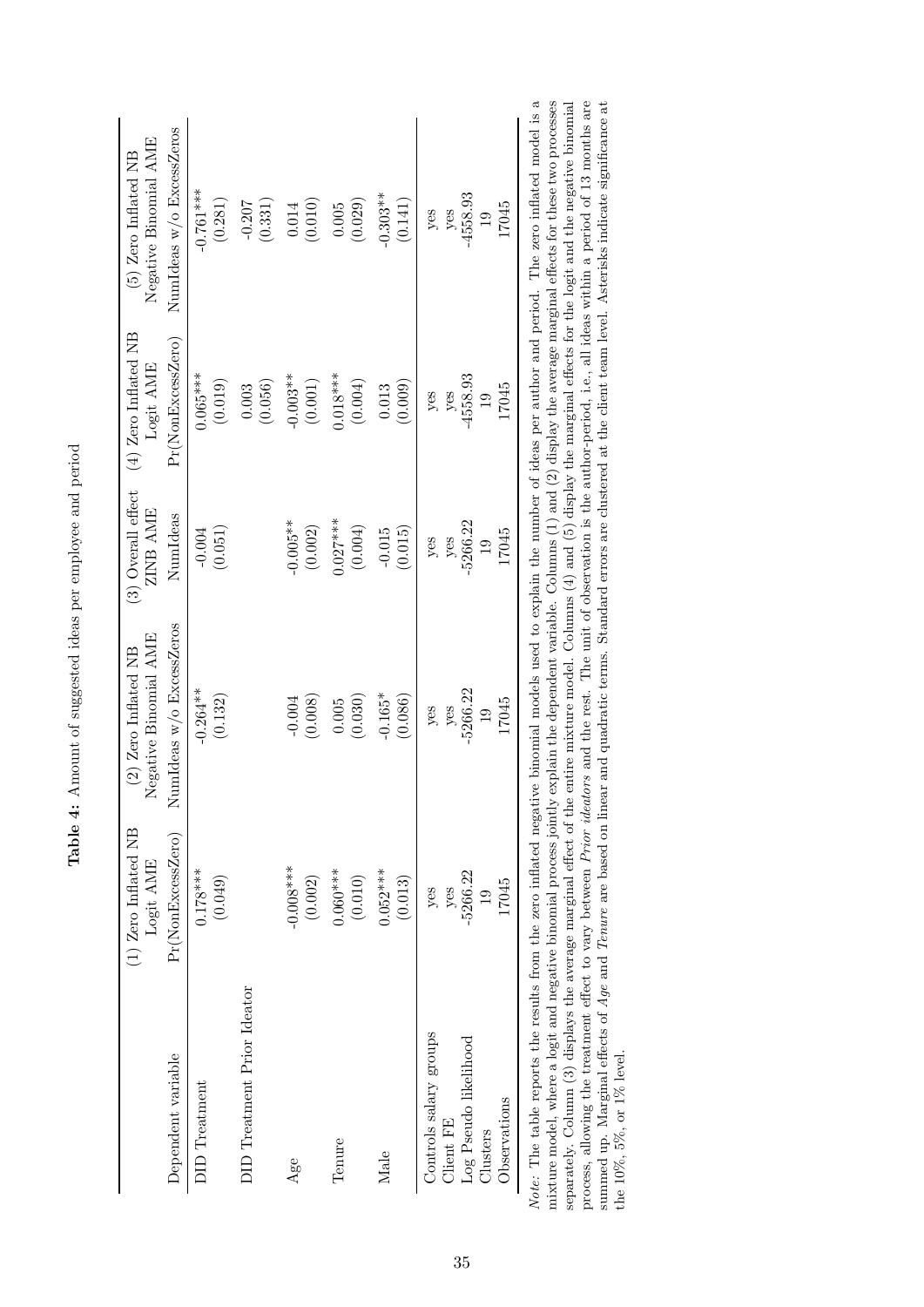|                                    | $(1)$ OLS             | $(2)$ Logit AME        | $(3)$ OLS             | (4) Logit AME         | $(5)$ OLS            |
|------------------------------------|-----------------------|------------------------|-----------------------|-----------------------|----------------------|
| Dependent variable                 | Shared                | Shared                 | Implemented           | Implemented           | Log(Net Value)       |
| DID Treatment                      | $0.209**$<br>(0.087)  | $0.188**$<br>(0.079)   | $0.153*$<br>(0.084)   | $0.177**$<br>(0.087)  | 0.308<br>(0.390)     |
| Number of Authors                  | $0.082***$<br>(0.020) | $0.092***$<br>(0.025)  | $0.060**$<br>(0.023)  | $0.064***$<br>(0.018) | $0.185**$<br>(0.069) |
| Age                                | $-0.036$<br>(0.025)   | $-0.016***$<br>(0.005) | $-0.037$<br>(0.025)   | $-0.012*$<br>(0.006)  | $0.341*$<br>(0.182)  |
| Age <sup>2</sup>                   | 0.000<br>(0.000)      |                        | 0.000<br>(0.000)      |                       | $-0.005*$<br>(0.003) |
| Tenure                             | $0.044**$<br>(0.019)  | $0.032***$<br>(0.012)  | $0.014\,$<br>(0.022)  | 0.008<br>(0.011)      | $0.129*$<br>(0.061)  |
| $T$ enure <sup>2</sup>             | $-0.002$<br>(0.002)   |                        | $-0.001$<br>(0.002)   |                       | $-0.005$<br>(0.006)  |
| Male                               | 0.038<br>(0.055)      | 0.037<br>(0.053)       | $0.114***$<br>(0.040) | $0.111***$<br>(0.034) | $-0.060$<br>(0.273)  |
| Controls salary groups             | yes                   | yes                    | yes                   | yes                   | yes                  |
| Controls project type<br>Client FE | yes                   | yes                    | yes                   | yes                   | yes                  |
| Time FE                            | yes<br>month          | yes<br>month           | yes<br>month          | yes<br>month          | yes<br>month         |
| $R^2$                              | 0.687                 |                        | 0.753                 |                       | 0.962                |
| Log Pseudo likelihood              |                       | $-546.45$              |                       | $-457.07$             |                      |
| Clusters                           | 19                    | 15                     | 19                    | 17                    | 19                   |
| Observations                       | 1779                  | 1697                   | 1779                  | 1747                  | 1912                 |

Table 5: Treatment effect on different measures of idea quality

Note: The table reports estimates of OLS and logistic regressions using as outcome variables the probability that an idea is shared with the customer (columns 1 and 2), the probability that an idea is accepted for implementation (columns 3 and 4), and the logarithm of the projected net value (profit from the idea) (column 5). The treatment effect is the difference-in-differences estimator. The unit of observation is the author-idea. Each observation is weighted by  $1/(Number of Authors)$ , where Number of Authors represents the number of employees who submit the idea together. Only ideas with finished review process (either accepted or rejected) are included the samples of columns (1) to (4). Marginal effects of Age and Tenure are based on linear and quadratic terms. Standard errors are clustered at the client team level. Asterisks indicate significance at the 10%, 5%, or 1% level.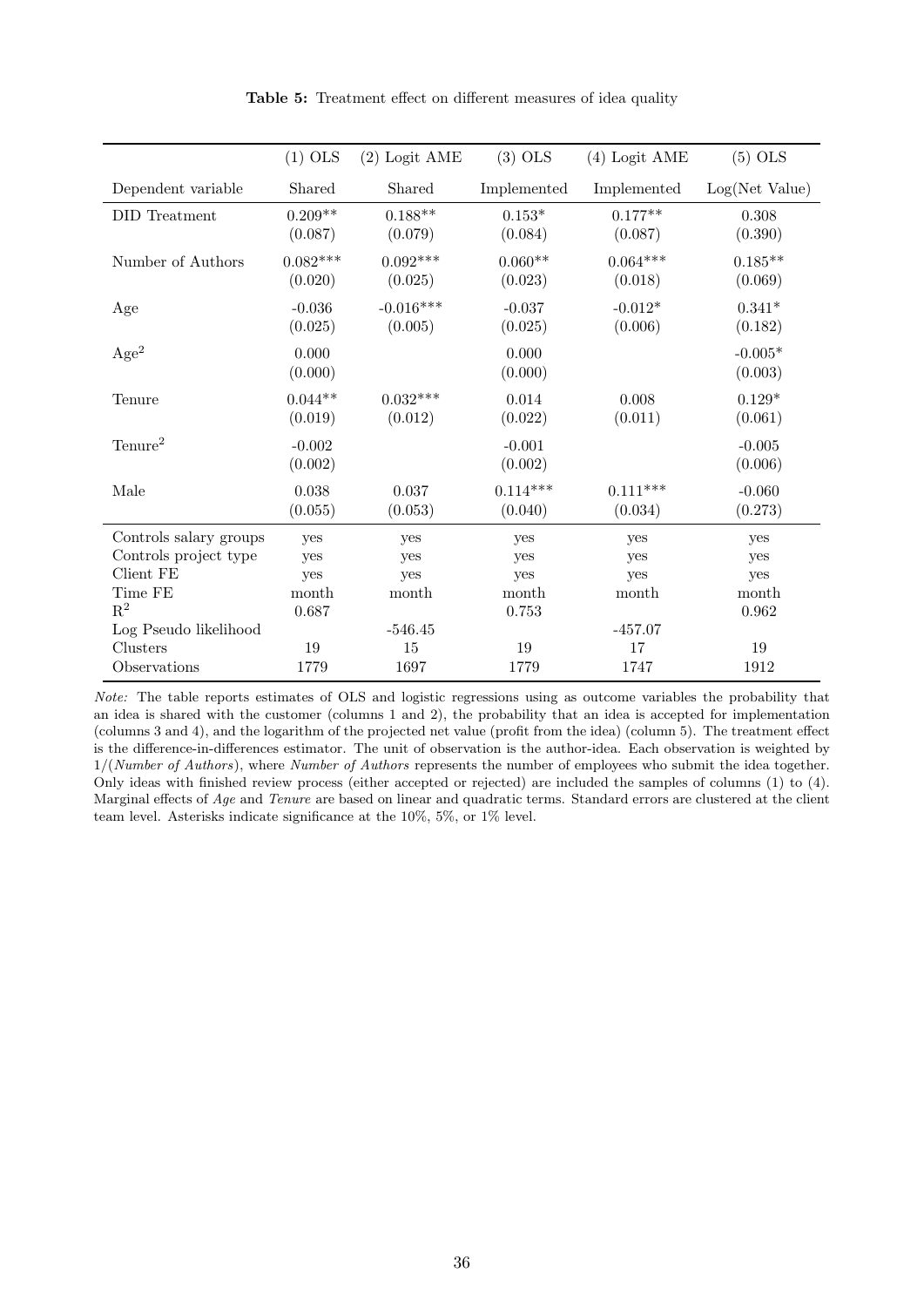| $(1)$ Zero Inflated NB                 | $(2)$ Zero Inflated NB                   | $(3)$ Quantity effect                    | $(4)$ Quality                                  |
|----------------------------------------|------------------------------------------|------------------------------------------|------------------------------------------------|
| Logit AME                              | Negative Binomial AME                    | <b>ZINB AME</b>                          | Logit AME                                      |
| Pr(NonExcessZero)                      | NumIdeas $w/o$ ExcessZeros               | NumIdeas                                 | Shared                                         |
| $0.187***$                             | $-0.197**$                               | $-0.014$                                 | $0.180***$                                     |
| (0.062)                                | (0.094)                                  | (0.040)                                  | (0.066)                                        |
| $0.255**$                              | $-0.160$                                 | 0.026                                    | 0.019                                          |
| (0.106)                                | (0.130)                                  | (0.056)                                  | (0.202)                                        |
| $-0.008***$                            | 0.006                                    | $-0.002$                                 | $-0.012***$                                    |
| (0.002)                                | (0.008)                                  | (0.002)                                  | (0.004)                                        |
| $0.069***$                             | 0.009                                    | $0.028***$                               | $0.034***$                                     |
| (0.009)                                | (0.015)                                  | (0.003)                                  | (0.010)                                        |
| $0.053***$                             | $-0.090$                                 | $-0.007$                                 | 0.021                                          |
| (0.019)                                | (0.065)                                  | (0.015)                                  | (0.045)                                        |
| yes<br>yes<br>period<br>-7767.68<br>19 | yes<br>yes<br>period<br>$-7767.68$<br>19 | yes<br>yes<br>period<br>$-7767.68$<br>19 | yes<br>yes<br>month<br>$-810.98$<br>16<br>2310 |
|                                        | 25152                                    | 25152                                    | 25152                                          |

Table 6: Idea quantity and quality, treatment and post treatment effect

Note: The table reports marginal effects for a zero inflated negative binomial model explaining the number of ideas per author and period, and of a Logit model explaining the probability of sharing an idea with the client. Marginal effects of Age and Tenure are based on linear and quadratic terms. Standard errors are clustered at the client team level. Asterisks indicate significance at the 10%, 5%, or  $1\%$  level.